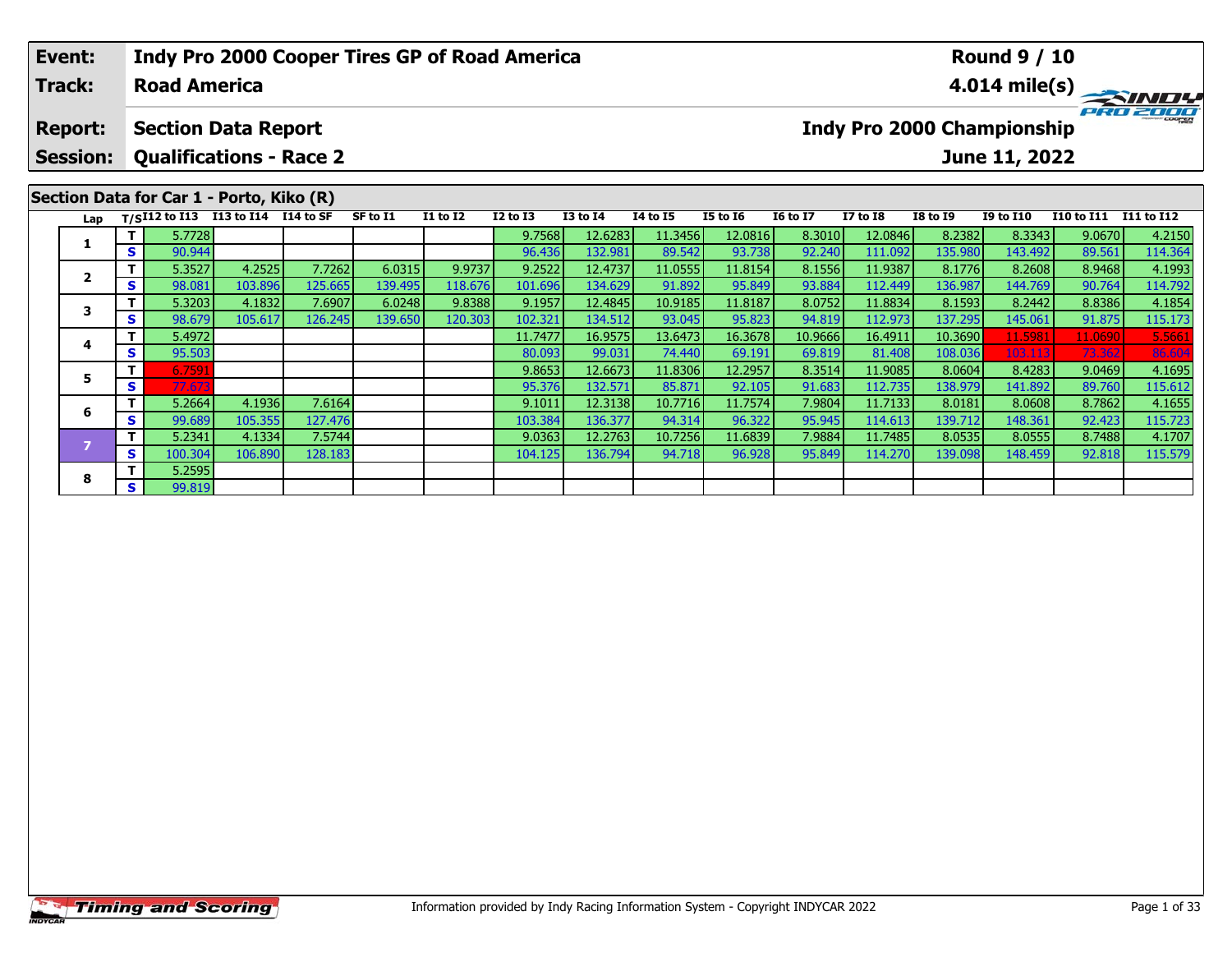| Event:                                   | Indy Pro 2000 Cooper Tires GP of Road America | <b>Round 9 / 10</b>                           |  |  |  |  |  |  |  |
|------------------------------------------|-----------------------------------------------|-----------------------------------------------|--|--|--|--|--|--|--|
| Track:                                   | <b>Road America</b>                           |                                               |  |  |  |  |  |  |  |
| <b>Report:</b>                           | <b>Section Data Report</b>                    | PRO 2000<br><b>Indy Pro 2000 Championship</b> |  |  |  |  |  |  |  |
|                                          | <b>Session: Qualifications - Race 2</b>       | June 11, 2022                                 |  |  |  |  |  |  |  |
| Section Data for Car 1 - Porto, Kiko (R) |                                               |                                               |  |  |  |  |  |  |  |

|  | Lap            | T/SLap |          | <b>SF to PI</b> |
|--|----------------|--------|----------|-----------------|
|  | 1              | т      | 183.1902 |                 |
|  |                | S      | 78.882   |                 |
|  | $\overline{2}$ | т      | 127.6122 |                 |
|  |                | S      | 113.237  |                 |
|  | 3              | т      | 126.8613 | 139.5312        |
|  |                | S      | 113.907  | 102.450         |
|  | 4              | т      | 304.2152 |                 |
|  |                | S      | 47.501   |                 |
|  | 5              | т      | 565.5858 |                 |
|  |                | S      | 25.549   |                 |
|  | 6              | т      | 125.4735 |                 |
|  |                | S      | 115.167  |                 |
|  |                | т      | 125.0266 | 174.3956        |
|  |                | S      | 115.579  | 81.969          |
|  | 8              | т      |          |                 |
|  |                | S      |          |                 |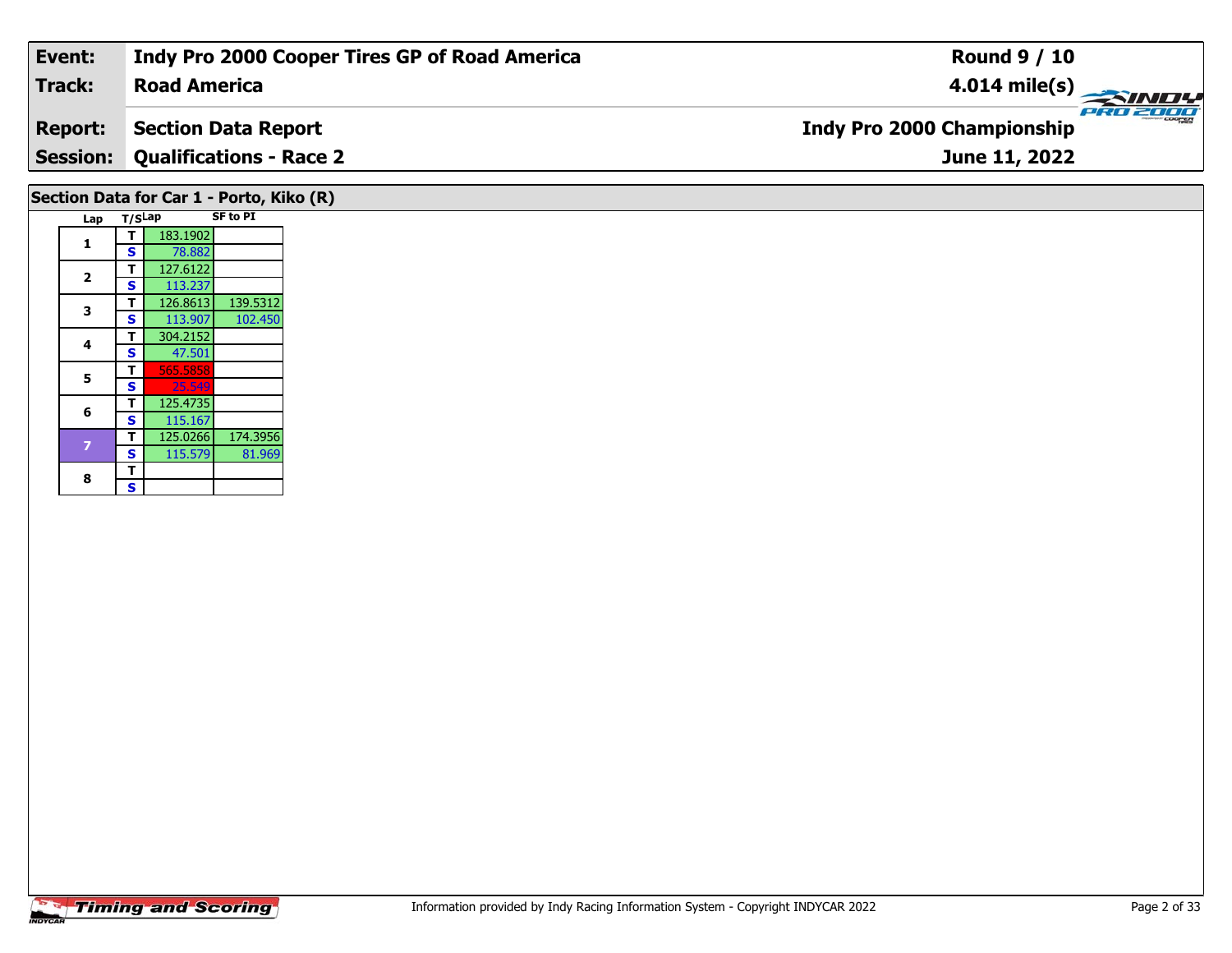|  | Event:<br>Track:        |    | <b>Road America</b>                |                   |                   | <b>Indy Pro 2000 Cooper Tires GP of Road America</b> |                   |                  | <b>Round 9 / 10</b><br>$4.014$ mile(s) |                   |                   |                  |                    |                   |                                   |                   |                   |
|--|-------------------------|----|------------------------------------|-------------------|-------------------|------------------------------------------------------|-------------------|------------------|----------------------------------------|-------------------|-------------------|------------------|--------------------|-------------------|-----------------------------------|-------------------|-------------------|
|  | <b>Report:</b>          |    | <b>Section Data Report</b>         |                   |                   |                                                      |                   |                  |                                        |                   |                   |                  |                    |                   | <b>Indy Pro 2000 Championship</b> |                   |                   |
|  | <b>Session:</b>         |    | <b>Qualifications - Race 2</b>     |                   |                   |                                                      |                   |                  |                                        |                   |                   |                  |                    |                   | June 11, 2022                     |                   |                   |
|  |                         |    |                                    |                   |                   | Section Data for Car 18 - Sundaramoorthy, Yuven (R)  |                   |                  |                                        |                   |                   |                  |                    |                   |                                   |                   |                   |
|  | Lap                     |    | T/SI12 to I13 I13 to I14 I14 to SF |                   |                   | SF to I1                                             | I1 to I2          | I2 to I3         | <b>I3 to I4</b>                        | <b>I4 to I5</b>   | <b>I5 to 16</b>   | <b>16 to 17</b>  | <b>I7 to I8</b>    | <b>I8 to I9</b>   | <b>I9 to I10</b>                  | <b>I10 to I11</b> | I11 to I12        |
|  | 1                       |    | 5.5873                             | 4.2248            | 7.6361            | 5.9774                                               | 10.2221           | 9.5327           | 12.4427                                | 11.1228           | 11.9954           | 8.2374           | 11.9612            | 8.0760            | 8.1490                            | 8.9115            | 4.1913            |
|  |                         | S  | 93.963<br>5.3635                   | 104.577<br>4.2048 | 127.147<br>7.5592 | 140.757<br>5.8760                                    | 115.792<br>9.9150 | 98.703<br>9.3109 | 134.964<br>12.1969                     | 91.336<br>11.0134 | 94.411<br>11.9958 | 92.952<br>8.2044 | 112.238<br>11.9193 | 138.711<br>8.0128 | 146.755<br>8.8388                 | 91.123<br>8.9483  | 115.011           |
|  | $\overline{\mathbf{2}}$ | S  | 97.884                             | 105.075           | 128.441           | 143.186                                              | 119.378           | 101.055          | 137.684                                | 92.243            | 94.408            | 93.326           | 112.632            | 139.805           | 135.302                           | 90.749            | 4.1916<br>115.003 |
|  |                         | T. | 5.3163                             | 4.2146            | 7.6117            | 5.9477                                               | 9.8529            | 9.1874           | 12.3712                                | 10.7619           | 11.6824           | 8.0083           | 12.1062            | 8.1558            | 8.2172                            | 10.0308           | 4.3526            |
|  | 3                       | S  | 98.753                             | 104.830           | 127.555           | 141.460                                              | 120.131           | 102.413          | 135.744                                | 94.399            | 96.941            | 95.611           | 110.894            | 137.353           | 145.537                           | 80.955            | 110.749           |
|  |                         |    | 5.3396                             | 4.1878            | 7.6701            | 5.9973                                               | 10.2820           | 9.3984           | 12.2856                                | 11.1418           | 11.7848           | 8.2029           | 11.9968            | 8.1057            | 8.1718                            | 8.8565            | 4.1637            |
|  | 4                       | S  | 98.322                             | 105.501           | 126.584           | 140.290                                              | 115.117           | 100.114          | 136.690                                | 91.180            | 96.098            | 93.343           | 111.905            | 138.202           | 146.346                           | 91.689            | 115.773           |
|  |                         | T. | 5.3715                             |                   |                   |                                                      |                   | 10.5405          | 12.7351                                | 12.2101           | 12.4904           | 9.0541           | 16.6528            | 11.2889           | 12.1463                           | 11.536            | 6.2685            |
|  | 5                       | S  | 97.738                             |                   |                   |                                                      |                   | 89.266           | 131.865                                | 83.202            | 90.670            | 84.567           | 80.61              | 99.233            | 98.459                            | 70.388            | 76.900            |
|  |                         | T. | 7.3162                             |                   |                   |                                                      |                   | 9.9627           | 13.6837                                | 12.1288           | 12.8181           | 9.2062           | 12.1332            | 8.0913            | 8.1452                            | 8.9007            | 4.1672            |
|  | 6                       | S. | 71.759                             |                   |                   |                                                      |                   | 94.443           | 122.724                                | 83.760            | 88.352            | 83.170           | 110.647            | 138.448           | 146.824                           | 91.234            | 115.676           |
|  | $\overline{ }$          |    | 5.2570                             | 4.1363            | 7.6008            |                                                      |                   | 9.0647           | 12.3483                                | 10.8019           | 11.6338           | 8.0196           | 11.6440            | 7.9659            | 8.0150                            | 8.7326            | 4.1465            |
|  |                         | S. | 99.867                             | 106.815           | 127.738           |                                                      |                   | 103.799          | 135.996                                | 94.049            | 97.346            | 95.476           | 115.295            | 140.628           | 149.209                           | 92.990            | 116.254           |

**<sup>T</sup>** 5.1662 4.0902 7.5044 9.0060 12.1882 10.6698 11.7283 7.9918 11.7943 8.0181 8.0282 8.7826 4.1476 **<sup>S</sup>** 101.622 108.019 129.379 104.476 137.782 95.214 96.561 95.808 113.826 139.712 148.964 92.461 116.223

**8**

**9**

**<sup>T</sup>** 5.2730 **<sup>S</sup>** 99.564

116.254<br>4.1476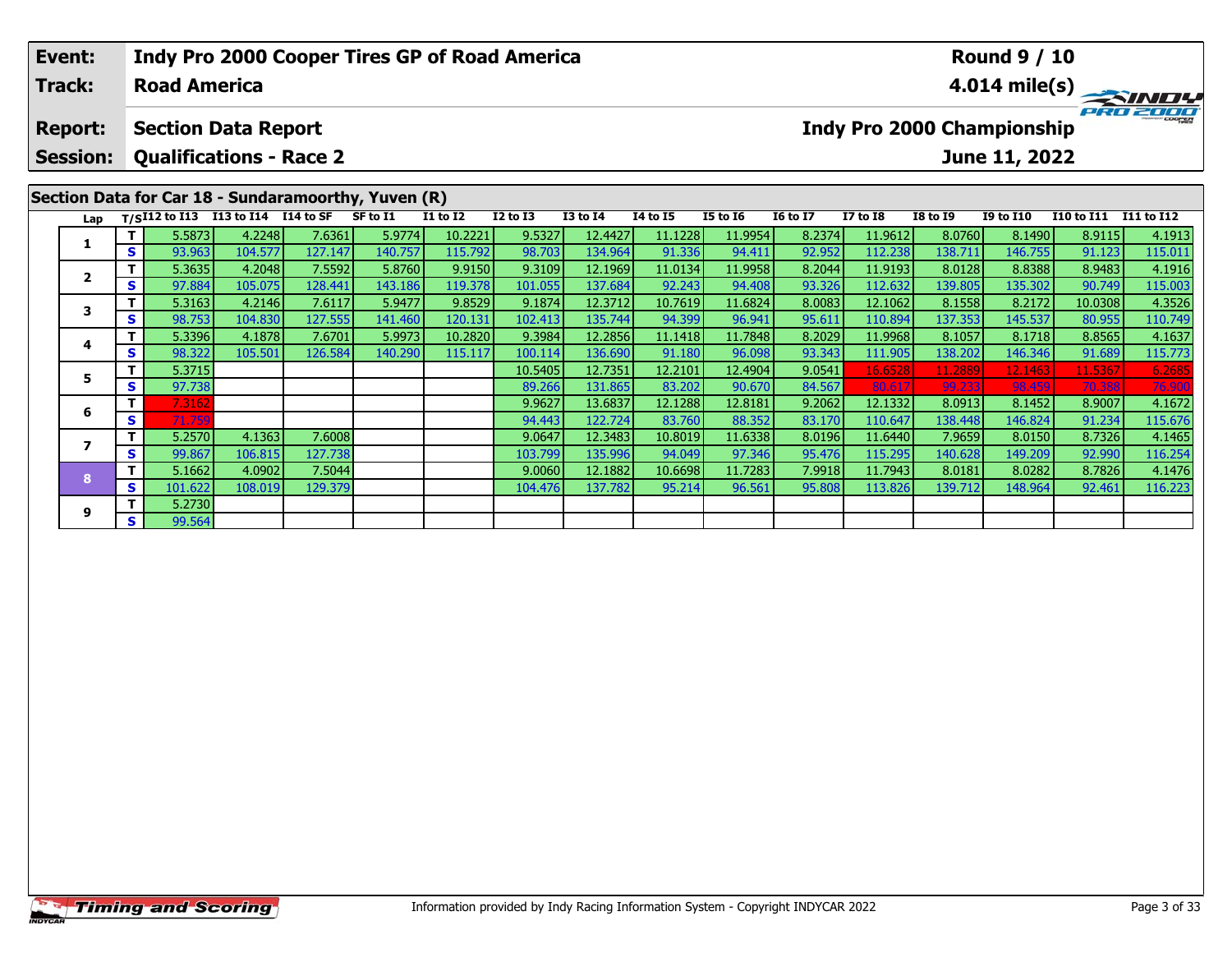| Event:                        |                 |                                |                             | Indy Pro 2000 Cooper Tires GP of Road America       | <b>Round 9 / 10</b>                                  |  |  |  |  |  |  |
|-------------------------------|-----------------|--------------------------------|-----------------------------|-----------------------------------------------------|------------------------------------------------------|--|--|--|--|--|--|
| Track:<br><b>Road America</b> |                 |                                |                             |                                                     | $4.014$ mile(s)<br>SINDY                             |  |  |  |  |  |  |
| <b>Report:</b>                |                 | <b>Section Data Report</b>     |                             |                                                     | <b>PRO 2000</b><br><b>Indy Pro 2000 Championship</b> |  |  |  |  |  |  |
|                               | <b>Session:</b> | <b>Qualifications - Race 2</b> |                             |                                                     | June 11, 2022                                        |  |  |  |  |  |  |
|                               |                 |                                |                             | Section Data for Car 18 - Sundaramoorthy, Yuven (R) |                                                      |  |  |  |  |  |  |
|                               | Lap             | T/SLap                         | PO to SF<br><b>SF to PI</b> |                                                     |                                                      |  |  |  |  |  |  |
|                               |                 | 128.2677<br>112.658<br>S.      |                             |                                                     |                                                      |  |  |  |  |  |  |

**2**

**3**

**4**

**5**

**6**

**7**

**8**

**9**9 <mark>「S</mark>

**<sup>T</sup>** 127.5507 **<sup>S</sup>** 113.291

**5 T** 251.4396<br>**S** 57.471

**T** 125.1504<br>**S** 115.464

**T** 546.5664<br>**S** 26.439

125.1504

**<sup>T</sup>** 127.8170 121.9254 **<sup>S</sup>** 113.055 111.613

**<sup>T</sup>** 127.5848 919.3906 140.3513 **<sup>S</sup>** 113.261 14.802 101.852

**T** 124.7545 174.8752<br> **S** 115.831 81.744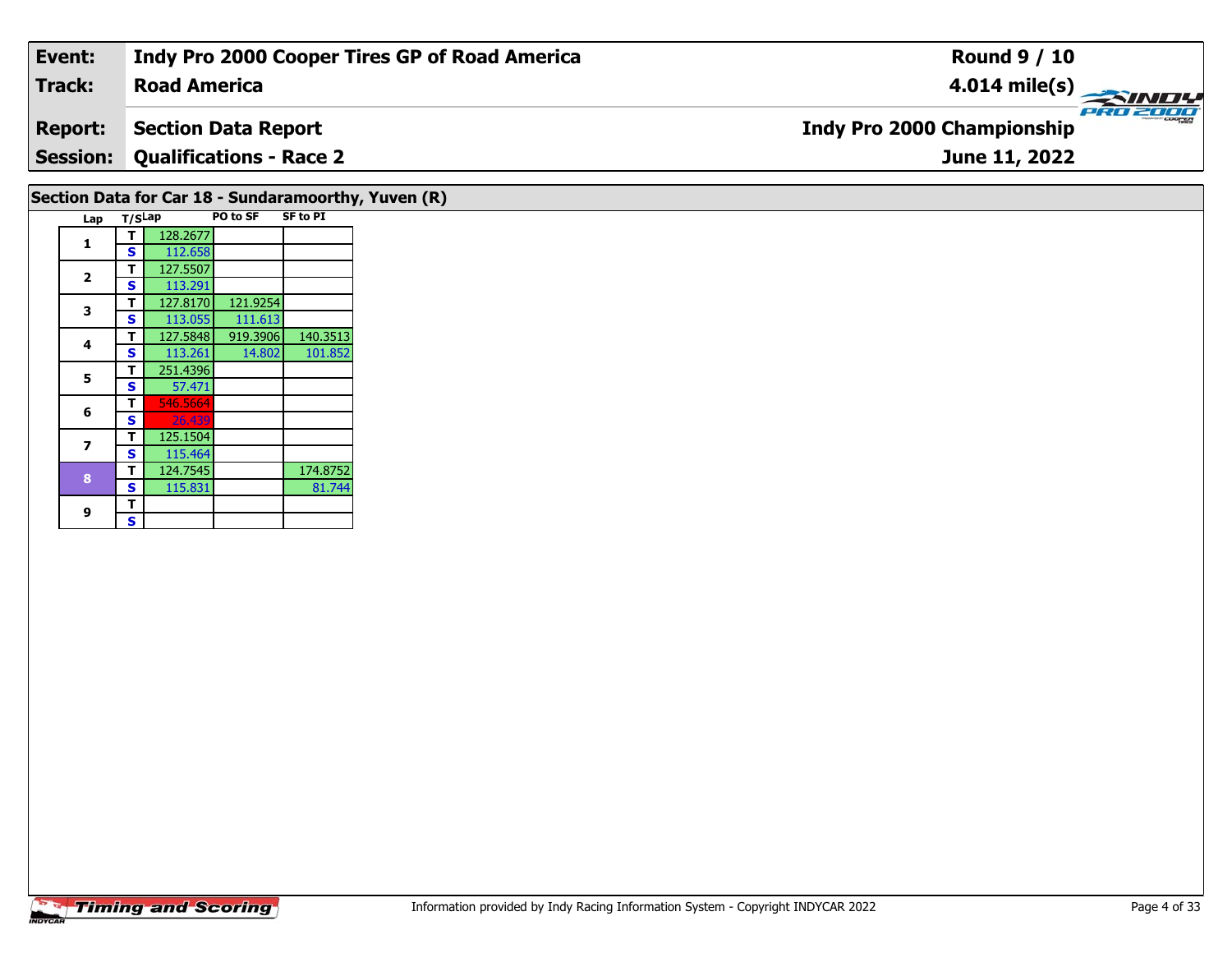| Event:<br><b>Indy Pro 2000 Cooper Tires GP of Road America</b><br>Track:<br><b>Road America</b> |                                                                                                                                                  |     |                                                    |         |         |          |                 |              |                 |                 | <b>Round 9 / 10</b><br>$4.014 \text{ mile(s)}$ |                 |                 |                 |                  |                   |                   |
|-------------------------------------------------------------------------------------------------|--------------------------------------------------------------------------------------------------------------------------------------------------|-----|----------------------------------------------------|---------|---------|----------|-----------------|--------------|-----------------|-----------------|------------------------------------------------|-----------------|-----------------|-----------------|------------------|-------------------|-------------------|
|                                                                                                 | Indy Pro 2000 Championship<br><b>Section Data Report</b><br><b>Report:</b><br><b>Qualifications - Race 2</b><br><b>Session:</b><br>June 11, 2022 |     |                                                    |         |         |          |                 |              |                 |                 |                                                |                 |                 |                 |                  |                   | PRO 2000          |
|                                                                                                 |                                                                                                                                                  |     |                                                    |         |         |          |                 |              |                 |                 |                                                |                 |                 |                 |                  |                   |                   |
|                                                                                                 | Section Data for Car 19 - Missig, Jordan (R)                                                                                                     |     |                                                    |         |         |          |                 |              |                 |                 |                                                |                 |                 |                 |                  |                   |                   |
|                                                                                                 |                                                                                                                                                  |     | Lap T/S <sup>I12</sup> to I13 I13 to I14 I14 to SF |         |         | SF to I1 | <b>I1 to I2</b> | $I2$ to $I3$ | <b>I3 to I4</b> | <b>I4 to I5</b> | <b>I5 to 16</b>                                | <b>16 to 17</b> | <b>I7 to I8</b> | <b>I8 to I9</b> | <b>I9 to I10</b> | <b>I10 to I11</b> | <b>I11 to I12</b> |
|                                                                                                 |                                                                                                                                                  |     | 5.3695                                             | 4.1612  | 7.6553  | 6.0133   | 9.9329          | 9.4683       | 12.5253         | 10.7984         | 11.7531                                        | 8.0930          | 11.6531         | 8.0369          | 8.1495           | 8.8434            | 4.1927            |
|                                                                                                 | х                                                                                                                                                | s l | 97.774                                             | 106.176 | 126.828 | 139.917  | 119.163         | 99.375       | 134.074         | 94.080          | 96.358                                         | 94.610          | 115.205         | 139.385         | 146.746          | 91.825            | 114.973           |
|                                                                                                 | $\overline{2}$                                                                                                                                   |     | 5.3205                                             | 4.1056  | 7.5926  | 5.9712   | 9.7949          | 9.0607       | 12.3548         | 10.7048         | 11.7272                                        | 8.0499          | 11.7005         | 8.9880          | 11.6932          | 11.8044           | 6.1731            |
|                                                                                                 |                                                                                                                                                  | s l | 98.675                                             | 107.614 | 127.876 | 140.904  | 120.842         | 103.845      | 135.924         | 94.902          | 96.570                                         | 95.117          | 114.739         | 124.636         | 102.274          | 68.792            | 78.08             |
|                                                                                                 |                                                                                                                                                  |     | 6.8100                                             |         |         |          |                 | 9.8122       | 12.5704         | 11.2960         | 12.1395                                        | 8.3329          | 11.8528         | 8.0372          | 8.0857           | 8.9145            | 4.1798            |
|                                                                                                 | 3                                                                                                                                                | S.  | 77.093                                             |         |         |          |                 | 95.892       | 133.593         | 89.935          | 93.290                                         | 91.887          | 113.264         | 139.380         | 147.904          | 91.093            | 115.327           |
|                                                                                                 |                                                                                                                                                  |     | 5.2873                                             | 4.1500  | 7.5837  |          |                 | 9.0867       | 12.3169         | 10.7201         | 11.6543                                        | 8.0756          | 11.7029         | 7.9856          | 8.0359           | 8.7268            | 4.1520            |

**<sup>T</sup>** 5.2873 4.1500 7.5837 9.0867 12.3169 10.7201 11.6543 8.0756 11.7029 7.9856 8.0359 8.7268 4.1520 **<sup>S</sup>** 99.295 106.462 128.026 103.548 136.343 94.767 97.174 94.814 114.715 140.281 148.821 93.052 116.100

**<sup>T</sup>** 5.2495 4.0902 7.5199 9.1160 12.2777 10.7052 11.7749 8.0463 11.7775 8.0103 8.0439 8.7669 4.1573 **<sup>S</sup>** 100.010 108.019 129.112 103.215 136.778 94.899 96.179 95.159 113.989 139.848 148.673 92.626 115.952

**4**

**6**

**<sup>T</sup>** 5.5846 **<sup>S</sup>** 94.009

116.100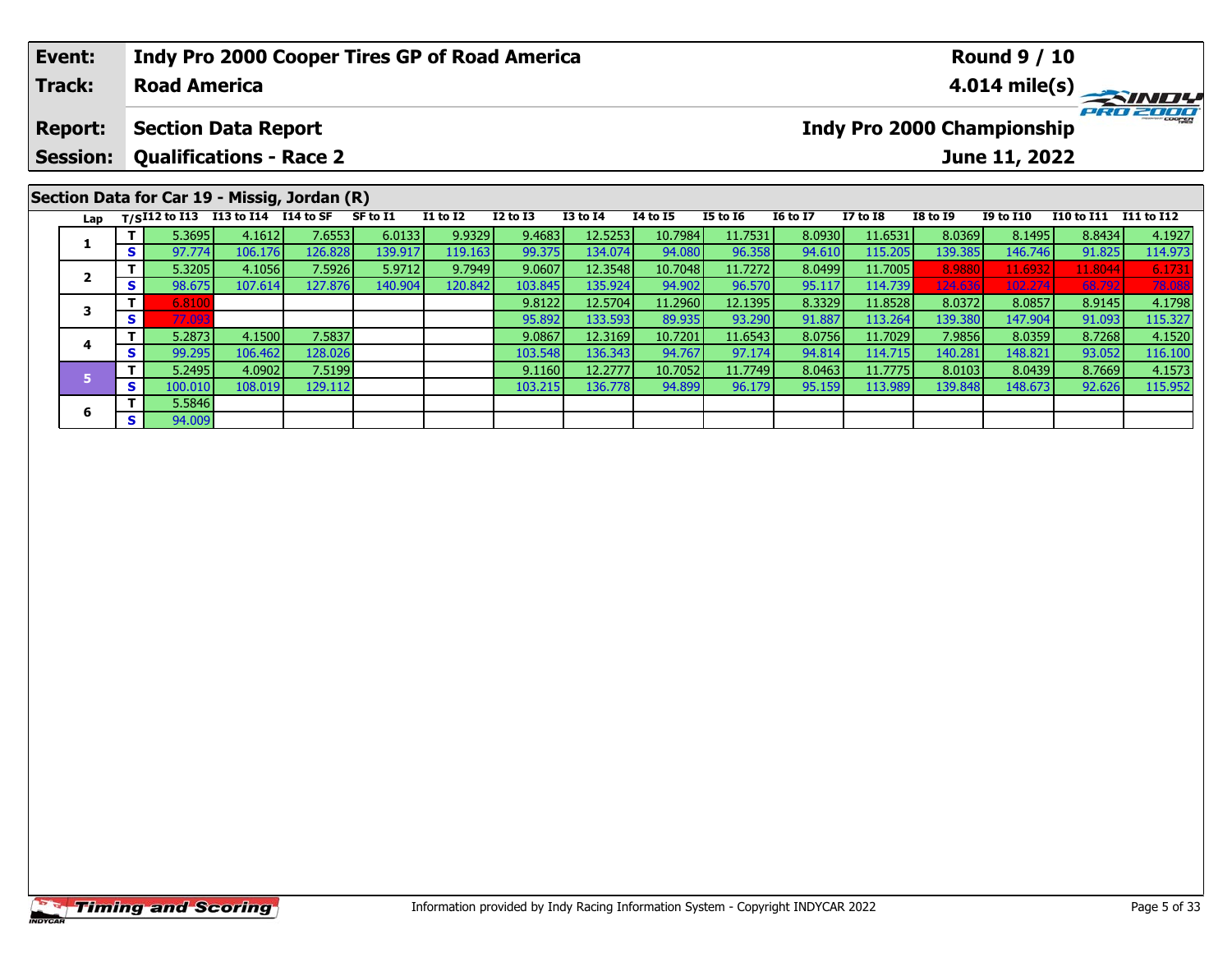| Event:          | <b>Indy Pro 2000 Cooper Tires GP of Road America</b> | <b>Round 9 / 10</b>                      |
|-----------------|------------------------------------------------------|------------------------------------------|
| Track:          | <b>Road America</b>                                  | $\frac{4.014 \text{ mile(s)}}{P_{R0}^2}$ |
| Report:         | <b>Section Data Report</b>                           | <b>Indy Pro 2000 Championship</b>        |
| <b>Session:</b> | <b>Qualifications - Race 2</b>                       | June 11, 2022                            |
|                 | Section Data for Car 19 - Missig, Jordan (R)         |                                          |

**Lap T/SLap PO to SF SF to PI** 

**<sup>T</sup>** 126.6459 120.4652 **<sup>S</sup>** 114.101 112.965

**T** 583.312

115.479

**<sup>T</sup>** 125.1343 **<sup>S</sup>** 115.479

**T** 135.0414 712.3846 152.2448

**T** 125.1270 172.6333<br> **S** 115.486 82.806

93.895

82.806

**1**

**2**

**3**

**4**

6  $\frac{1}{s}$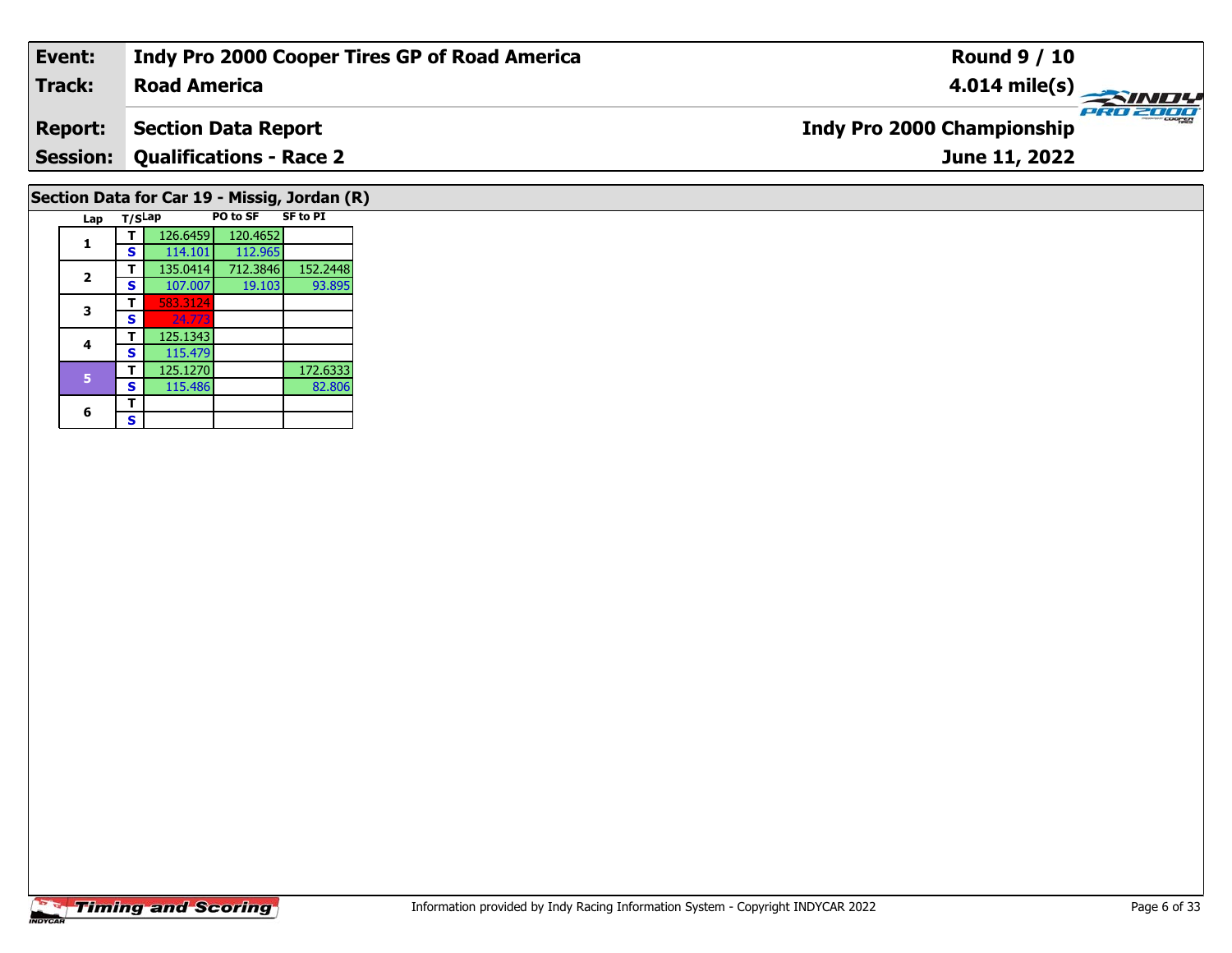|                                                                    | Indy Pro 2000 Cooper Tires GP of Road America<br>Event:<br><b>Track:</b><br><b>Road America</b> |    |               |                      |         |          |                 |                 |                 |                                             | <b>Round 9 / 10</b><br>$4.014 \text{ mile(s)}$ |                 |                 |                 |                  |                   |            |
|--------------------------------------------------------------------|-------------------------------------------------------------------------------------------------|----|---------------|----------------------|---------|----------|-----------------|-----------------|-----------------|---------------------------------------------|------------------------------------------------|-----------------|-----------------|-----------------|------------------|-------------------|------------|
|                                                                    | <b>Section Data Report</b><br><b>Report:</b>                                                    |    |               |                      |         |          |                 |                 |                 | PRO 20<br><b>Indy Pro 2000 Championship</b> |                                                |                 |                 |                 |                  |                   |            |
| <b>Qualifications - Race 2</b><br><b>Session:</b><br>June 11, 2022 |                                                                                                 |    |               |                      |         |          |                 |                 |                 |                                             |                                                |                 |                 |                 |                  |                   |            |
| Section Data for Car 2 - Browne, Jonathan (R)                      |                                                                                                 |    |               |                      |         |          |                 |                 |                 |                                             |                                                |                 |                 |                 |                  |                   |            |
|                                                                    | Lap                                                                                             |    | T/SI12 to I13 | I13 to I14 I14 to SF |         | SF to I1 | <b>I1 to I2</b> | <b>I2 to I3</b> | <b>I3 to I4</b> | <b>I4 to I5</b>                             | <b>I5 to 16</b>                                | <b>16 to 17</b> | <b>I7 to I8</b> | <b>I8 to I9</b> | <b>I9 to I10</b> | <b>I10 to I11</b> | I11 to I12 |
|                                                                    | 1                                                                                               |    | 5.6317        | 4.3675               | 7.7190  | 5.9837   | 10.4839         | 9.8891          | 12.5986         | 11.0388                                     | 12.0375                                        | 8.3032          | 12.0368         | 8.0910          | 8.1266           | 9.1271            | 4.2245     |
|                                                                    |                                                                                                 | S  | 93.222        | 101.160              | 125.782 | 140.609  | 112.900         | 95.146          | 133.294         | 92.031                                      | 94.081                                         | 92.215          | 111.533         | 138.454         | 147.160          | 88.971            | 114.107    |
|                                                                    | $\overline{\mathbf{2}}$                                                                         |    | 5.3234        | 4.2070               | 7.6602  | 5.9725   | 9.9699          | 9.3086          | 12.4268         | 10.7468                                     | 11.8266                                        | 8.1775          | 11.8770         | 8.0687          | 8.1304           | 8.9485            | 4.1858     |
|                                                                    |                                                                                                 | S  | 98.621        | 105.020              | 126.747 | 140.873  | 118.721         | 101.080         | 135.137         | 94.531                                      | 95.759                                         | 93.633          | 113.034         | 138.836         | 147.091          | 90.747            | 115.162    |
|                                                                    | 3                                                                                               |    | 5.3233        | 4.2097               | 7.6721  | 6.0020   | 9.8600          | 9.2078          | 12.4241         | 10.7553                                     | 11.7638                                        | 8.0760          | 11.8713         | 8.3538          | 8.4315           | 9.0059            | 4.1923     |
|                                                                    |                                                                                                 | S. | 98.623        | 104.952              | 126.551 | 140.181  | 120.044         | 102.186         | 135.166         | 94.457                                      | 96.270                                         | 94.810          | 113.088         | 134.098         | 141.838          | 90.168            | 114.984    |
|                                                                    | 4                                                                                               |    | 5.2364        | 4.1700               | 7.6565  | 6.0212   | 9.8716          | 9.1556          | 12.4222         | 10.7784                                     | 11.6970                                        | 8.0898          | 11.9240         | 8.1187          | 8.1664           | 8.8775            | 4.1701     |
|                                                                    |                                                                                                 | S. | 100.260       | 105.952              | 126.808 | 139.734  | 119.903         | 102.769         | 135.187         | 94.254                                      | 96.820                                         | 94.648          | 112.588         | 137.981         | 146.443          | 91.472            | 115.596    |
|                                                                    | 5                                                                                               |    | 5.2964        |                      |         |          |                 | 10.2833         | 12.8142         | 11.3282                                     | 12.2839                                        | 9.1659          | 13.7845         | 9.9825          | 11.0382          | 11.8016           | 6.0909     |
|                                                                    |                                                                                                 | S. | 99.124        |                      |         |          |                 | 91.499          | 131.051         | 89.680                                      | 92.194                                         | 83.536          | 97.392          | 112.219         | 108.343          | 68.808            | 79.142     |
|                                                                    | 6                                                                                               |    | 7.2890        |                      |         |          |                 | 10.0833         | 12.5858         | 11.9555                                     | 12.2108                                        | 8.5344          | 12.4605         | 8.3400          | 8.3308           | 9.2267            | 4.2733     |
|                                                                    |                                                                                                 | S. | 72.026        |                      |         |          |                 | 93.314          | 133.430         | 84.974                                      | 92.746                                         | 89.717          | 107.740         | 134.320         | 143.553          | 88.010            | 112.804    |

**<sup>T</sup>** 5.2737 4.0925 7.4953 9.1452 12.4465 10.7844 11.8098 8.1186 11.8417 7.9981 8.0565 8.8278 4.1515 **<sup>S</sup>** 99.551 107.958 129.536 102.886 134.923 94.202 95.895 94.312 113.371 140.062 148.440 91.987 116.114

**<sup>T</sup>** 5.1874 4.1494 7.5971 9.0678 12.2905 10.6223 11.6906 8.0064 11.7141 7.9941 8.0420 8.7141 4.1316 **<sup>S</sup>** 101.207 106.478 127.800 103.764 136.635 95.639 96.873 95.634 114.605 140.132 148.708 93.188 116.673

**7**

**8**

**9**

**<sup>T</sup>** 5.6365 **<sup>S</sup>** 93.143

 $\frac{116.114}{4.1316}$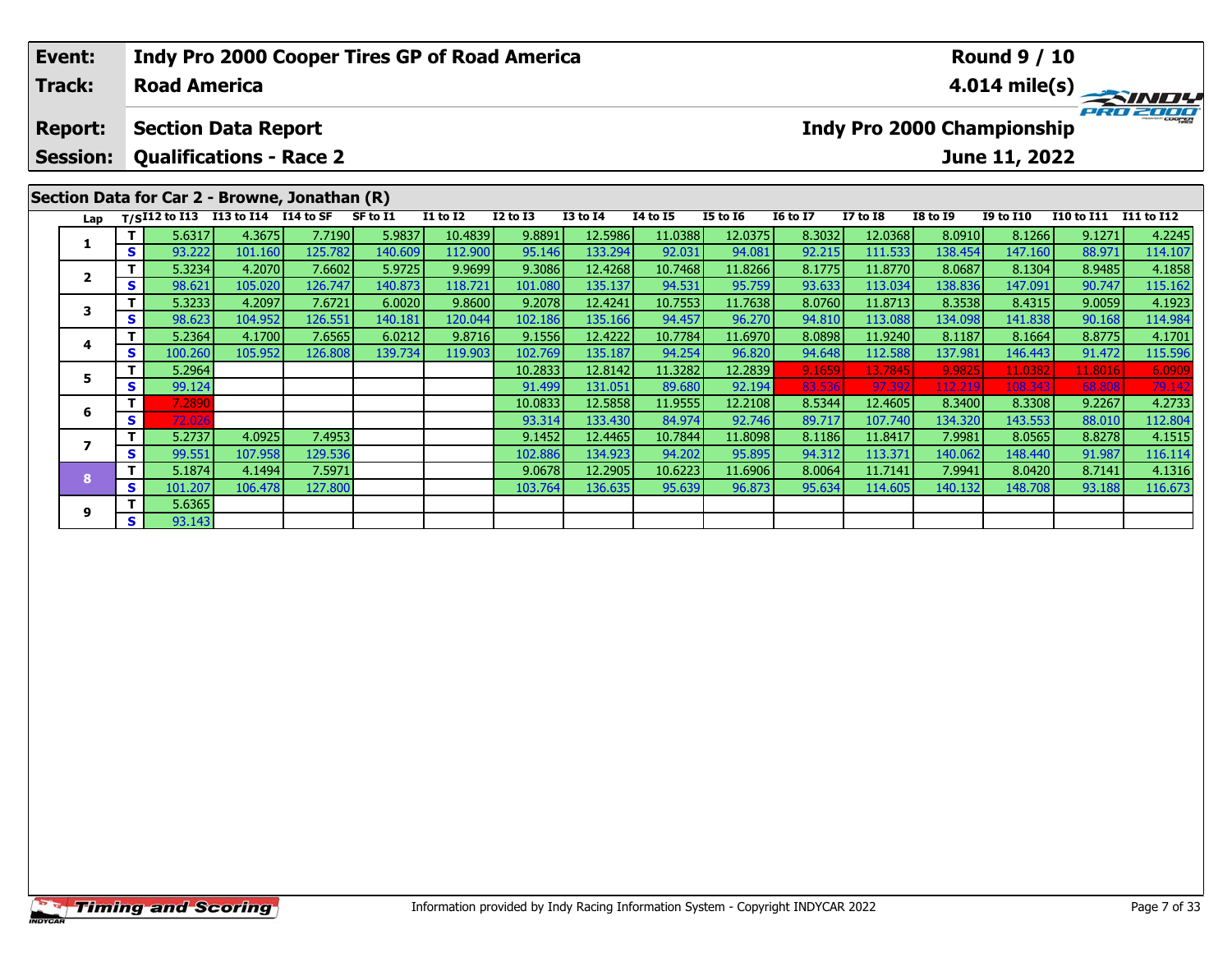| Event:         | Indy Pro 2000 Cooper Tires GP of Road America | <b>Round 9 / 10</b>                           |
|----------------|-----------------------------------------------|-----------------------------------------------|
| Track:         | <b>Road America</b>                           | 4.014 mile(s) $\rightarrow$                   |
| <b>Report:</b> | <b>Section Data Report</b>                    | PRO 2000<br><b>Indy Pro 2000 Championship</b> |
|                | <b>Session: Qualifications - Race 2</b>       | June 11, 2022                                 |
|                | Section Data for Car 2 - Browne, Jonathan (R) |                                               |

|  | Lap | T/SLap |          | <b>SF to PI</b> |
|--|-----|--------|----------|-----------------|
|  | 1   | т      | 129.6590 |                 |
|  |     | S      | 111.449  |                 |
|  |     | т      | 126.8297 |                 |
|  | 2   | S      | 113.935  |                 |
|  | 3   | T      | 127.1489 |                 |
|  |     | S      | 113.649  |                 |
|  | 4   | т      | 126.3554 | 138.8218        |
|  |     | S      | 114.363  | 102.974         |
|  | 5   | т      | 252.6170 |                 |
|  |     | S      | 57.203   |                 |
|  | 6   | т      | 546.0556 |                 |
|  |     | S      | 26.463   |                 |
|  | 7   | т      | 125.9684 |                 |
|  |     | S      | 114.714  |                 |
|  | 8   | T      | 124.9056 | 175.7980        |
|  |     | S      | 115.691  | 81.315          |
|  | 9   | Т      |          |                 |
|  |     | Ś      |          |                 |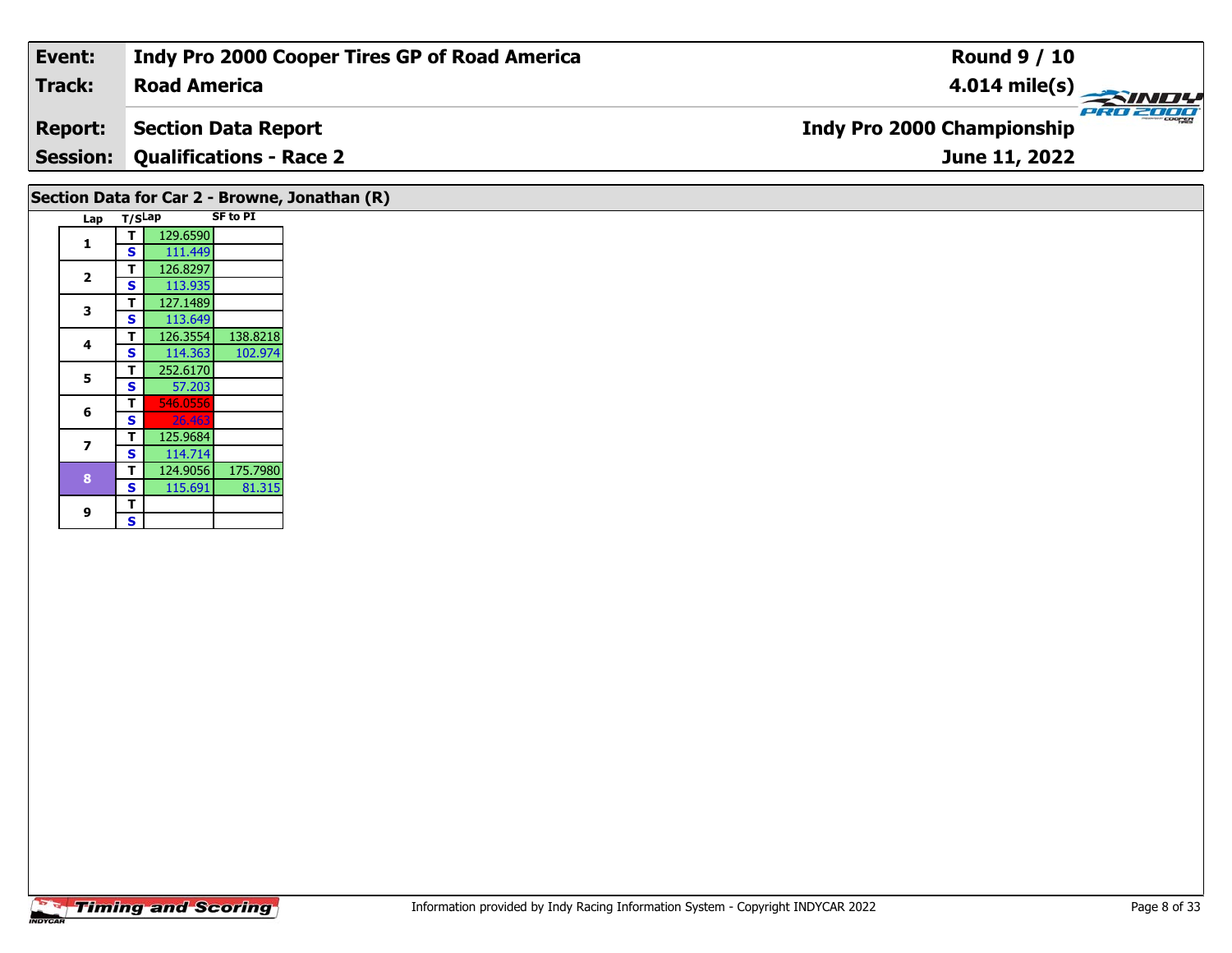|                                                                    | <b>Event:</b><br><b>Track:</b> |         | <b>Road America</b> |                            |                                           | <b>Indy Pro 2000 Cooper Tires GP of Road America</b> |                 |                 |                  | <b>Round 9 / 10</b> | $4.014 \text{ mile(s)}$ |                 |                 |                                   |                  |                   |            |
|--------------------------------------------------------------------|--------------------------------|---------|---------------------|----------------------------|-------------------------------------------|------------------------------------------------------|-----------------|-----------------|------------------|---------------------|-------------------------|-----------------|-----------------|-----------------------------------|------------------|-------------------|------------|
|                                                                    | <b>Report:</b>                 |         |                     | <b>Section Data Report</b> |                                           |                                                      |                 |                 |                  |                     |                         |                 |                 | <b>Indy Pro 2000 Championship</b> |                  |                   |            |
| <b>Qualifications - Race 2</b><br><b>Session:</b><br>June 11, 2022 |                                |         |                     |                            |                                           |                                                      |                 |                 |                  |                     |                         |                 |                 |                                   |                  |                   |            |
|                                                                    |                                |         |                     |                            | Section Data for Car 27 - Kaminsky, Colin |                                                      |                 |                 |                  |                     |                         |                 |                 |                                   |                  |                   |            |
|                                                                    | Lap                            |         | $T/SI12$ to $I13$   | I13 to I14 I14 to SF       |                                           | SF to I1                                             | <b>I1 to I2</b> | <b>I2 to I3</b> | <b>I3 to I4</b>  | <b>14 to 15</b>     | <b>I5 to 16</b>         | <b>16 to 17</b> | <b>I7 to I8</b> | <b>I8 to I9</b>                   | <b>I9 to I10</b> | <b>I10 to I11</b> | I11 to I12 |
|                                                                    |                                |         | 5.4787              | 4.2094                     | 7.5972                                    | 5.9474                                               | 10.3386         | 9.6294          | 12.6784          | 11.2542             | 12.0153                 | 8.4122          | 11.9253         | 8.9773                            | 18.8240          | 10.5936           | 4.2374     |
| 1<br>S.                                                            |                                | 95.826  | 104.960             | 127.798                    | 141.467                                   | 114.487                                              | 97.712          | 132.455         | 90.269           | 94.255              | 91.020                  | 112.576         | 124.784         | 63.531                            | 76.654           | 113.760           |            |
|                                                                    | $\overline{\mathbf{2}}$        |         | 5.3343              | 4.1938                     | 7.6452                                    | 5.9836                                               | 10.0229         | 9.3668          | 12.4497          | 10.9694             | 11.8732                 | 8.1972          | 11.7495         | 8.0461                            | 8.1551           | 8.9385            | 4.1812     |
|                                                                    |                                | S       | 98.420              | 105.350                    | 126.996                                   | 140.612                                              | 118.093         | 100.451         | 134.888          | 92.613              | 95.383                  | 93.408          | 114.260         | 139.226                           | 146.646          | 90.848            | 115.289    |
|                                                                    | 3                              |         | 5.2651              | 4.1455                     | 7.6106                                    | 5.9660                                               | 9.9134          | 9.1845          | 12.3577          | 10.8778             | 11.7982                 | 8.0521          | 11.8498         | 8.0486                            | 8.1077           | 8.8403            | 4.1518     |
|                                                                    |                                | S.      | 99.713              | 106.578                    | 127.573                                   | 141.026                                              | 119.398         | 102.445         | 135.892          | 93.393              | 95.989                  | 95.091          | 113.293         | 139.183                           | 147.503          | 91.857            | 116.105    |
|                                                                    | 4                              |         | 5.2690              |                            |                                           |                                                      |                 | 10.6254         | 12.8693          | 11.9231             | 12.3967                 | 8.4930          | 11.8870         | 8.0644                            | 8.3313           | 8.8630            | 4.1566     |
|                                                                    |                                | S.      | 99.639              |                            |                                           |                                                      |                 | 88.553          | 130.490          | 85.205              | 91.355                  | 90.154          | 112.939         | 138.910                           | 143.544          | 91.622            | 115.971    |
|                                                                    |                                |         | 5.2260              | 4.1212                     | 7.6161                                    | 5.9878                                               | 9.8157          | 9.0816          | 12.3696          | 10.8244             | 11.6648                 | 8.0737          | 15.5786         | 11.1642                           | 12.0803          | 12.0710           | 5.6192     |
| 5<br>S                                                             | 100.459                        | 107.206 | 127.481             | 140.513                    | 120.586                                   | 103.606                                              | 135.762         | 93.854          | 97.087           | 94.837              | 86.176                  | 100.341         | 98.997          | 67.272                            | 85.785           |                   |            |
|                                                                    | 6.9523                         |         |                     |                            |                                           | 12.3685                                              | 13.1737         | 11.3860         | 11.8988          | 12.9827             | 12.0073                 | 8.4705          | 8.3656          | 8.9510                            | 4.1528           |                   |            |
|                                                                    | 6                              | S.      | 75.515              |                            |                                           |                                                      |                 | 76.073          | 127.475 <b>I</b> | 89.224              | 95.178                  | 58.9771         | 111.807         | 132.2501                          | 142.956          | 90.721            | 116.077    |

**<sup>T</sup>** 5.1856 4.1124 7.5957 9.0777 12.3665 10.7444 11.6594 7.9936 11.6414 7.9854 8.0609 8.8080 4.1469 **<sup>S</sup>** 101.242 107.436 127.824 103.651 135.796 94.552 97.132 95.787 115.321 140.284 148.359 92.194 116.242

**<sup>T</sup>** 5.1879 4.1030 7.5168 9.1571 12.3534 10.7171 11.5802 7.9553 11.6381 8.0002 8.0787 8.7002 4.1307 **<sup>S</sup>** 101.197 107.682 129.165 102.752 135.940 94.793 97.796 96.248 115.354 140.025 148.032 93.336 116.698

**7**

**8**

**9**

**<sup>T</sup>** 5.7920 **<sup>S</sup>** 90.642

116.242<br>4.1307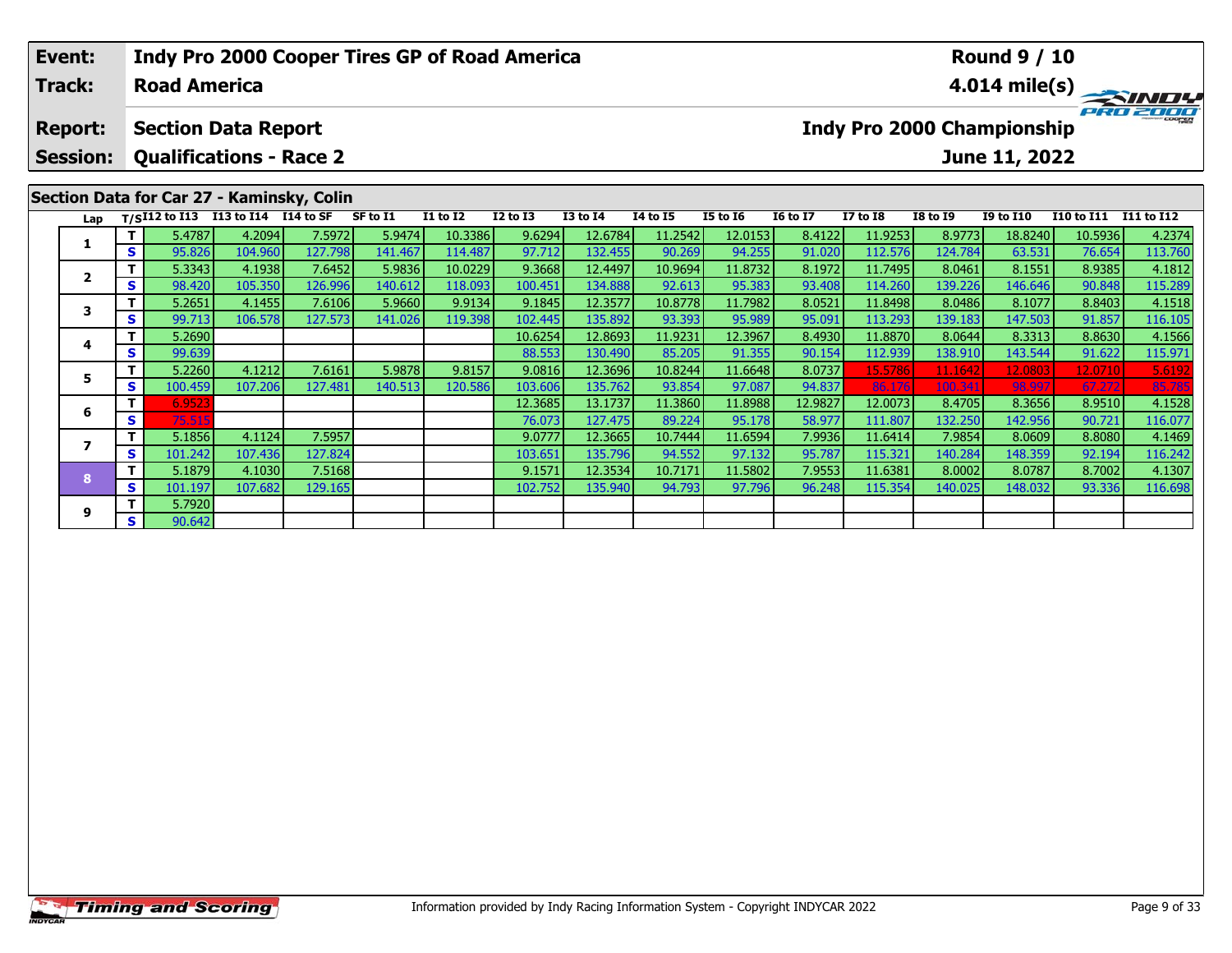| Event:         | Indy Pro 2000 Cooper Tires GP of Road America | <b>Round 9 / 10</b>                           |
|----------------|-----------------------------------------------|-----------------------------------------------|
| Track:         | <b>Road America</b>                           |                                               |
| <b>Report:</b> | Section Data Report                           | PRO 2000<br><b>Indy Pro 2000 Championship</b> |
|                | <b>Session: Qualifications - Race 2</b>       | June 11, 2022                                 |
|                |                                               |                                               |

| Section Data for Car 27 - Kaminsky, Colin |                         |        |          |          |                 |  |  |  |  |  |
|-------------------------------------------|-------------------------|--------|----------|----------|-----------------|--|--|--|--|--|
|                                           | Lap                     | T/SLap |          | PO to SF | <b>SF to PI</b> |  |  |  |  |  |
|                                           | 1                       | т      | 142.1184 |          |                 |  |  |  |  |  |
|                                           |                         | S      | 101.679  |          |                 |  |  |  |  |  |
|                                           | $\overline{\mathbf{z}}$ | т      | 127.1065 | 120.9712 |                 |  |  |  |  |  |
|                                           |                         | S      | 113.687  | 112.493  |                 |  |  |  |  |  |
|                                           | 3                       | т      | 126.1691 | 345.6563 | 138.0505        |  |  |  |  |  |
|                                           |                         | S      | 114.532  | 39.370   | 103.549         |  |  |  |  |  |
|                                           | 4                       | т      | 225.5107 |          |                 |  |  |  |  |  |
|                                           |                         | S      | 64.079   |          |                 |  |  |  |  |  |
|                                           | 5                       | т      | 141.2942 |          | 159.5703        |  |  |  |  |  |
|                                           |                         | S      | 102.272  |          | 89.584          |  |  |  |  |  |
|                                           | 6                       | т      | 559.6561 |          |                 |  |  |  |  |  |
|                                           |                         | S      | 25.820   |          |                 |  |  |  |  |  |
|                                           | 7                       | т      | 125.1174 |          |                 |  |  |  |  |  |
|                                           |                         | S      | 115.495  |          |                 |  |  |  |  |  |
|                                           | 8                       | т      | 124.8462 |          | 171.0033        |  |  |  |  |  |
|                                           |                         | S      | 115.746  |          | 83.595          |  |  |  |  |  |
|                                           | 9                       | т      |          |          |                 |  |  |  |  |  |
|                                           |                         | S      |          |          |                 |  |  |  |  |  |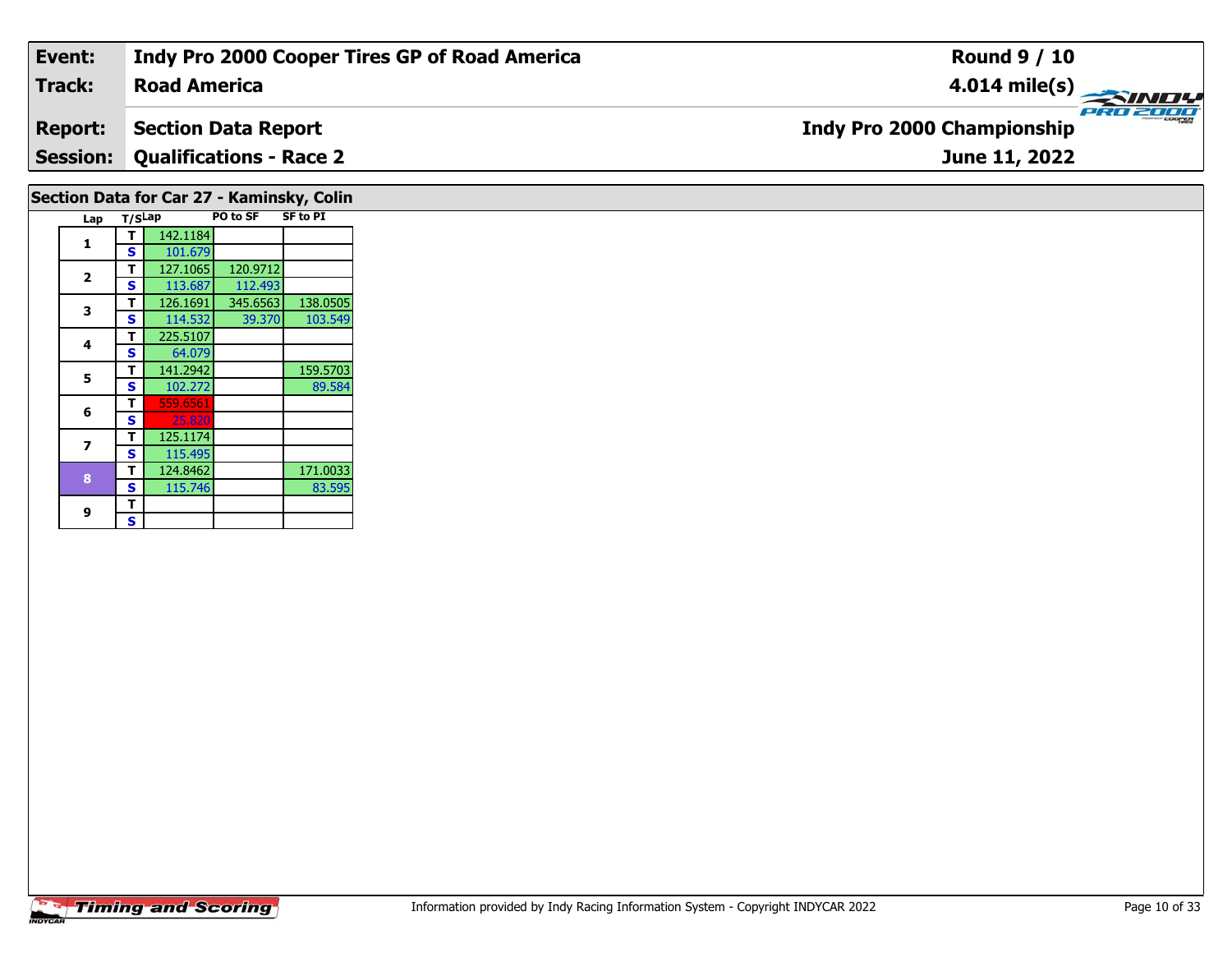|                                              | Indy Pro 2000 Cooper Tires GP of Road America<br>Event:<br><b>Road America</b><br><b>Track:</b> |     |                                                                                |         |         |          |                 |                 |                                   |                 |                 | <b>Round 9 / 10</b><br>$\frac{4.014 \text{ mile(s)}}{PRT}$ |                 |                 |                  |                   |            |
|----------------------------------------------|-------------------------------------------------------------------------------------------------|-----|--------------------------------------------------------------------------------|---------|---------|----------|-----------------|-----------------|-----------------------------------|-----------------|-----------------|------------------------------------------------------------|-----------------|-----------------|------------------|-------------------|------------|
| <b>Section Data Report</b><br><b>Report:</b> |                                                                                                 |     |                                                                                |         |         |          |                 |                 | <b>Indy Pro 2000 Championship</b> |                 |                 |                                                            |                 |                 |                  |                   |            |
|                                              | <b>Session:</b>                                                                                 |     | <b>Qualifications - Race 2</b>                                                 |         |         |          |                 |                 |                                   |                 |                 |                                                            |                 |                 | June 11, 2022    |                   |            |
|                                              | Lap                                                                                             |     | Section Data for Car 3 - Green, Josh (R)<br>T/SI12 to I13 I13 to I14 I14 to SF |         |         | SF to I1 | <b>I1 to I2</b> | <b>I2 to I3</b> | <b>I3 to I4</b>                   | <b>14 to 15</b> | <b>I5 to 16</b> | <b>16 to 17</b>                                            | <b>I7 to I8</b> | <b>I8 to 19</b> | <b>I9 to I10</b> | <b>I10 to I11</b> | I11 to I12 |
|                                              |                                                                                                 | Τ.  | 5.6557                                                                         | 4.2184  | 7.5695  | 5.8702   | 10.1266         | 9.5349          | 12.2854                           | 12.6555         | 13.6017         | 10.5554                                                    | 12.1449         | 8.1564          | 8.1766           | 9.0774            | 4.2014     |
|                                              |                                                                                                 | S.  | 92.827                                                                         | 104.736 | 128.266 | 143.328  | 116.884         | 98.681          | 136.692                           | 80.274          | 83.262          | 72.539                                                     | 110.540         | 137.343         | 146.260          | 89.458            | 114.734    |
|                                              | $\overline{2}$                                                                                  | Τ.  | 5.3051                                                                         | 4.2067  | 7.6741  | 5.9807   | 9.9585          | 9.3647          | 12.4013                           | 10.9731         | 11.7775         | 8.1849                                                     | 11.8809         | 8.1119          | 8.1329           | 8.8672            | 4.1886     |
|                                              |                                                                                                 | S.  | 98.961                                                                         | 105.027 | 126.518 | 140.680  | 118.857         | 100.474         | 135.415                           | 92.582          | 96.158          | 93.548                                                     | 112.996         | 138.097         | 147.046          | 91.579            | 115.085    |
|                                              | 3                                                                                               | Τ.  | 5.2194                                                                         | 4.1792  | 7.6570  | 5.9810   | 9.7939          | 9.2570          | 12.3858                           | 10.7872         | 11.7272         | 8.1184                                                     | 11.8627         | 8.0649          | 8.0952           | 8.8357            | 4.1664     |
|                                              |                                                                                                 | S.  | 100.586                                                                        | 105.718 | 126.800 | 140.673  | 120.854         | 101.643         | 135.584                           | 94.177          | 96.570          | 94.314                                                     | 113.170         | 138.902         | 147.731          | 91.905            | 115.698    |
|                                              | 4                                                                                               | Τ.  | 5.2160                                                                         | 4.1391  | 7.5944  | 5.9703   | 9.7780          | 9.2352          | 12.3596                           | 10.8399         | 11.6846         | 8.0644                                                     | 11.8464         | 8.0723          | 8.0845           | 8.7779            | 4.1560     |
|                                              |                                                                                                 | S   | 100.652                                                                        | 106.743 | 127.845 | 140.925  | 121.051         | 101.883         | 135.872                           | 93.719          | 96.922          | 94.946                                                     | 113.326         | 138.774         | 147.926          | 92.510            | 115.988    |
|                                              | 5                                                                                               | Τ.  | 5.3978                                                                         |         |         |          |                 | 10.1784         | 12.9922                           | 11.0643         | 11.8942         | 8.5628                                                     | 14.1638         | 10.2020         | 11.3843          | 11.8421           | 6.1054     |
|                                              |                                                                                                 | s l | 97.262                                                                         |         |         |          |                 | 92.442          | 129.256                           | 91.819          | 95.214          | 89.420                                                     | 94.784          | 109.80          | 105.049          | 68.573            | 78.954     |
|                                              | 6                                                                                               | т   | 7.2312                                                                         |         |         |          |                 | 10.2418         | 12.7217                           | 11.4688         | 12.5431         | 8.6025                                                     | 12.5979         | 8.2952          | 8.3630           | 9.2005            | 4.1949     |
|                                              |                                                                                                 | S   | 72.602                                                                         |         |         |          |                 | 91.870          | 132.004                           | 88.580          | 90.289          | 89.007                                                     | 106.565         | 135.045         | 143.000          | 88.261            | 114.912    |
|                                              | 7                                                                                               | т.  | 5.1584                                                                         | 4.1544  | 7.6118  |          |                 | 9.1508          | 12.3288                           | 10.7499         | 11.6747         | 7.9570                                                     | 11.6895         | 7.9777          | 8.0299           | 8.6460            | 4.1374     |
|                                              |                                                                                                 | S.  | 101.776                                                                        | 106.349 | 127.553 |          |                 | 102.823         | 136.211                           | 94.504          | 97.005          | 96.227                                                     | 114.847         | 140.420         | 148.932          | 93.922            | 116.509    |

**<sup>T</sup>** 5.1282 4.1156 7.5472 9.0839 12.2284 10.6178 11.7057 7.9832 11.7217 7.9386 7.9747 8.6563 4.1411 **<sup>S</sup>** 102.375 107.352 128.645 103.580 137.329 95.680 96.748 95.912 114.531 141.111 149.963 93.810 116.405

**8**

**9**

**<sup>T</sup>** 5.1517 **<sup>S</sup>** 101.908

116.509<br>4.1411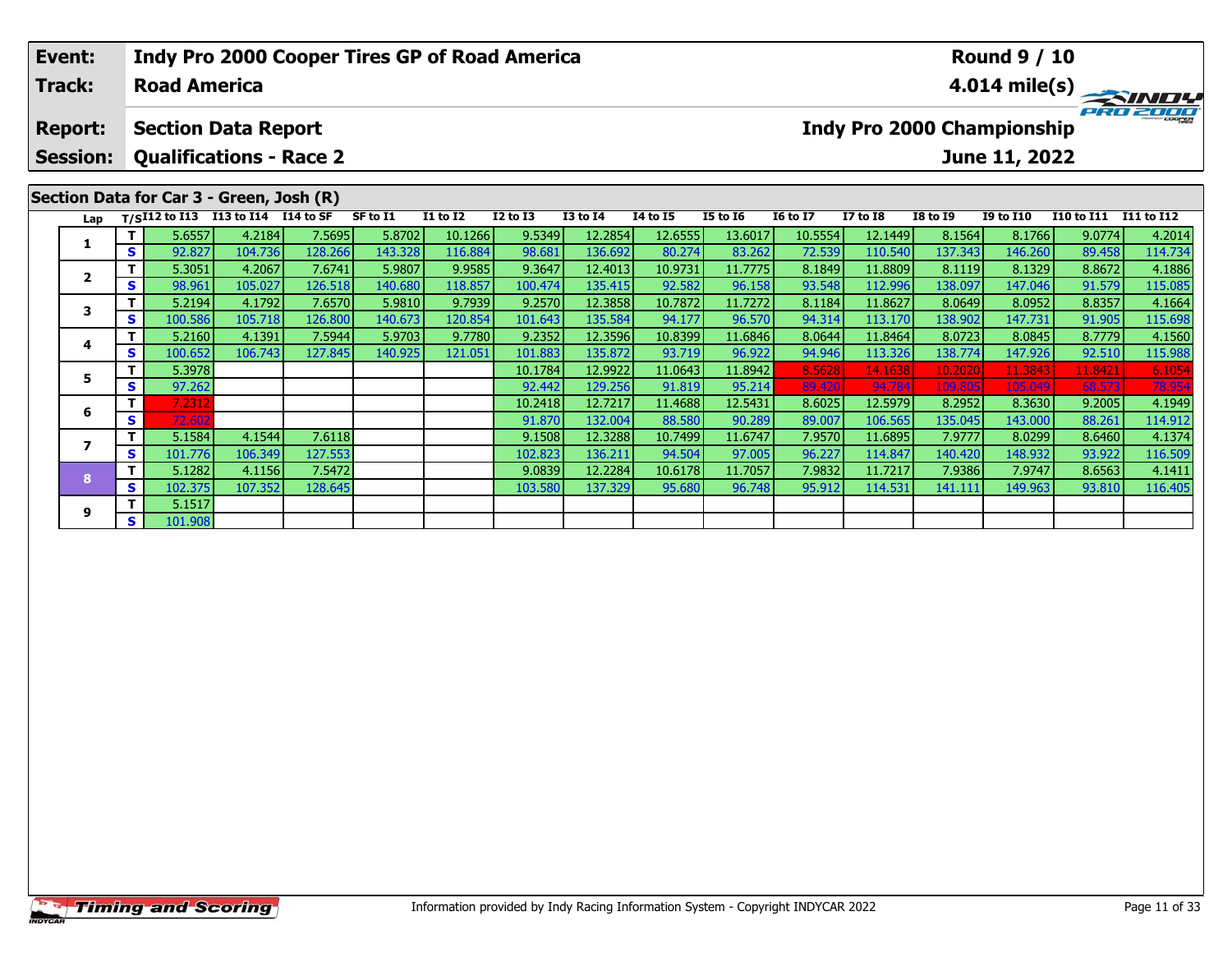| Event:         | Indy Pro 2000 Cooper Tires GP of Road America | <b>Round 9 / 10</b>                        |
|----------------|-----------------------------------------------|--------------------------------------------|
| Track:         | <b>Road America</b>                           | $\frac{4.014 \text{ mile(s)}}{\text{pHg}}$ |
| <b>Report:</b> | <b>Section Data Report</b>                    | <b>Indy Pro 2000 Championship</b>          |
|                | <b>Session: Qualifications - Race 2</b>       | June 11, 2022                              |
|                |                                               |                                            |

## **Lap T/SLap PO to SF SF to PI 1 <sup>T</sup>** 133.8300 **<sup>S</sup>** 107.976**22 S** 113.775 **3 <sup>T</sup>** 126.1310 120.0441 **<sup>S</sup>** 114.567 113.362 **<sup>T</sup>** 125.8186 916.7249 138.1273 **<sup>S</sup>** 114.851 14.845 103.491**4**103.491 **55 T** 250.3157<br>**S** 57.729 **6T** 546.584 125.0183 **7T** 125.0183<br>**S** 115.586 **8T** 124.4308 174.4033<br>**S** 116.132 81.965 81.965 **Section Data for Car 3 - Green, Josh (R)**

**9**9 <mark>「S</mark>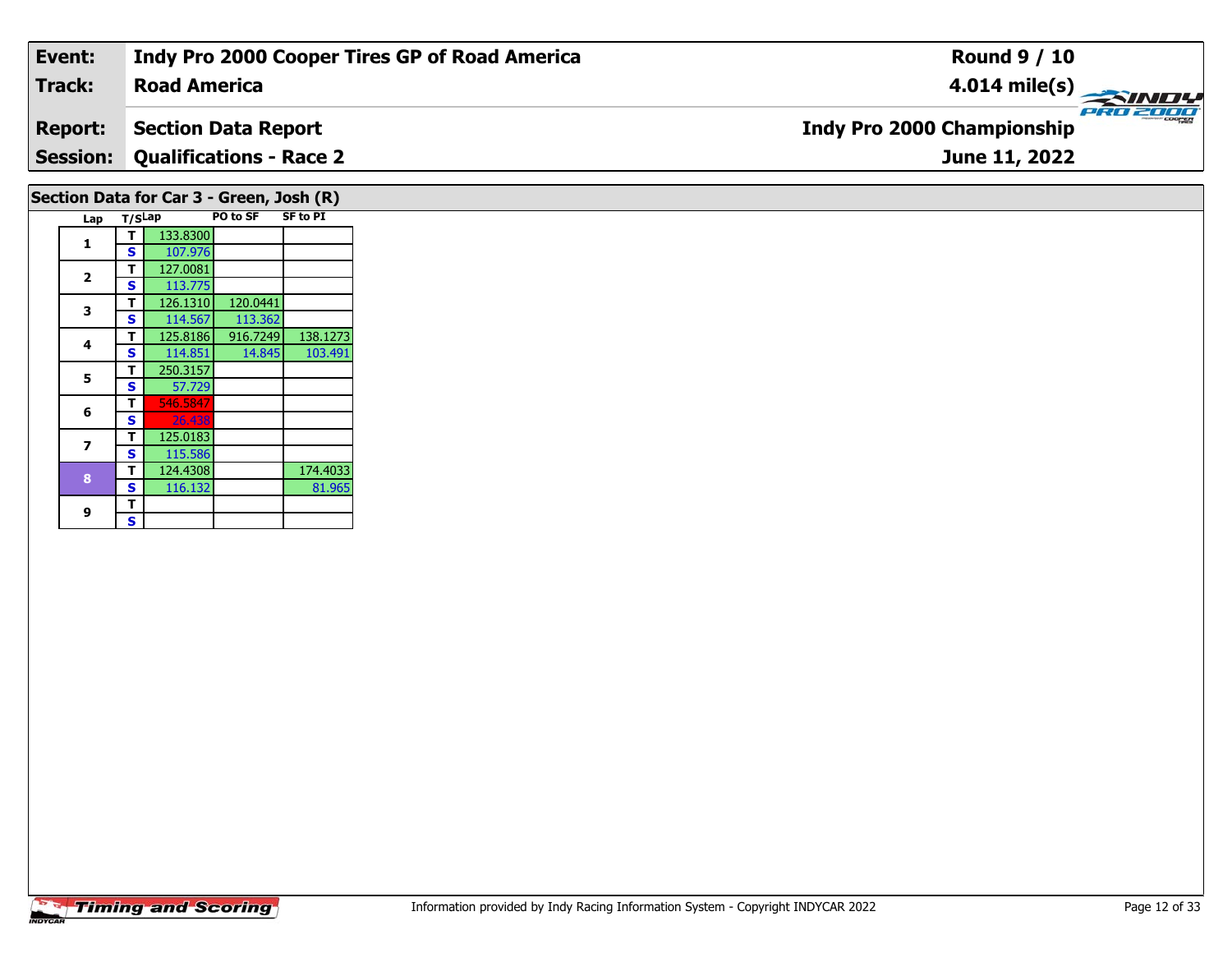#### **Event:Round 9 / 10 Indy Pro 2000 Cooper Tires GP of Road America Track:Road America4.014 mile(s)** PRO 2000 **Report: Section Data Report Indy Pro 2000 Championship Session: Qualifications - Race 2 June 11, 2022 Section Data for Car 4 - Eves, Braden Lap T/SI12 to I13 I13 to I14 I14 to SF SF to I1 I1 to I2 I2 to I3 I3 to I4 I4 to I5 I5 to I6 I6 to I7 I7 to I8 I8 to I9 I9 to I10 I10 to I11 I11 to I12 <sup>T</sup>** 7.6433 5.9449 10.2877 9.6177 12.3906 11.1286 12.0563 8.3591 12.1615 8.1118 8.1339 9.1903 4.2769 **<sup>S</sup>** 127.027 141.527 115.054 97.831 135.532 91.288 93.934 91.599 110.389 138.098 147.028 88.359 112.709**1 <sup>T</sup>** 7.6204 5.9283 10.0530 9.3839 12.4195 10.8598 11.8100 8.1298 11.9517 8.0865 8.1013 8.9215 4.1840 **<sup>S</sup>** 127.409 141.923 117.740 100.268 135.216 93.548 95.893 94.182 112.327 138.531 147.619 91.021 115.212**2**115.212 **<sup>T</sup>** 7.5846 5.9135 9.9007 9.1836 12.3238 10.7283 11.7747 8.0717 11.9011 8.0839 8.1017 8.8265 4.1792 **<sup>S</sup>** 128.011 142.278 119.551 102.455 136.266 94.694 96.181 94.860 112.805 138.575 147.612 92.001 115.344**3**

**<sup>T</sup>** 10.8471 13.7428 14.9154 15.5126 10.3558 15.8228 10.3450 11.5088 12.1777 5.9066 **<sup>S</sup>** 86.743 122.196 68.111 73.005 73.937 84.846 108.287 103.913 66.683 81.611

**<sup>T</sup>** 7.0319 500.1791 10.0316 12.5557 11.3413 12.6919 8.4592 12.1864 8.1122 8.1608 9.0419 4.1855 **<sup>S</sup>** 74.660 0.883 93.795 133.749 89.576 89.230 90.515 110.164 138.092 146.543 89.809 115.170

**<sup>T</sup>** 7.5443 9.2055 12.2648 10.9062 12.0484 9.3825 12.1219 8.0133 8.0350 8.8625 4.1616 **<sup>S</sup>** 128.694 102.212 136.922 93.150 93.996 81.607 110.750 139.796 148.837 91.627 115.832

**<sup>T</sup>** 5.1946 4.1260 7.5430 9.0540 12.2372 10.6663 11.5746 7.9671 11.7278 7.9991 8.0239 8.7576 4.1454 **<sup>S</sup>** 101.066 107.081 128.717 103.922 137.231 95.245 97.844 96.105 114.472 140.044 149.043 92.725 116.284

**4**

**5**

**6**

**8**

**T** 5.2891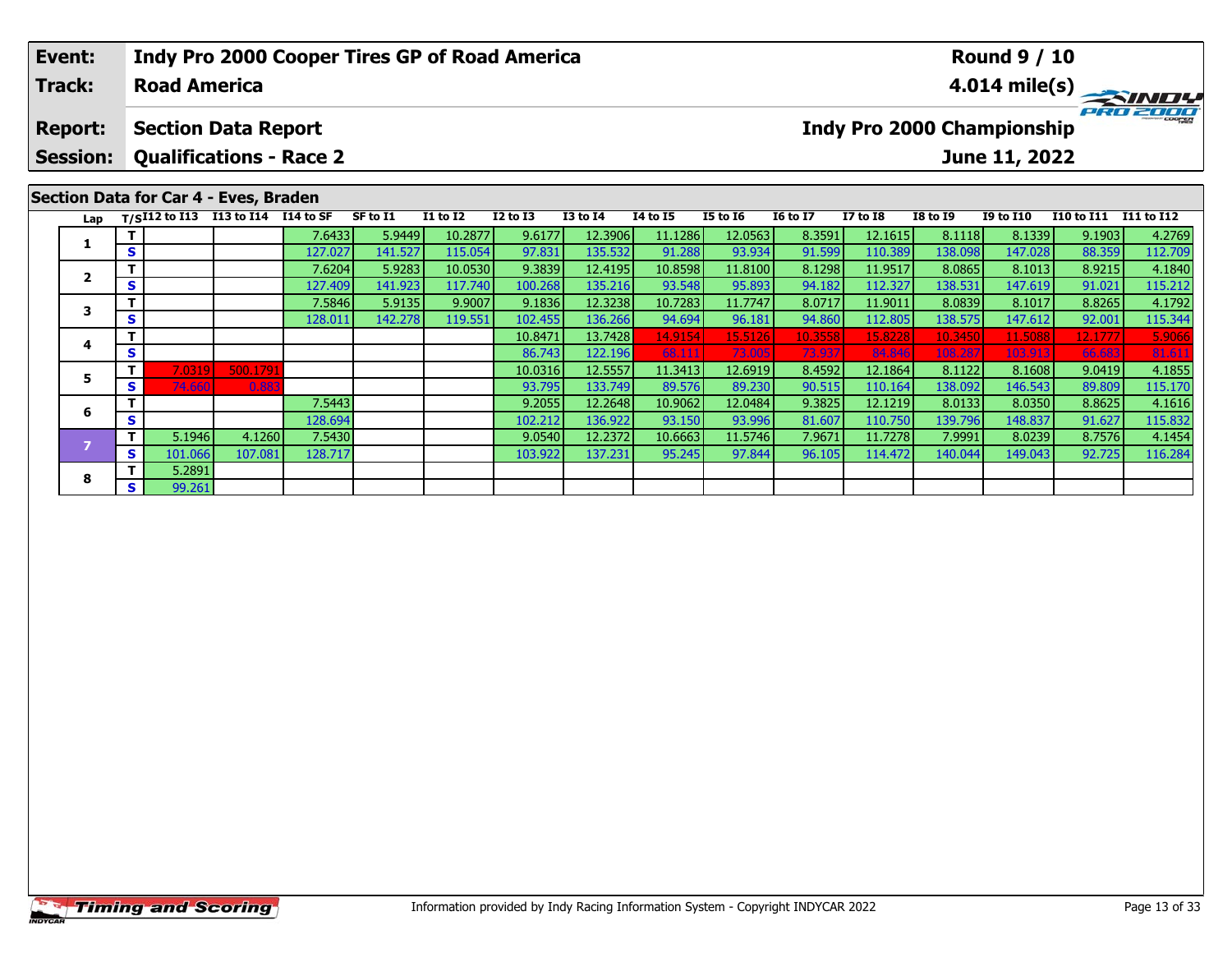| Event:                                | Indy Pro 2000 Cooper Tires GP of Road America | <b>Round 9 / 10</b>                           |  |  |  |  |  |
|---------------------------------------|-----------------------------------------------|-----------------------------------------------|--|--|--|--|--|
| Track:                                | <b>Road America</b>                           | $4.014 \text{ mile(s)}$                       |  |  |  |  |  |
| <b>Report:</b>                        | <b>Section Data Report</b>                    | PRO 2000<br><b>Indy Pro 2000 Championship</b> |  |  |  |  |  |
|                                       | <b>Session: Qualifications - Race 2</b>       | June 11, 2022                                 |  |  |  |  |  |
| Section Data for Car 4 - Eves, Braden |                                               |                                               |  |  |  |  |  |

| Lap            | T/SLap |          | <b>SF to PI</b> |
|----------------|--------|----------|-----------------|
| 1              |        | 129.1041 |                 |
|                | S      | 111.928  |                 |
| $\overline{2}$ | т      | 127.1084 |                 |
|                | S      | 113.686  |                 |
| 3              | т      | 126.0607 | 138.5145        |
|                | S      | 114.630  | 103.202         |
| 4              | т      | 427.0974 |                 |
|                | S      | 33.834   |                 |
| 5              | т      | 497.8139 |                 |
|                | S      | 29.028   |                 |
| 6              | т      | 127.7276 |                 |
|                | S      | 113.135  |                 |
| 7              | т      | 124.7412 | 174.5012        |
|                | S      | 115.843  | 81.919          |
| 8              | т      |          |                 |
|                | Ś      |          |                 |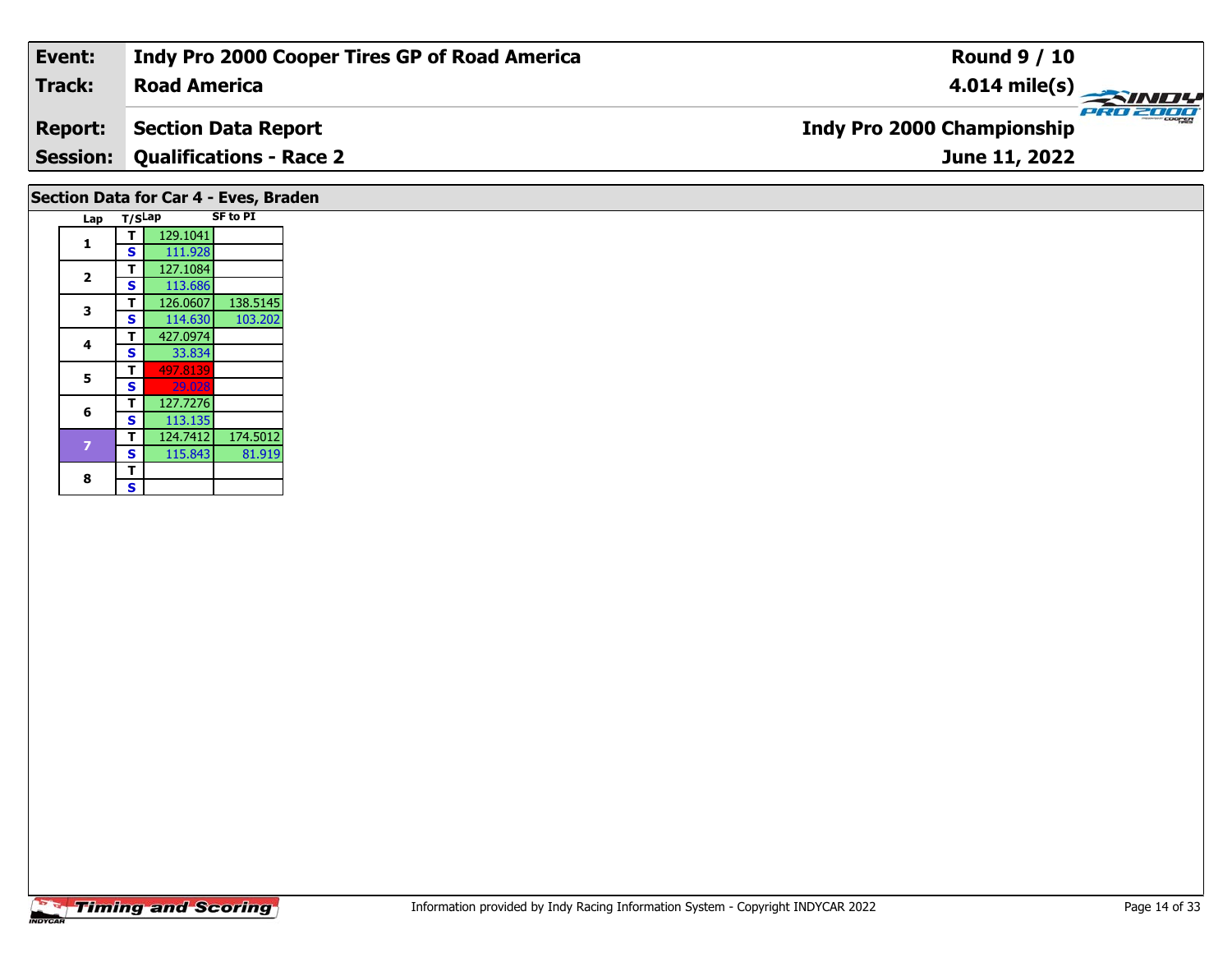|                                                | Event:          |                | <b>Indy Pro 2000 Cooper Tires GP of Road America</b><br><b>Round 9 / 10</b> |                      |         |          |                 |                 |                 |          |                         |                                               |                 |                 |                  |            |            |
|------------------------------------------------|-----------------|----------------|-----------------------------------------------------------------------------|----------------------|---------|----------|-----------------|-----------------|-----------------|----------|-------------------------|-----------------------------------------------|-----------------|-----------------|------------------|------------|------------|
|                                                | <b>Track:</b>   |                | <b>Road America</b>                                                         |                      |         |          |                 |                 |                 |          | $4.014 \text{ mile(s)}$ |                                               |                 |                 |                  |            |            |
|                                                | <b>Report:</b>  |                | <b>Section Data Report</b>                                                  |                      |         |          |                 |                 |                 |          |                         | PRO 2000<br><b>Indy Pro 2000 Championship</b> |                 |                 |                  |            |            |
|                                                | <b>Session:</b> |                | <b>Qualifications - Race 2</b>                                              |                      |         |          |                 |                 |                 |          |                         |                                               |                 |                 | June 11, 2022    |            |            |
| Section Data for Car 40 - Miller, Jack William |                 |                |                                                                             |                      |         |          |                 |                 |                 |          |                         |                                               |                 |                 |                  |            |            |
|                                                | Lap             |                | $T/SI12$ to $\overline{113}$                                                | I13 to I14 I14 to SF |         | SF to I1 | <b>I1 to I2</b> | <b>I2 to I3</b> | <b>I3 to I4</b> | 14 to 15 | <b>I5 to 16</b>         | <b>16 to 17</b>                               | <b>I7 to I8</b> | <b>I8 to I9</b> | <b>I9 to I10</b> | I10 to I11 | I11 to I12 |
|                                                |                 |                | 5.6596                                                                      | 4.3558               | 7.6132  | 5.9074   | 10.1627         | 9.4995          | 12.3961         | 11.0973  | 11.9935                 | 8.3426                                        | 12.2140         | 8.1348          | 8.1188           | 9.1835     | 4.2331     |
|                                                |                 | <b>S</b>       | 92.763                                                                      | 101.432              | 127.530 | 142.425  | 116.469         | 99.048          | 135.471         | 91.546   | 94.426                  | 91.780                                        | 109.915         | 137.708         | 147.301          | 88.424     | 113.875    |
|                                                | $\overline{2}$  |                | 5.3246                                                                      | 4.2600               | 7.6544  | 5.9523   | 9.9065          | 9.2190          | 12.3055         | 10.9341  | 11.7004                 | 8.1035                                        | 11.9702         | 8.1254          | 8.0959           | 9.0164     | 4.2145     |
|                                                |                 | <b>S</b>       | 98.599                                                                      | 103.713              | 126.843 | 141.351  | 119.481         | 102.062         | 136.469         | 92.912   | 96.792                  | 94.488                                        | 112.154         | 137.867         | 147.718          | 90.063     | 114.378    |
|                                                | 3               |                | 5.2905                                                                      | 4.2116               | 7.6219  | 5.9575   | 9.7596          | 9.1348          | 12.3229         | 10.7653  | 12.3855                 | 8.2229                                        | 12.1072         | 9.1952          | 8.6978           | 9.3661     | 4.2204     |
|                                                |                 | <b>S</b>       | 99.234                                                                      | 104.905              | 127.384 | 141.228  | 121.279         | 103.003         | 136.276         | 94.369   | 91.438                  | 93.116                                        | 110.884         | 121.827         | 137.496          | 86.700     | 114.218    |
|                                                | 4               |                | 5.3114                                                                      |                      |         |          |                 | 11.7789         | 16.8722         | 13.7995  | 16.3292                 | 11.0022                                       | 16.6180         | 10.3559         | 11.8744          | 11.8107    | 6.3782     |
|                                                |                 | S <sub>1</sub> | 98.844                                                                      |                      |         |          |                 | 79.881          | 99.532          | 73.619   | 69.354                  | 69.594                                        | 80.786          | 108.173         | 100.713          | 68.755     | 75.57      |

**<sup>T</sup>** 7.0149 10.2660 12.3599 11.6028 12.3407 8.7372 12.3105 8.0749 8.1042 8.9500 4.1714 **<sup>S</sup>** 74.841 91.653 135.868 87.557 91.770 87.635 109.053 138.730 147.567 90.731 115.560

**<sup>T</sup>** 5.2193 4.1378 7.5028 9.1565 12.2884 10.7466 11.6544 8.0683 11.6901 7.9690 7.9846 8.6690 4.1371 **<sup>S</sup>** 100.588 106.776 129.406 102.759 136.659 94.533 97.174 94.900 114.841 140.573 149.777 93.672 116.518

**<sup>T</sup>** 5.1996 4.1690 7.5111 9.2687 12.0021 10.8756 11.7357 8.0255 11.9294 7.9928 7.9720 8.7057 4.1358 **<sup>S</sup>** 100.969 105.977 129.263 101.515 139.919 93.412 96.500 95.406 112.537 140.155 150.014 93.277 116.554

**5**

**7**

**8**

**<sup>T</sup>** 5.1875 **<sup>S</sup>** 101.205

116.518<br>4.1358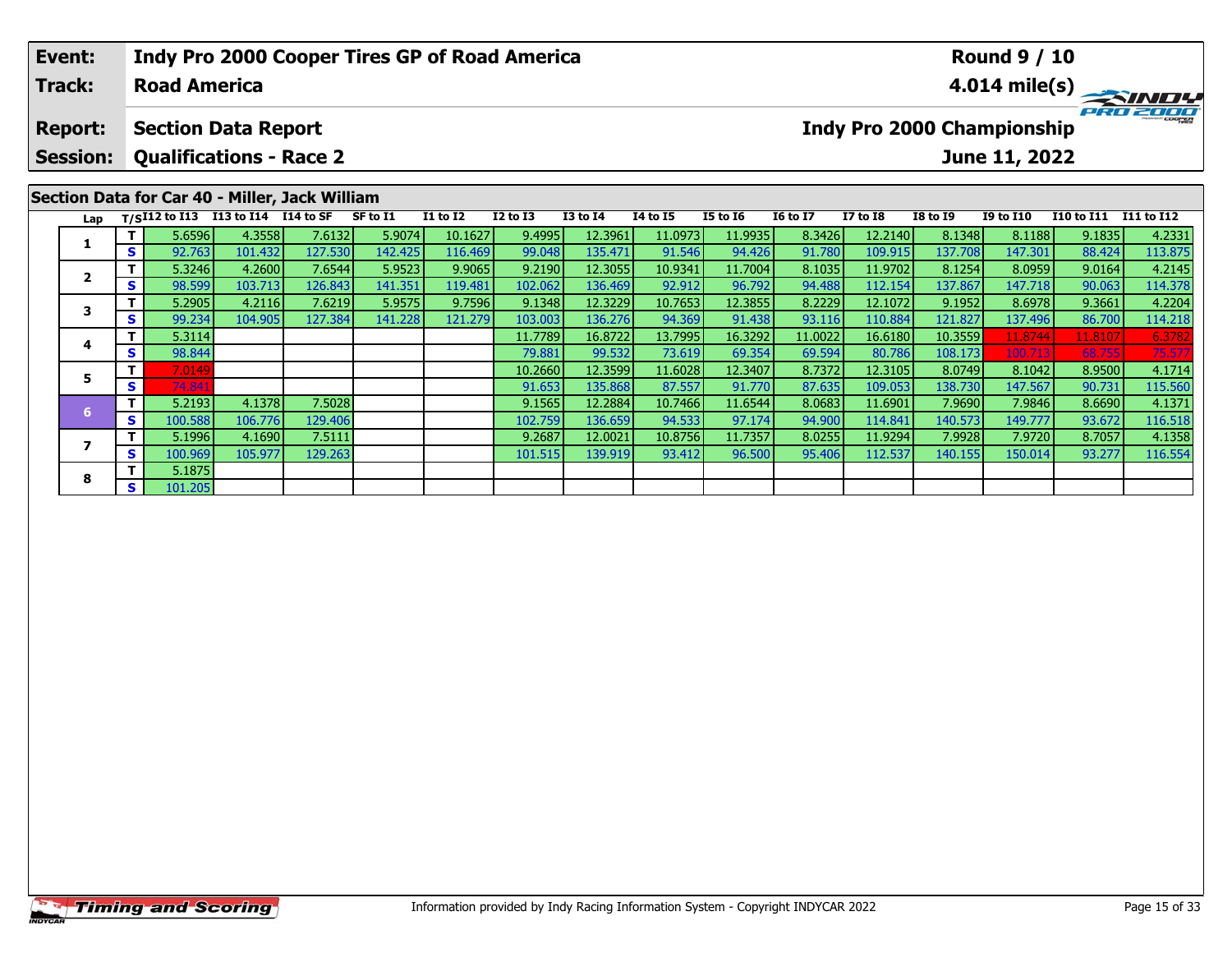| Event:                                         | Indy Pro 2000 Cooper Tires GP of Road America | <b>Round 9 / 10</b>                                 |  |  |  |  |  |  |
|------------------------------------------------|-----------------------------------------------|-----------------------------------------------------|--|--|--|--|--|--|
| <b>Track:</b>                                  | <b>Road America</b>                           | $\frac{4.014 \text{ mile(s)}}{4.014 \text{ miles}}$ |  |  |  |  |  |  |
| <b>Report:</b>                                 | <b>Section Data Report</b>                    | <b>Indy Pro 2000 Championship</b>                   |  |  |  |  |  |  |
| <b>Session:</b>                                | <b>Qualifications - Race 2</b>                | June 11, 2022                                       |  |  |  |  |  |  |
| Section Data for Car 40 - Miller, Jack William |                                               |                                                     |  |  |  |  |  |  |

| Lap          | T/SLap |          | <b>PO to SF</b> | <b>SF to PI</b> |
|--------------|--------|----------|-----------------|-----------------|
|              |        | 128.9119 | 122.6134        |                 |
| 1            | S      | 112.095  | 110.986         |                 |
| $\mathbf{2}$ | т      | 126.7827 | 120.7140        |                 |
|              | S      | 113.978  | 112.733         |                 |
| 3            | т      | 129.2592 | 1045.5553       | 142.8626        |
|              | S      | 111.794  | 13.015          | 100.061         |
| 4            | т      | 352.4271 |                 |                 |
|              | S      | 41.003   |                 |                 |
| 5            | т      | 570.0898 |                 |                 |
|              | S      | 25.348   |                 |                 |
| 6            | т      | 124.8184 |                 |                 |
|              | S      | 115.771  |                 |                 |
| 7            | т      | 125.1828 |                 | 174.1883        |
|              | S      | 115.434  |                 | 82.066          |
| 8            | т      |          |                 |                 |
|              | S      |          |                 |                 |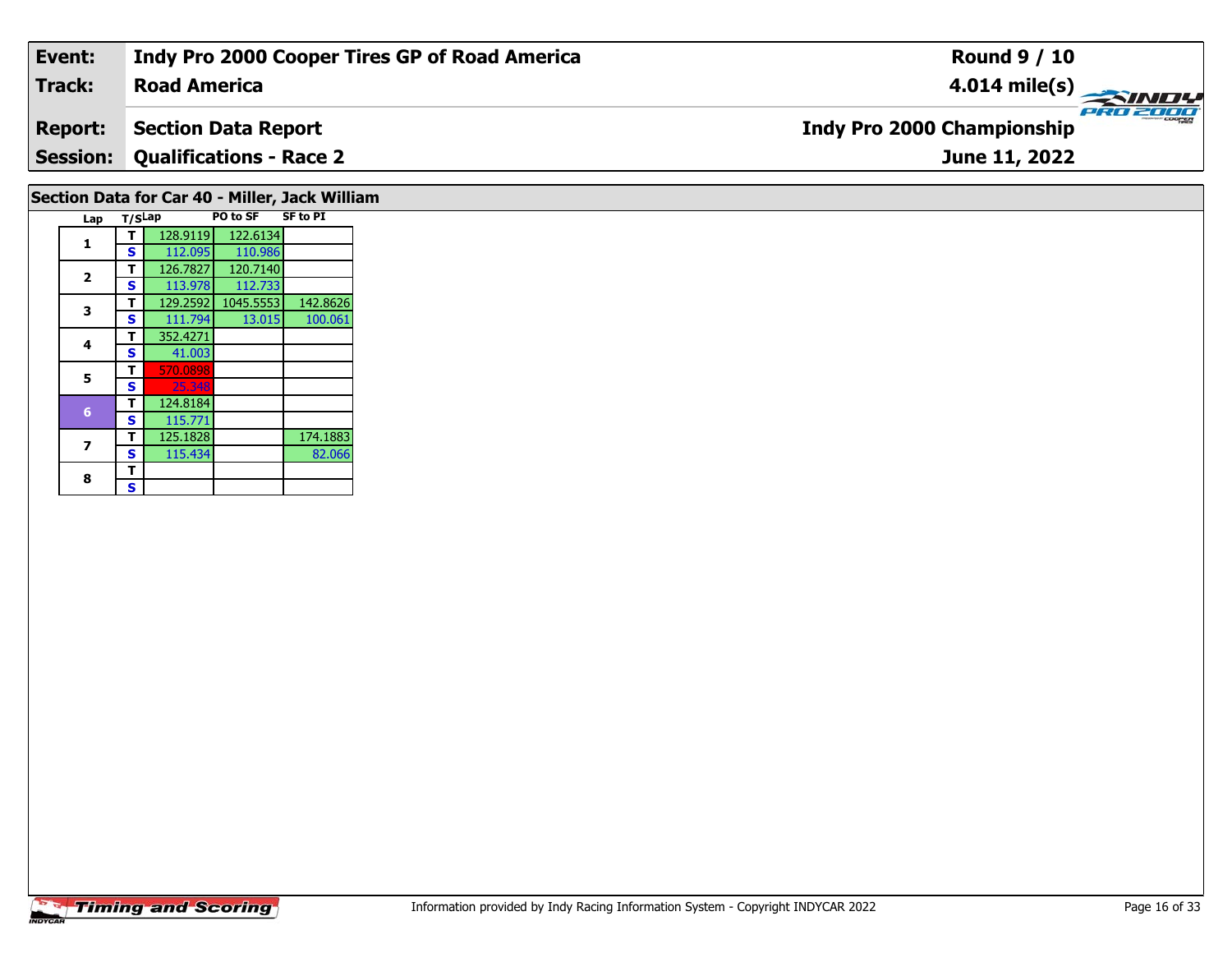| Event:                            |     |        |                                                              |                                        | <b>Indy Pro 2000 Cooper Tires GP of Road America</b> |                 |              |                 | <b>Round 9 / 10</b> |                 |                 |                                                                |                 |           |            |            |  |  |
|-----------------------------------|-----|--------|--------------------------------------------------------------|----------------------------------------|------------------------------------------------------|-----------------|--------------|-----------------|---------------------|-----------------|-----------------|----------------------------------------------------------------|-----------------|-----------|------------|------------|--|--|
| <b>Track:</b>                     |     |        | <b>Road America</b>                                          |                                        |                                                      |                 |              |                 |                     |                 |                 | $4.014 \text{ mile(s)}$                                        |                 |           |            |            |  |  |
| <b>Report:</b><br><b>Session:</b> |     |        | <b>Section Data Report</b><br><b>Qualifications - Race 2</b> |                                        |                                                      |                 |              |                 |                     |                 |                 | PRO 2000<br><b>Indy Pro 2000 Championship</b><br>June 11, 2022 |                 |           |            |            |  |  |
|                                   |     |        |                                                              |                                        |                                                      |                 |              |                 |                     |                 |                 |                                                                |                 |           |            |            |  |  |
|                                   |     |        |                                                              | Section Data for Car 47 - Ahmed, Enaam |                                                      |                 |              |                 |                     |                 |                 |                                                                |                 |           |            |            |  |  |
| Lap                               |     |        | T/SI12 to I13 I13 to I14 $\overline{114}$ to SF              |                                        | SF to I1                                             | <b>I1 to I2</b> | $I2$ to $I3$ | <b>I3 to I4</b> | <b>I4 to I5</b>     | <b>I5 to 16</b> | <b>16 to 17</b> | <b>I7 to I8</b>                                                | <b>I8 to I9</b> | I9 to I10 | I10 to I11 | I11 to I12 |  |  |
|                                   |     | 5.7592 | 4.2436                                                       | 7.6121                                 | 5.9117                                               | 10.4075         | 9.8032       | 12.5529         | 11.2343             | 12.0995         | 8.4022          | 12.0109                                                        | 8.1224          | 8.1204    | 9.0990     | 4.2194     |  |  |
|                                   | S.  | 91.158 | 104.114                                                      | 127.548                                | 142.322                                              | 113.729         | 95.980       | 133.779         | 90.429              | 93.599          | 91.129          | 111.773                                                        | 137.918         | 147.272   | 89.246     | 114.245    |  |  |
| $\overline{2}$                    |     | 5.3698 | 4.1987                                                       | 7.6094                                 | 5.9498                                               | 9.9517          | 9.2476       | 12.3583         | 10.8747             | 11.8727         | 8.1451          | 11.9221                                                        | 8.0914          | 8.0723    | 8.9759     | 4.1998     |  |  |
|                                   | s l | 97.769 | 105.227                                                      | 127.593                                | 141.410                                              | 118.938         | 101.746      | 135.886         | 93.420              | 95.387          | 94.005          | 112.606                                                        | 138.447         | 148.150   | 90.470     | 114.778    |  |  |
|                                   |     | 5.2918 | 4.2941                                                       | 7.6658                                 | 5.9674                                               | 9.7856          | 9.1746       | 12.3809         | 10.7592             | 11.7199         | 8.0859          | 11.8301                                                        | 8.0765          | 8.0921    | 8.9462     | 4.1878     |  |  |
| 3                                 |     |        |                                                              |                                        |                                                      |                 |              |                 |                     |                 |                 |                                                                |                 |           |            |            |  |  |

| Lap |          |         | $1/5112$ to $113$ to $114$ $114$ to $35$ |         | <b>SL 10 TT</b> | 11 W 12 | 14 W 13 | 13 W 14 | 14 W 13 | 13 LV 10 | 10 LV 17 | 17 W 10  | 10 W 19 | 19 LU 11U | 110 TO 111 THE TO 112 |         |
|-----|----------|---------|------------------------------------------|---------|-----------------|---------|---------|---------|---------|----------|----------|----------|---------|-----------|-----------------------|---------|
|     |          | 5.7592  | 4.2436                                   | 7.6121  | 5.9117          | 10.4075 | 9.8032  | 12.5529 | 11.2343 | 12.0995  | 8.4022   | 12.0109  | 8.1224  | 8.1204    | 9.0990                | 4.2194  |
|     | <b>S</b> | 91.158  | 104.114                                  | 127.548 | 142.322         | 113.729 | 95.980  | 133.779 | 90.429  | 93.599   | 91.129   | 111.773  | 137.918 | 147.272   | 89.246                | 114.245 |
|     |          | 5.3698  | 4.1987                                   | 7.6094  | 5.9498          | 9.9517  | 9.2476  | 12.3583 | 10.8747 | 11.8727  | 8.1451   | 11.9221  | 8.0914  | 8.0723    | 8.9759                | 4.1998  |
|     | S I      | 97.769  | 105.227                                  | 127.593 | 141.410         | 118.938 | 101.746 | 135.886 | 93.420  | 95.387   | 94.005   | 112.606  | 138.447 | 148.150   | 90.470                | 114.778 |
|     |          | 5.2918  | 4.2941                                   | 7.6658  | 5.9674          | 9.7856  | 9.1746  | 12.3809 | 10.7592 | 11.7199  | 8.0859   | 11.8301  | 8.0765  | 8.0921    | 8.9462                | 4.1878  |
|     | S.       | 99.210  | 102.890                                  | 126.655 | 140.993         | 120.957 | 102.556 | 135.638 | 94.422  | 96.631   | 94.693   | 113.482  | 138.702 | 147.787   | 90.770                | 115.107 |
|     |          | 5.2961  |                                          |         |                 |         | 10.8277 | 13.2317 | 13.7336 | 14.7195  | 10.5802  | 15.9323  | 10.1192 | 9.6561    | 10.8699               | 5.3698  |
|     | is l     | 99.130  |                                          |         |                 |         | 86.898  | 126.916 | 73.973  | 76.939   | 72.369   | 84.263   | 110.703 | 123.850   | 74.706                | 89.770  |
|     |          | 6.7659  |                                          |         |                 |         | 9.8715  | 12.5712 | 12.1922 | 12.1370  | 8.3582   | 11.9928  | 8.0925  | 8.0751    | 8.8784                | 4.1677  |
|     | S.       | 77.595  |                                          |         |                 |         | 95.316  | 133.585 | 83.325  | 93.310   | 91.608   | 111.942  | 138.428 | 148.098   | 91.463                | 115.662 |
| 6   |          | 5.2012  | 4.1823                                   | 7.6048  |                 |         | 9.2062  | 12.3423 | 10.7633 | 11.6827  | 8.0867   | 11.69021 | 8.0238  | 8.0601    | 8.7678                | 4.1527  |
|     | S.       | 100.938 | 105.640                                  | 127.671 |                 |         | 102.204 | 136.062 | 94.386  | 96.938   | 94.684   | 114.840  | 139.613 | 148.374   | 92.617                | 116.080 |
|     |          | 5.1287  | 4.1573                                   | 7.5895  |                 |         | 9.0286  | 12.2907 | 10.6087 | 11.5828  | 8.0297   | 11.7059  | 8.0275  | 8.0585    | 8.7155                | 4.1448  |
|     | S.       | 102.365 | 106.275                                  | 127.928 |                 |         | 104.214 | 136.633 | 95.762  | 97.774   | 95.356   | 114.686  | 139.549 | 148.403   | 93.173                | 116.301 |
| 8   |          | 5.2776  |                                          |         |                 |         |         |         |         |          |          |          |         |           |                       |         |
|     | s l      | 99.477  |                                          |         |                 |         |         |         |         |          |          |          |         |           |                       |         |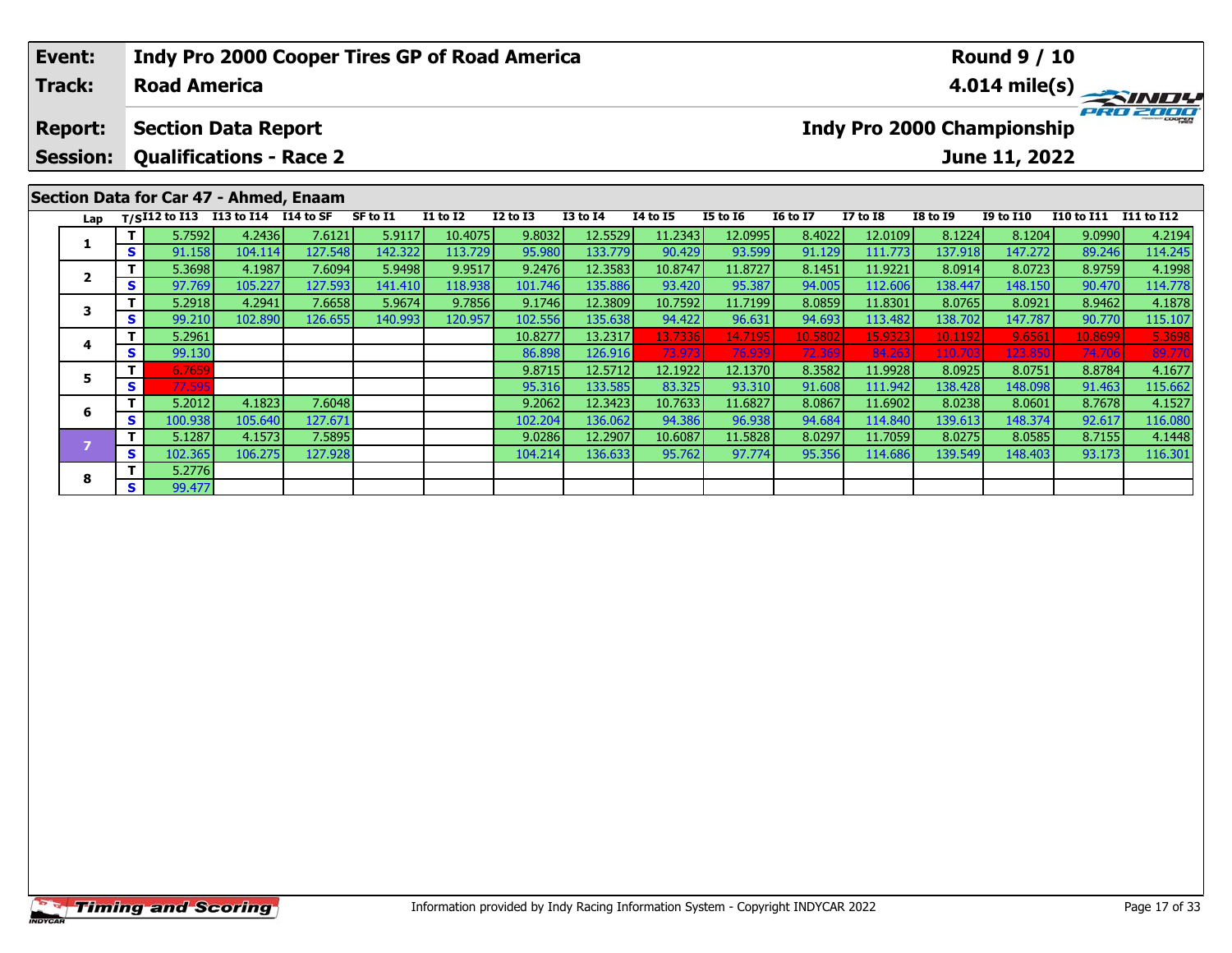| Event:         | Indy Pro 2000 Cooper Tires GP of Road America | <b>Round 9 / 10</b>                               |
|----------------|-----------------------------------------------|---------------------------------------------------|
| Track:         | <b>Road America</b>                           | $\frac{4.014 \text{ mile(s)}}{1.014 \text{ m}^2}$ |
| <b>Report:</b> | <b>Section Data Report</b>                    | <b>Indy Pro 2000 Championship</b>                 |
|                | <b>Session: Qualifications - Race 2</b>       | June 11, 2022                                     |
|                |                                               |                                                   |

# **Section Data for Car 47 - Ahmed, Enaam**

| Lap | T/SLap |          | PO to SF  | <b>SF to PI</b> |
|-----|--------|----------|-----------|-----------------|
|     |        | 129.5983 |           |                 |
| 1   | S      | 111.501  |           |                 |
|     | т      | 126.8393 | 120.9628  |                 |
| 2   | S      | 113.927  | 112.501   |                 |
| 3   | т      | 126.2579 | 1044.0983 | 138.0789        |
|     | S      | 114.451  | 13.034    | 103.528         |
| 4   | т      | 421.4958 |           |                 |
|     | S      | 34.284   |           |                 |
| 5   | т      | 502.5765 |           |                 |
|     | S      | 28.753   |           |                 |
| 6   | т      | 125.4493 |           |                 |
|     | S      | 115.189  |           |                 |
|     | т      | 124.6693 |           | 172.5955        |
|     | S      | 115.910  |           | 82.824          |
| 8   | т      |          |           |                 |
|     | S      |          |           |                 |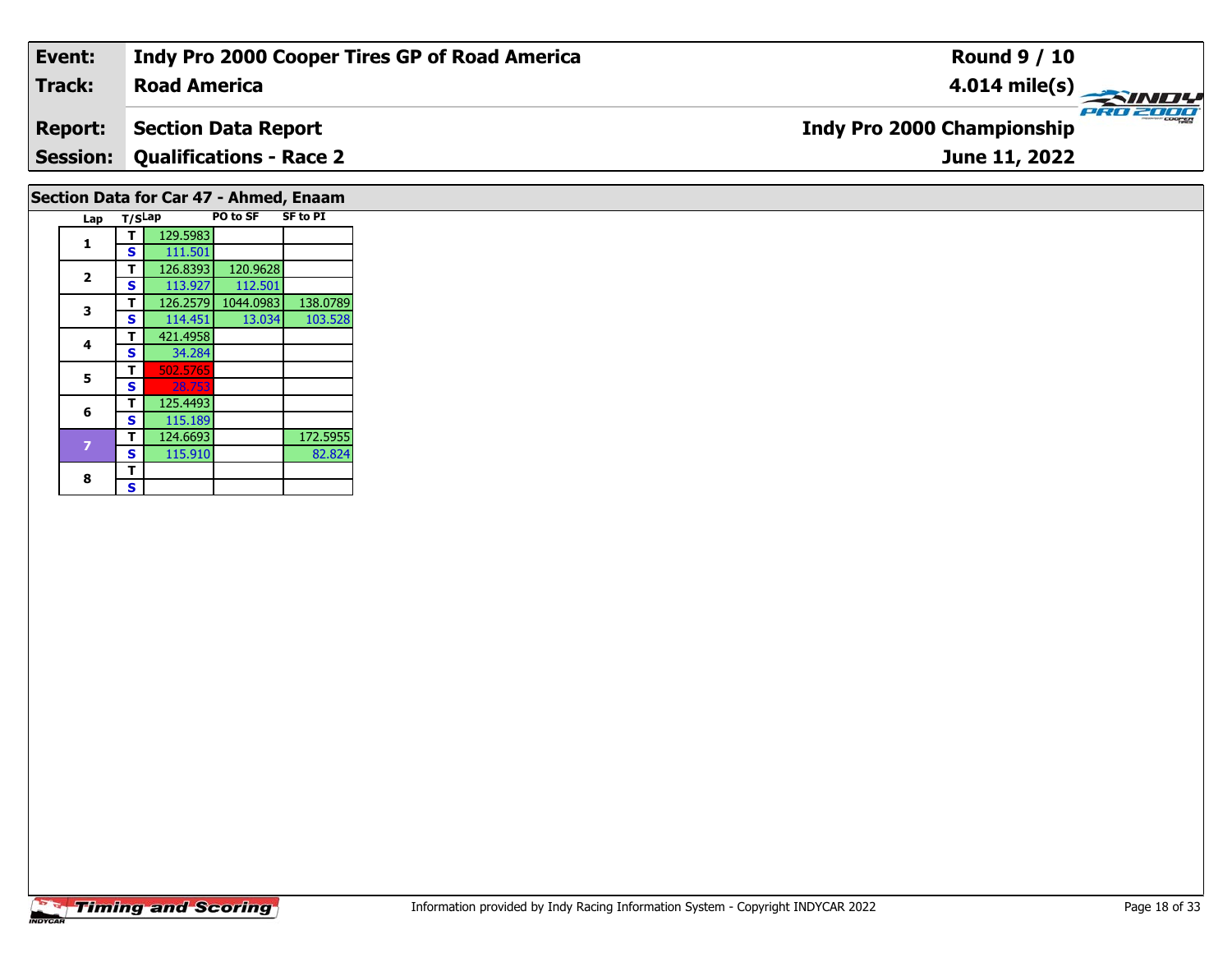### **Event:Round 9 / 10 Indy Pro 2000 Cooper Tires GP of Road America Track:Road America4.014 mile(s)** PRO ZOOO **Report: Section Data Report Indy Pro 2000 Championship Session: Qualifications - Race 2 June 11, 2022 Section Data for Car 55 - Gold, Reece Lap T/SI12 to I13 I13 to I14 I14 to SF SF to I1 I1 to I2 I2 to I3 I3 to I4 I4 to I5 I5 to I6 I6 to I7 I7 to I8 I8 to I9 I9 to I10 I10 to I11 I11 to I12**  1 | T | 5.6773 |4.2095 |7.6900 | 6.0094 |10.2635 |9.5204 |12.5111 |10.9690 |11.9973 |8.2617 |12.0302 | 8.1525 |8.2209 |9.0394 |4.2195 |<br>1 | S | 92.474 |104.957 |126.256 |140.008 |115.325 |98.831 |134.226 |92.616 |94.396 |9 **1**2 T | 5.3624 4.1659 7.6331 5.9926 9.9141 9.2563 12.4593 10.8592 11.8122 8.1031 11.8230 8.1090 8.1674 8.8489 4.1885<br>2 S 97.904 106.056 127.197 140.400 119.389 101.651 134.784 93.553 95.875 94.492 113.550 138.146 146.425 91. **2**115.088 3 T | 5.3298 4.1689 7.6361 6.0069 9.8088 9.0477 12.4005 10.8071 11.7299 7.9739 11.7978 8.1105 8.1910 8.8708 4.1815<br>S | 98.503 105.980 127.147 140.066 120.671 103.994 135.423 94.004 96.548 96.024 113.792 138.121 146.003 91. **3<sup>T</sup>** 5.3336 10.8968 13.2257 13.1202 15.1676 10.4651 16.5077 10.5521 9.7447 10.3895 5.2092 **<sup>S</sup>** 98.433 86.347 126.974 77.431 74.666 73.165 81.326 106.162 122.724 78.160 92.537

**<sup>T</sup>** 6.5846 9.9295 12.5923 11.3418 12.0877 8.3375 11.8857 8.0961 8.1606 8.8928 4.1587 **<sup>S</sup>** 79.731 94.759 133.361 89.572 93.690 91.836 112.951 138.366 146.547 91.315 115.913

**<sup>T</sup>** 5.2282 4.1605 7.6253 9.0435 12.3867 10.7728 11.6562 7.9318 11.6105 8.0276 8.1035 8.7092 4.1413 **<sup>S</sup>** 100.417 106.194 127.327 104.043 135.574 94.303 97.159 96.533 115.628 139.547 147.579 93.240 116.400

**<sup>T</sup>** 5.1549 4.0946 7.5665 8.9911 12.3504 10.6923 11.6179 7.9001 11.6033 8.0413 8.1094 8.6769 4.1350 **<sup>S</sup>** 101.845 107.903 128.317 104.649 135.973 95.013 97.479 96.921 115.700 139.309 147.472 93.587 116.577

**4**

**5**

**6**

**8**

**<sup>T</sup>** 5.1709 **<sup>S</sup>** 101.530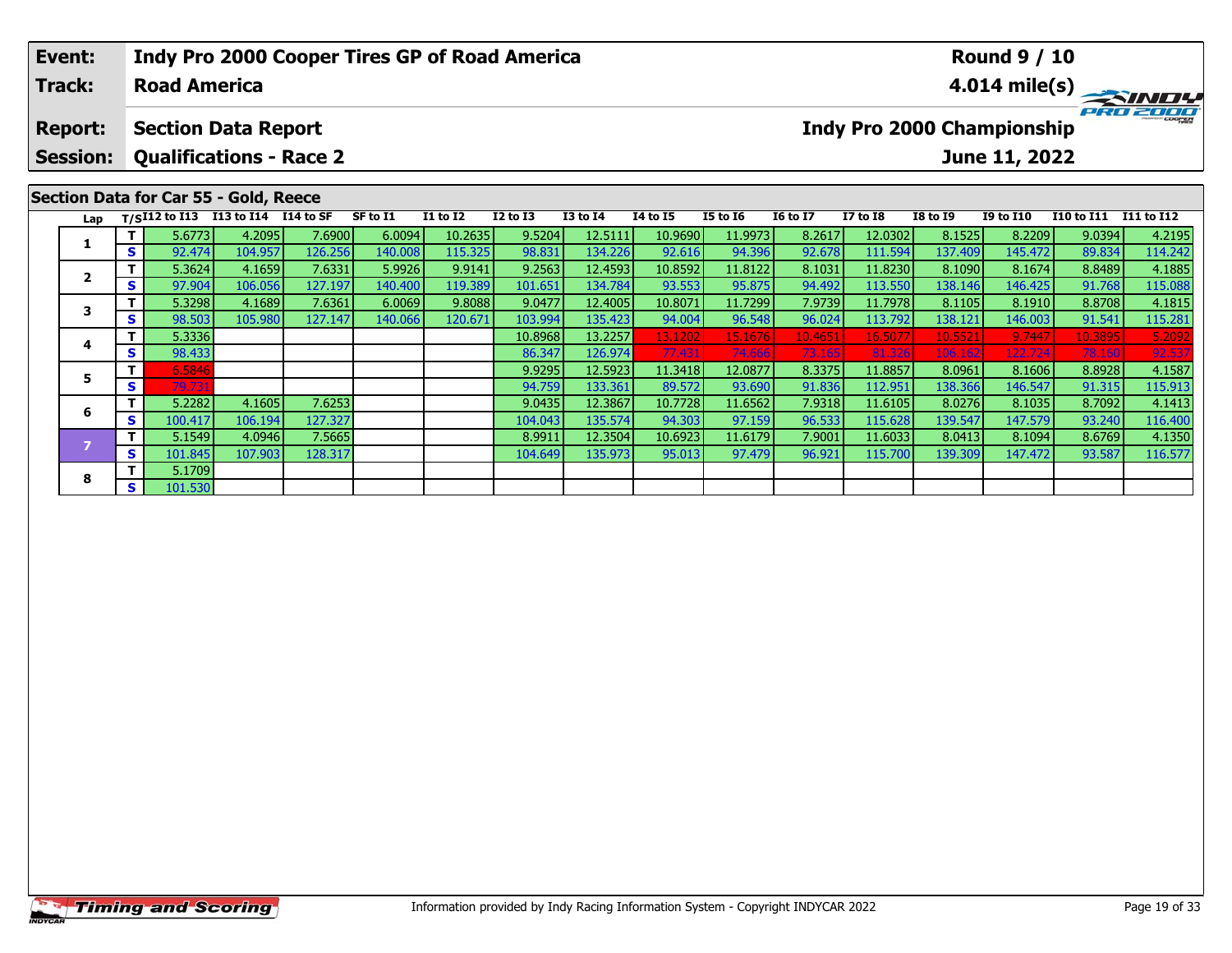| Event:         | Indy Pro 2000 Cooper Tires GP of Road America | <b>Round 9 / 10</b>                                                    |
|----------------|-----------------------------------------------|------------------------------------------------------------------------|
| <b>Track:</b>  | <b>Road America</b>                           | $\frac{4.014 \text{ mile(s)}}{\text{p} \cdot \text{m} \cdot \text{m}}$ |
| <b>Report:</b> | Section Data Report                           | <b>Indy Pro 2000 Championship</b>                                      |
|                | <b>Session: Qualifications - Race 2</b>       | June 11, 2022                                                          |
|                |                                               |                                                                        |

# **Section Data for Car 55 - Gold, Reece**

| Lap | T/SLap |          | PO to SF  | <b>SF to PI</b> |
|-----|--------|----------|-----------|-----------------|
| 1   | т      | 128.7717 |           |                 |
|     | S      | 112.217  |           |                 |
| 2   | т      | 126.6950 |           |                 |
|     | S      | 114.057  |           |                 |
| 3   | т      | 126.0612 | 1044.0469 | 137.4631        |
|     | S      | 114.630  | 13.034    | 103.992         |
| 4   | т      | 421.8503 |           |                 |
|     | S      | 34.255   |           |                 |
| 5   | т      | 502.2641 |           |                 |
|     | S      | 28.771   |           |                 |
|     | т      | 125.1498 |           |                 |
| 6   | S      | 115.465  |           |                 |
|     | т      | 124.5603 |           | 172.5814        |
|     | S      | 116.011  |           | 82.830          |
| 8   | т      |          |           |                 |
|     | S      |          |           |                 |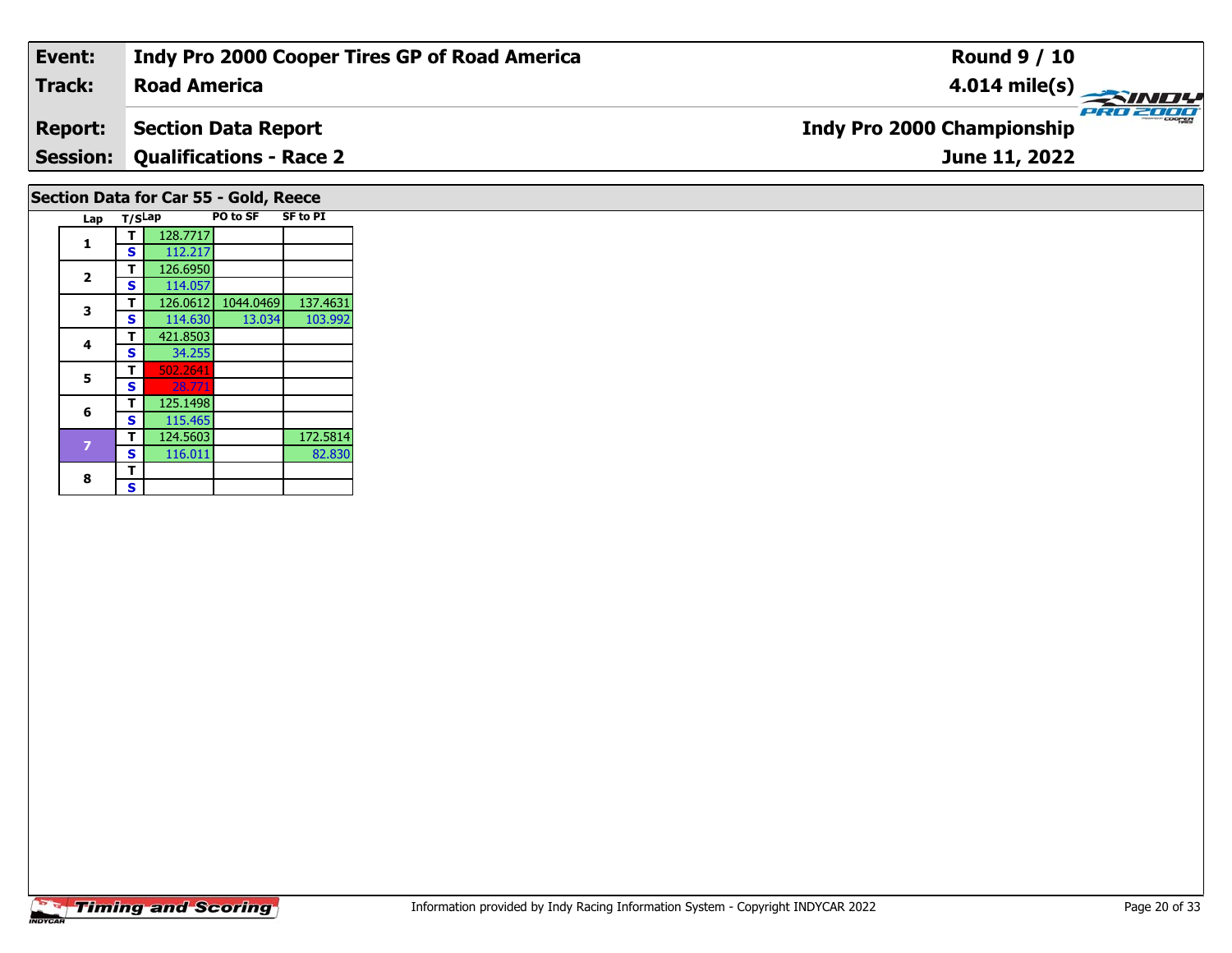| Event:<br><b>Track:</b> |                                    | <b>Road America</b>                |         |                                                | Indy Pro 2000 Cooper Tires GP of Road America |                 |              |                            | <b>Round 9 / 10</b>        | $\frac{4.014 \text{ mile(s)}}{4.014 \text{ miles}}$ |                  |                   |                                   |               |         |         |
|-------------------------|------------------------------------|------------------------------------|---------|------------------------------------------------|-----------------------------------------------|-----------------|--------------|----------------------------|----------------------------|-----------------------------------------------------|------------------|-------------------|-----------------------------------|---------------|---------|---------|
| <b>Report:</b>          |                                    | <b>Section Data Report</b>         |         |                                                |                                               |                 |              |                            |                            |                                                     |                  |                   | <b>Indy Pro 2000 Championship</b> |               |         |         |
| <b>Session:</b>         |                                    | <b>Qualifications - Race 2</b>     |         |                                                |                                               |                 |              |                            |                            |                                                     |                  |                   |                                   | June 11, 2022 |         |         |
|                         |                                    | T/SI12 to I13 I13 to I14 I14 to SF |         | Section Data for Car 6 - De Alba, Salvador (R) | SF to I1                                      | <b>I1 to I2</b> | $I2$ to $I3$ | <b>16 to 17</b>            | <b>I7 to I8</b>            | <b>I8 to I9</b>                                     | <b>I9 to I10</b> | <b>I10 to I11</b> | I11 to I12                        |               |         |         |
| Lap                     | т.                                 | 5.6693                             | 4.1642  | 7.4541                                         | 5.7570                                        | 10.2956         | 9.4638       | <b>I3 to I4</b><br>12.1034 | <b>I4 to I5</b><br>11.3882 | <b>I5 to 16</b><br>12.0364                          | 8.3082           | 11.9846           | 8.0273                            | 8.0362        | 9.1058  | 4.1931  |
|                         | S                                  | 92.604                             | 106.099 | 130.252                                        | 146.146                                       | 114.965         | 99.422       | 138.748                    | 89.207                     | 94.090                                              | 92.160           | 112.019           | 139.552                           | 148.815       | 89.179  | 114.962 |
|                         |                                    | 5.4946                             | 4.2035  | 7.5339                                         | 5.8289                                        | 9.9658          | 9.3692       | 12.2833                    | 10.9781                    | 11.8282                                             | 8.1711           | 11.9256           | 8.0300                            | 8.0355        | 9.0091  | 4.1651  |
| $\overline{\mathbf{2}}$ | S.                                 | 95.548                             | 105.107 | 128.872                                        | 144.343                                       | 118.770         | 100.426      | 136.716                    | 92.540                     | 95.746                                              | 93.706           | 112.573           | 139.505                           | 148.828       | 90.136  | 115.734 |
| 3                       |                                    | 5.3977                             | 4.1822  | 7.5245                                         | 5.8457                                        | 9.8371          | 9.1656       | 12.2052                    | 10.8009                    | 11.7482                                             | 8.2537           | 11.8574           | 8.0153                            | 8.0102        | 8.8756  | 4.1490  |
|                         | S.                                 | 97.264                             | 105.643 | 129.033                                        | 143.929                                       | 120.324         | 102.657      | 137.590                    | 94.058                     | 96.398                                              | 92.768           | 113.220           | 139.761                           | 149.298       | 91.492  | 116.184 |
| 4                       |                                    | 5.3744                             | 4.1561  | 7.5530                                         |                                               |                 | 9.2634       | 12.1947                    | 11.5095                    | 11.8606                                             | 8.1512           | 11.8707           | 8.0046                            | 8.0397        | 8.8781  | 4.1406  |
|                         | S.                                 | 97.685                             | 106.306 | 128.546                                        |                                               |                 | 101.573      | 137.709                    | 88.267                     | 95.484                                              | 93.935           | 113.094           | 139.948                           | 148.750       | 91.466  | 116.419 |
| 5                       |                                    | 5.4925                             |         |                                                |                                               |                 | 10.9387      | 13.6330                    | 15.1594                    | 15.7480                                             | 10.2762          | 15.7007           | 11.0541                           | 10.9324       | 11.9526 | 6.0591  |
| S.                      | 95.585                             |                                    |         |                                                |                                               | 86.017          | 123.180      | 67.015                     | 71.914                     | 74.510                                              | 85.506           | 101.340           | 109.391                           | 67.939        | 79.55   |         |
| 6                       |                                    | 6.9291                             |         |                                                |                                               |                 | 9.8595       | 12.4308                    | 11.5146                    | 12.4522                                             | 8.6181           | 12.2751           | 8.0217                            | 8.3828        | 9.1565  | 4.1661  |
|                         | 75.767<br>S.<br>135.093<br>95.4321 |                                    |         |                                                |                                               |                 |              |                            | 88.228                     | 90.948                                              | 88.846           | 109.3681          | 139.6501                          | 142.662       | 88.685  | 115.707 |

**<sup>T</sup>** 5.2763 4.1163 7.4505 9.2078 12.0946 10.9917 11.9537 8.4539 11.8549 8.0268 8.1157 8.7826 4.1273 **<sup>S</sup>** 99.502 107.334 130.315 102.186 138.849 92.425 94.741 90.571 113.244 139.561 147.357 92.461 116.794

**<sup>T</sup>** 5.2670 4.1214 7.5267 9.0374 12.2160 10.7144 11.5876 7.9483 11.8177 8.0133 8.0718 8.7130 4.1242 **<sup>S</sup>** 99.677 107.201 128.995 104.113 137.469 94.817 97.734 96.333 113.601 139.796 148.159 93.199 116.882

**7**

**8**

**9**

**<sup>T</sup>** 5.3293 **<sup>S</sup>** 98.512

4.1273

116.794<br>4.1242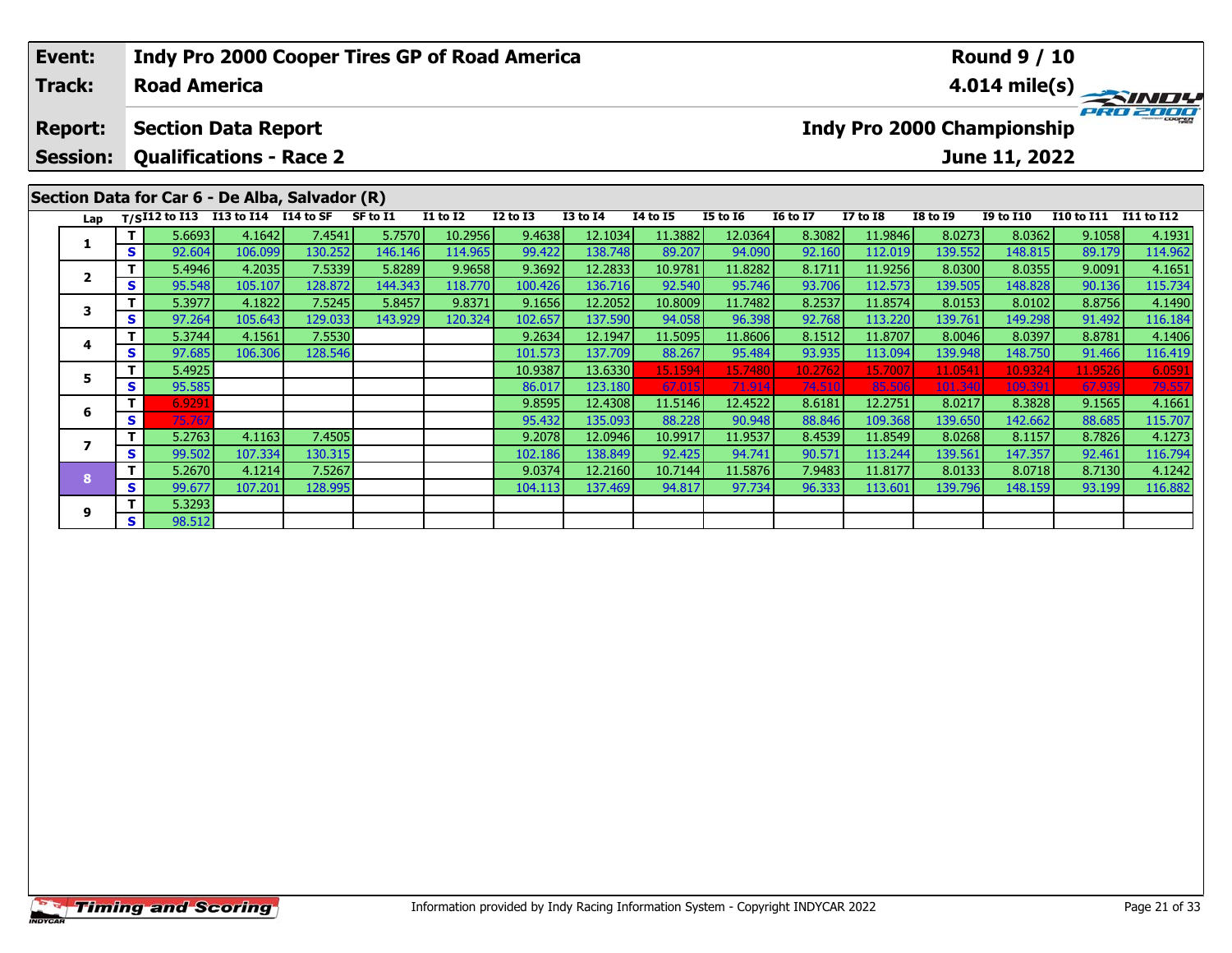| Event:         | Indy Pro 2000 Cooper Tires GP of Road America  | <b>Round 9 / 10</b>                    |
|----------------|------------------------------------------------|----------------------------------------|
| Track:         | <b>Road America</b>                            |                                        |
| <b>Report:</b> | Section Data Report                            | PRO 2000<br>Indy Pro 2000 Championship |
|                | <b>Session: Qualifications - Race 2</b>        | June 11, 2022                          |
|                | Section Data for Car 6 - De Alba, Salvador (R) |                                        |

| Lap                     | T/SLap |          | <b>SF to PI</b> |
|-------------------------|--------|----------|-----------------|
|                         | т      | 127.9872 |                 |
| 1                       | S      | 112.905  |                 |
|                         | т      | 126.8219 |                 |
| $\overline{\mathbf{2}}$ | S      | 113.942  |                 |
| 3                       | T      | 125.8683 |                 |
|                         | S      | 114.806  |                 |
| 4                       | т      | 126.7876 | 139.7497        |
|                         | S      | 113.973  | 102.290         |
| 5                       | т      | 296.9305 |                 |
|                         | S      | 48.666   |                 |
| 6                       | т      | 497.5699 |                 |
|                         | S      | 29.042   |                 |
| 7                       | т      | 126.1100 |                 |
|                         | S      | 114.586  |                 |
| 8                       | т      | 124.8144 | 173.6872        |
|                         | S      | 115.775  | 82.303          |
| 9                       | т      |          |                 |
|                         | S      |          |                 |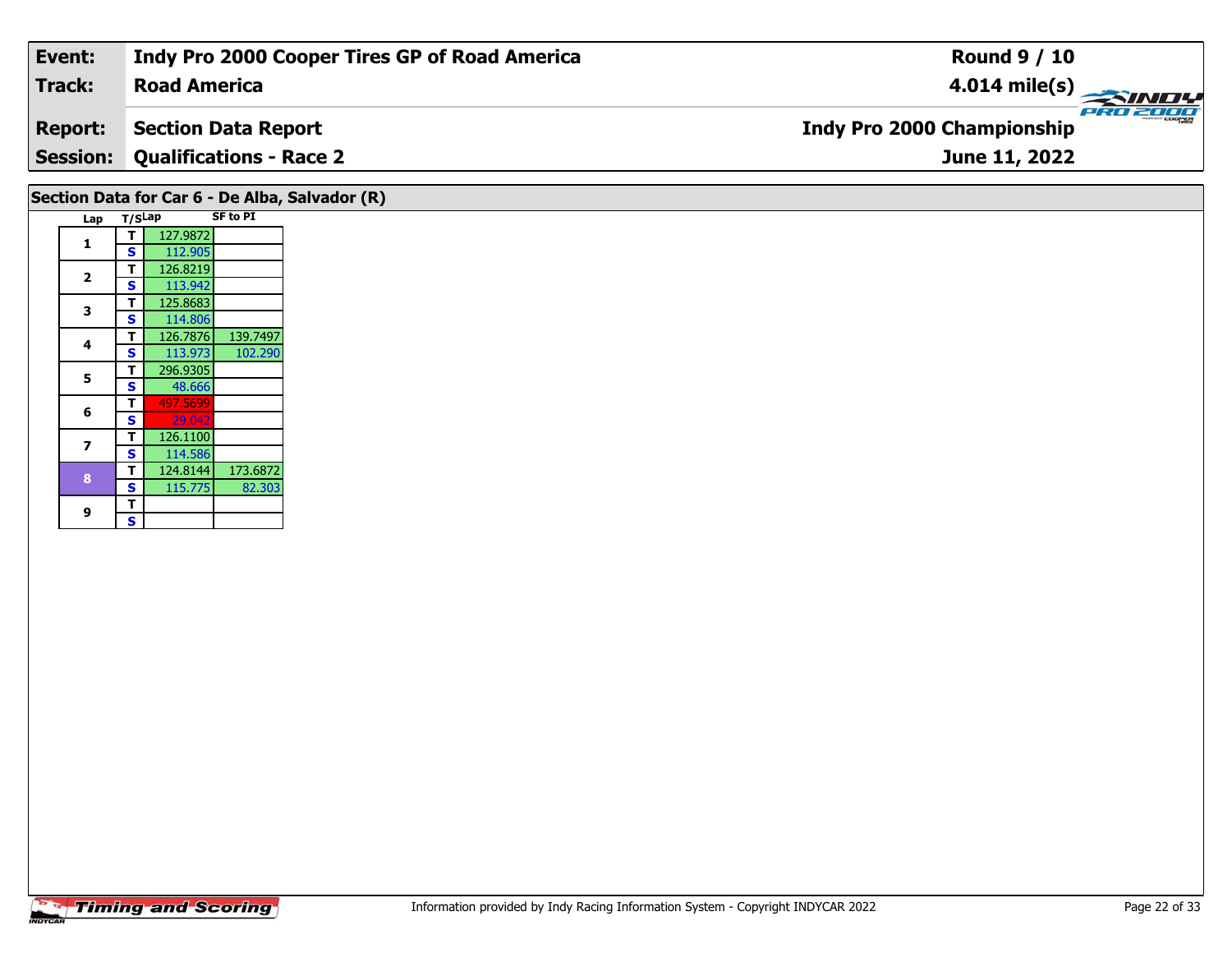|                               | Event:          |     |        | <b>Indy Pro 2000 Cooper Tires GP of Road America</b> |        |          |                 |                 |                 | <b>Round 9 / 10</b> |                 |                 |                 |                                   |                  |                   |            |  |
|-------------------------------|-----------------|-----|--------|------------------------------------------------------|--------|----------|-----------------|-----------------|-----------------|---------------------|-----------------|-----------------|-----------------|-----------------------------------|------------------|-------------------|------------|--|
| Track:<br><b>Road America</b> |                 |     |        |                                                      |        |          |                 |                 |                 | PRO 2000            |                 |                 |                 |                                   |                  |                   |            |  |
|                               | <b>Report:</b>  |     |        | <b>Section Data Report</b>                           |        |          |                 |                 |                 |                     |                 |                 |                 | <b>Indy Pro 2000 Championship</b> |                  |                   |            |  |
|                               | <b>Session:</b> |     |        | <b>Qualifications - Race 2</b>                       |        |          |                 |                 |                 |                     | June 11, 2022   |                 |                 |                                   |                  |                   |            |  |
|                               |                 |     |        | Section Data for Car 8 - Siegel, Nolan (R)           |        |          |                 |                 |                 |                     |                 |                 |                 |                                   |                  |                   |            |  |
|                               |                 |     |        | Lap T/SI12 to I13 113 to I14 I14 to SF               |        | SF to I1 | <b>I1 to I2</b> | <b>I2 to I3</b> | <b>I3 to I4</b> | <b>I4 to I5</b>     | <b>I5 to 16</b> | <b>16 to 17</b> | <b>I7 to I8</b> | <b>I8 to 19</b>                   | <b>I9 to I10</b> | <b>I10 to I11</b> | I11 to I12 |  |
|                               | 1               |     | 5.7110 |                                                      |        |          |                 | 9.9901          | 12.7189         | 11.5627             | 12.2937         | 8.6161          | 12.1447         | 8.2287                            | 8.3406           | 9.1806            | 4.2587     |  |
|                               |                 | S I | 91.928 |                                                      |        |          |                 | 94.184          | 132.033         | 87.861              | 92.120          | 88.866          | 110.542         | 136.137                           | 143.384          | 88.452            | 113.191    |  |
|                               |                 |     | 5.4012 | 4.3009                                               | 7.7696 | 6.0617   | 10.1071         | 9.3435          | 12.5398         | 10.9876             | 11.8995         | 8.2461          | 11.8813         | 8.1651                            | 8.2628           | 9.0259            | 4.2104     |  |

– 1 5.4012| 4.3009| 7.7696| 6.0617| 10.1071| 9.3435| 12.5398| 10.9876| 11.8995| 8.2461| 11.8813| 8.1651| 8.2628| 9.0259| 4.2104<br>| s 97.201| 102.727| 124.963| 138.800| 117.109| 100.702| 133.919| 92.460| 95.172| 92.854| 112.

3 T | 5.2467 4.2132 7.7050 6.0358 9.9482 9.1667 12.4257 10.8466 11.8427 8.1440 11.8901 8.1524 8.2244 8.8379 4.1857<br>S | S 100.063 104.865 126.010 139.396 118.980 102.644 135.149 93.662 95.629 94.018 112.909 137.411 145.410

4.203

**3**

**4**

**4 T** 5.1644 13.7609 399.5280<br> **S** 101.658 68.376 4.203

114.489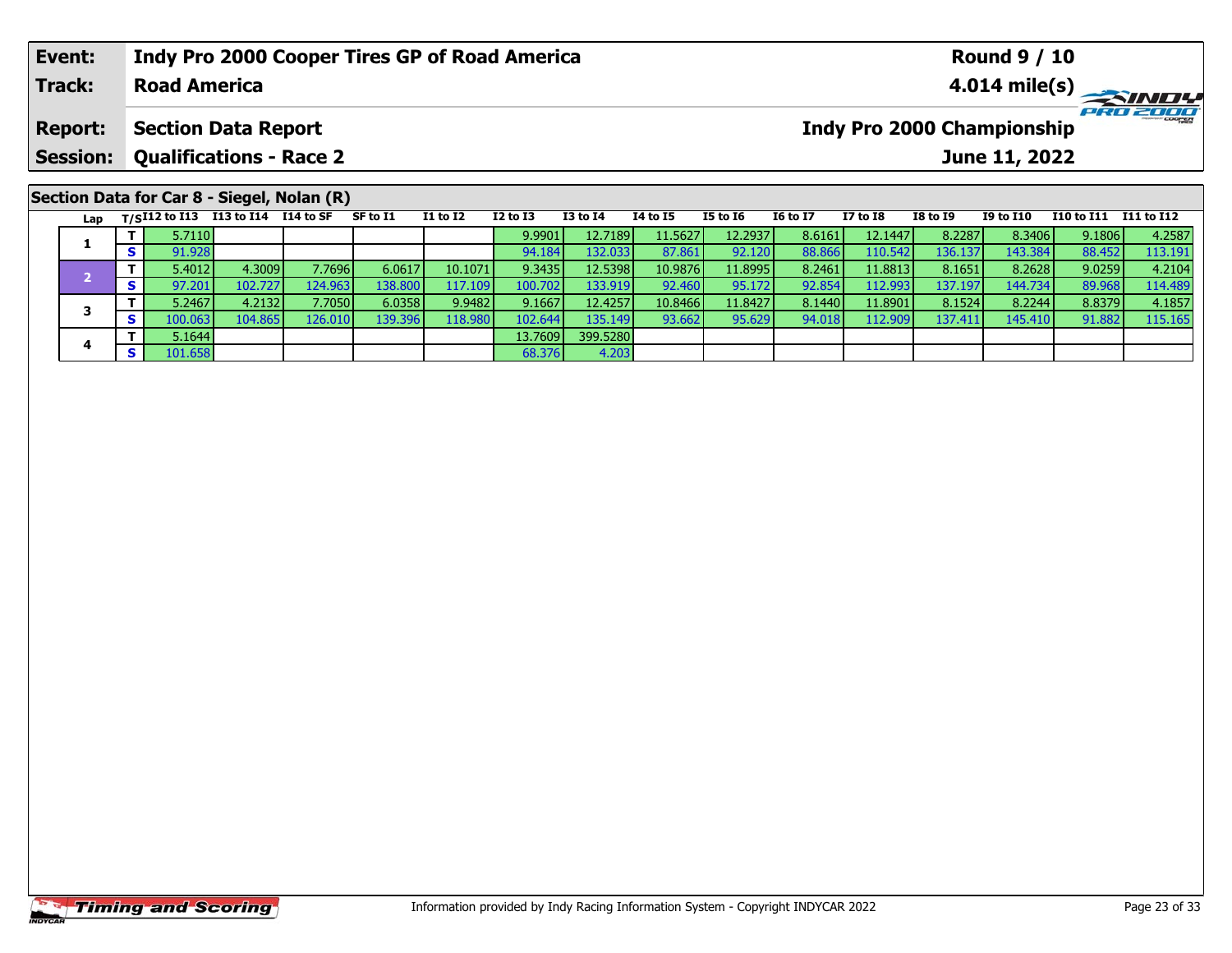| Event:         | Indy Pro 2000 Cooper Tires GP of Road America | <b>Round 9 / 10</b>                           |
|----------------|-----------------------------------------------|-----------------------------------------------|
| Track:         | <b>Road America</b>                           | $4.014 \text{ mile(s)}$                       |
| <b>Report:</b> | <b>Section Data Report</b>                    | PRO 2000<br><b>Indy Pro 2000 Championship</b> |
|                | <b>Session: Qualifications - Race 2</b>       | June 11, 2022                                 |
|                |                                               |                                               |
|                | Section Data for Car 8 - Siegel, Nolan (R)    |                                               |
| Lap            | <b>SF to PI</b><br>T/SLap                     |                                               |

**1**

**3**

4  $\frac{1}{s}$  $\mathsf{s}$ 

 **<sup>T</sup>** 185.0734 **<sup>S</sup>** 78.07978.079<br>128.2025 **<sup>T</sup>** 128.2025 **<sup>S</sup>** 112.715126.8651

**<sup>T</sup>** 126.8651 139.1645 **<sup>S</sup>** 113.904 102.720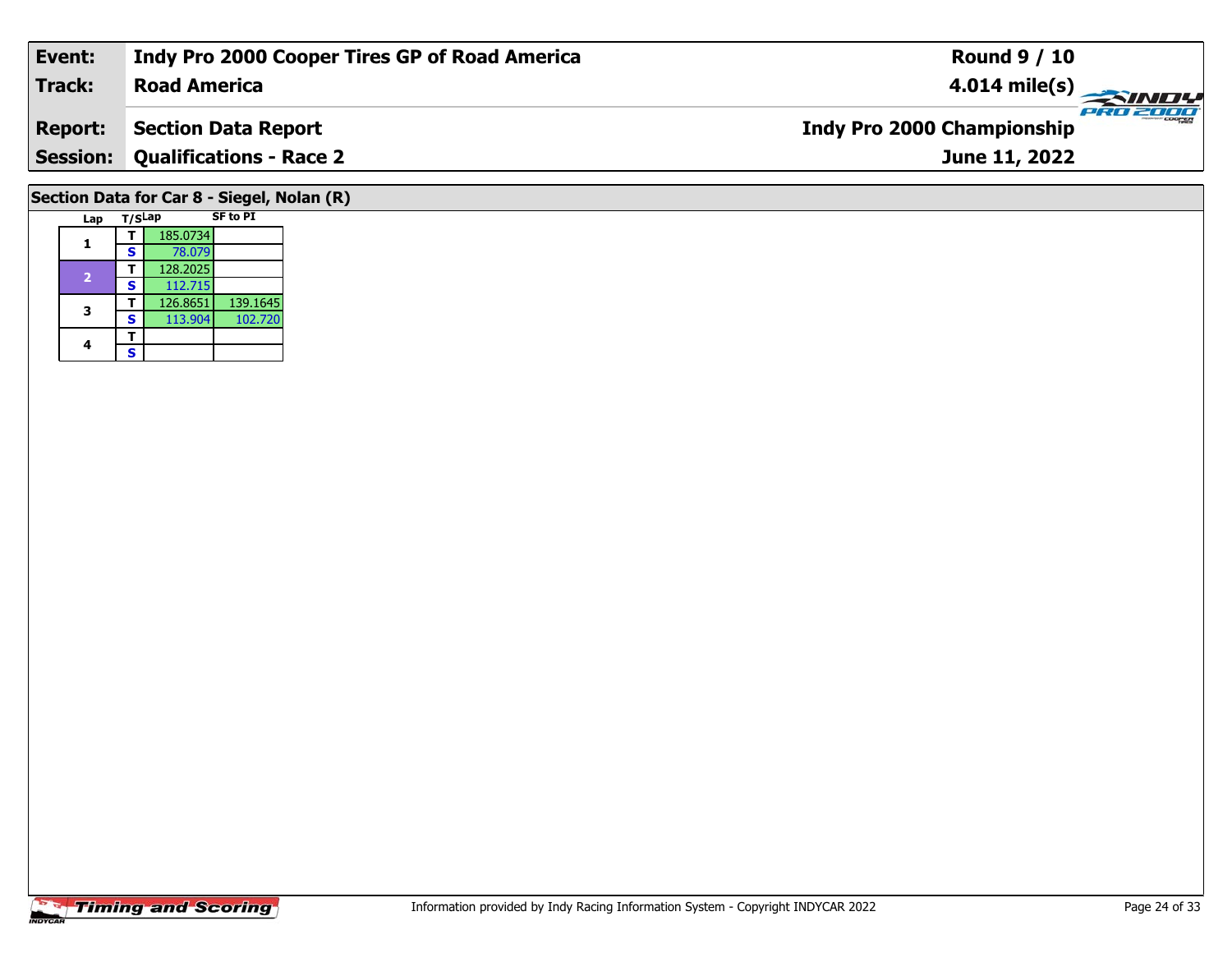| Indy Pro 2000 Cooper Tires GP of Road America<br>Event:<br><b>Track:</b><br><b>Road America</b> |                                                           |        |                                                              |         |         |          |                 |                 |                 |          | <b>Round 9 / 10</b><br>$4.014 \text{ mile(s)}$ |                 |                 |                 |                                                    |                   |                   |  |
|-------------------------------------------------------------------------------------------------|-----------------------------------------------------------|--------|--------------------------------------------------------------|---------|---------|----------|-----------------|-----------------|-----------------|----------|------------------------------------------------|-----------------|-----------------|-----------------|----------------------------------------------------|-------------------|-------------------|--|
|                                                                                                 | <b>Report:</b><br><b>Session:</b>                         |        | <b>Section Data Report</b><br><b>Qualifications - Race 2</b> |         |         |          |                 |                 |                 |          |                                                |                 |                 |                 | <b>Indy Pro 2000 Championship</b><br>June 11, 2022 |                   |                   |  |
|                                                                                                 |                                                           |        | Section Data for Car 83 - Finelli, Charles                   |         |         |          |                 |                 |                 |          |                                                |                 |                 |                 |                                                    |                   |                   |  |
|                                                                                                 | Lap                                                       |        | T/SI12 to I13 I13 to I14 I14 to SF                           |         |         | SF to I1 | <b>I1 to I2</b> | <b>I2 to I3</b> | <b>I3 to I4</b> | 14 to 15 | <b>I5 to 16</b>                                | <b>16 to 17</b> | <b>I7 to I8</b> | <b>I8 to I9</b> | <b>I9 to I10</b>                                   | <b>I10 to I11</b> | <b>I11 to I12</b> |  |
|                                                                                                 |                                                           | Τ.     | 6.2035                                                       | 4.5575  | 8.0064  | 6.1786   | 12.5519         | 10.2836         | 12.8611         | 12.3417  | 12.7590                                        | 8.9231          | 12.8188         | 8.4666          | 8.6318                                             | 9.5121            | 4.3900            |  |
|                                                                                                 |                                                           | S.     | 84.630                                                       | 96.943  | 121.267 | 136.174  | 94.299          | 91.496          | 130.573         | 82.315   | 88.761                                         | 85.809          | 104.729         | 132.311         | 138.547                                            | 85.370            | 109.805           |  |
|                                                                                                 | $\overline{2}$                                            | Τ.     | 5.8250                                                       | 4.3752  | 7.8362  | 6.0847   | 10.8640         | 9.7161          | 12.6202         | 11.3766  | 12.3211                                        | 8.6198          | 12.1979         | 8.2913          | 8.3917                                             | 9.2563            | 4.2605            |  |
|                                                                                                 |                                                           | S.     | 90.129                                                       | 100.982 | 123.900 | 138.275  | 108.950         | 96.840          | 133.066         | 89.298   | 91.915                                         | 88.828          | 110.060         | 135.109         | 142.511                                            | 87.729            | 113.143           |  |
|                                                                                                 | 3                                                         | Τ.     | 5.7008                                                       | 4.4838  | 7.8915  | 6.0921   | 10.4946         | 9.5142          | 12.6221         | 11.1844  | 11.9905                                        | 8.4946          | 12.1498         | 8.2988          | 8.3467                                             | 9.0330            | 4.2486            |  |
|                                                                                                 |                                                           | S.     | 92.092                                                       | 98.537  | 123.032 | 138.107  | 112.785         | 98.895          | 133.046         | 90.833   | 94.450                                         | 90.137          | 110.496         | 134.987         | 143.279                                            | 89.898            | 113.460           |  |
|                                                                                                 | 4                                                         | Τ.     | 5.5177                                                       | 4.2879  | 7.7752  | 6.0633   | 10.2496         | 9.5401          | 12.6594         | 11.4278  | 12.2632                                        | 8.5075          | 12.2540         | 8.3118          | 8.3906                                             | 9.2639            | 4.2871            |  |
|                                                                                                 |                                                           | S      | 95.148                                                       | 103.038 | 124.873 | 138.763  | 115.481         | 98.627          | 132.654         | 88.898   | 92.349                                         | 90.001          | 109.556         | 134.776         | 142.530                                            | 87.657            | 112.441           |  |
|                                                                                                 | 5.                                                        | Τ.     | 5.5367                                                       | 4.2698  | 7.7695  | 6.0584   | 10.3496         | 9.4283          | 12.6181         | 11.1694  | 12.1261                                        | 8.4044          | 12.1272         | 8.2773          | 8.3556                                             | 9.2670            | 4.3041            |  |
|                                                                                                 | S<br>Τ.<br>6<br>S.<br>т<br>$\overline{\phantom{a}}$<br>S. |        | 94.822                                                       | 103.475 | 124.964 | 138.876  | 114.365         | 99.796          | 133.088         | 90.955   | 93.394                                         | 91.105          | 110.702         | 135.337         | 143.127                                            | 87.628            | 111.997           |  |
|                                                                                                 |                                                           |        | 5.5409                                                       | 4.2496  | 7.7603  | 6.0725   | 13.2693         | 12.6250         | 13.7616         | 12.9933  | 13.4358                                        | 9.2411          | 13.7151         | 8.8121          | 8.9426                                             | 10.1291           | 5.1022            |  |
|                                                                                                 |                                                           | 94.750 | 103.967                                                      | 125.112 | 138.553 | 89.201   | 74.527          | 122.029         | 78.187          | 84.290   | 82.856                                         | 97.885          | 127.124         | 133.732         | 80.170                                             | 94.478            |                   |  |
|                                                                                                 |                                                           |        | 6.4933                                                       |         |         |          |                 | 10.3999         | 12.9630         | 11.9164  | 12.6601                                        | 8.5987          | 12.4534         | 8.2351          | 8.2629                                             | 9.3170            | 4.3013            |  |
|                                                                                                 |                                                           |        | 80.853                                                       |         |         |          |                 | 90.473          | 129.547         | 85.253   | 89.454                                         | 89.046          | 107.802         | 136.031         | 144.732                                            | 87.157            | 112.070           |  |

**<sup>T</sup>** 5.4737 4.2849 7.7584 9.4811 12.5749 11.3671 12.7212 8.3839 12.3065 8.2146 8.2892 9.1675 4.2467 **<sup>S</sup>** 95.913 103.111 125.143 99.240 133.545 89.373 89.025 91.328 109.089 136.370 144.273 88.579 113.511

**<sup>T</sup>** 5.4232 4.3448 7.7853 9.8732 12.3886 11.0340 13.1653 8.5647 12.6390 8.3229 8.2650 9.0460 4.5919 **<sup>S</sup>** 96.806 101.689 124.711 95.299 135.554 92.071 86.022 89.400 106.219 134.596 144.696 89.768 104.977

**T** 6.2965<br>**S** 83.380

**8**

**9**

**10**

112.070<br>4.2467

113.511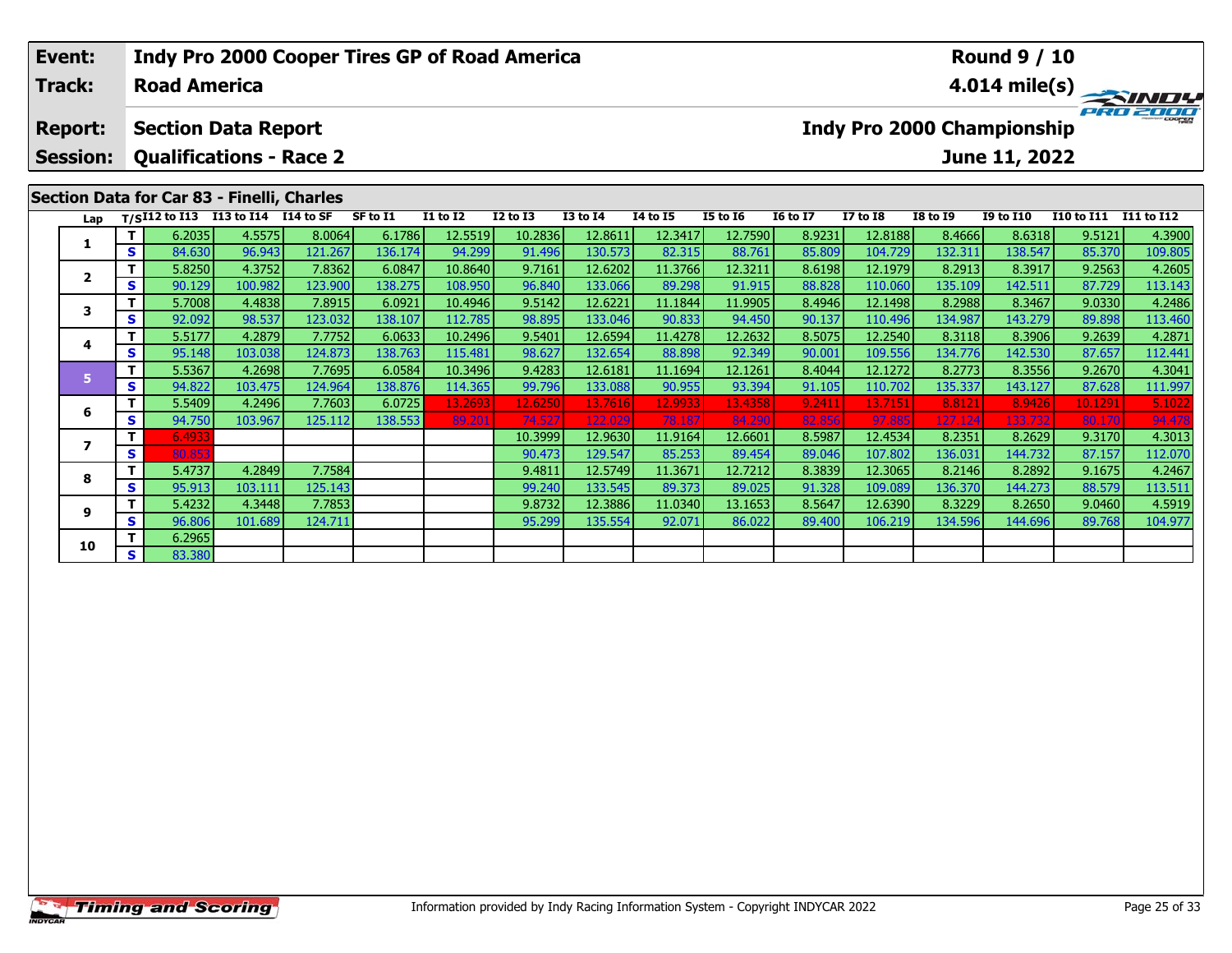| Event:          | Indy Pro 2000 Cooper Tires GP of Road America | <b>Round 9 / 10</b>                           |
|-----------------|-----------------------------------------------|-----------------------------------------------|
| <b>Track:</b>   | <b>Road America</b>                           | $4.014 \text{ mile(s)}$                       |
| <b>Report:</b>  | <b>Section Data Report</b>                    | PRO 2000<br><b>Indy Pro 2000 Championship</b> |
| <b>Session:</b> | <b>Qualifications - Race 2</b>                | June 11, 2022                                 |
|                 | Section Data for Car 83 - Finelli, Charles    |                                               |

| Lap          | T/SLap |          | PO to SF | <b>SF to PI</b> |
|--------------|--------|----------|----------|-----------------|
|              | т      | 138.4857 | 131.5767 |                 |
| 1            | S      | 104.346  | 103.426  |                 |
|              | т      | 132.0366 |          |                 |
| $\mathbf{2}$ | S      | 109.442  |          |                 |
|              | т      | 130.5455 |          |                 |
| 3            | S      | 110.692  |          |                 |
|              | т      | 130.7991 |          |                 |
| 4            | S      | 110.478  |          |                 |
| 5            | т      | 130.0615 | 123.9790 |                 |
|              | S      | 111.104  | 109.764  |                 |
| 6            | т      | 145.6505 |          | 160.5777        |
|              | S      | 99.213   |          | 89.022          |
| 7            | т      | 491.1084 |          |                 |
|              | S      | 29.424   |          |                 |
| 8            | т      | 130.5989 |          |                 |
|              | S      | 110.647  |          |                 |
| 9            | т      | 131.6325 |          | 179.7115        |
|              | S      | 109.778  |          | 79.544          |
| 10           | т      |          |          |                 |
|              | S      |          |          |                 |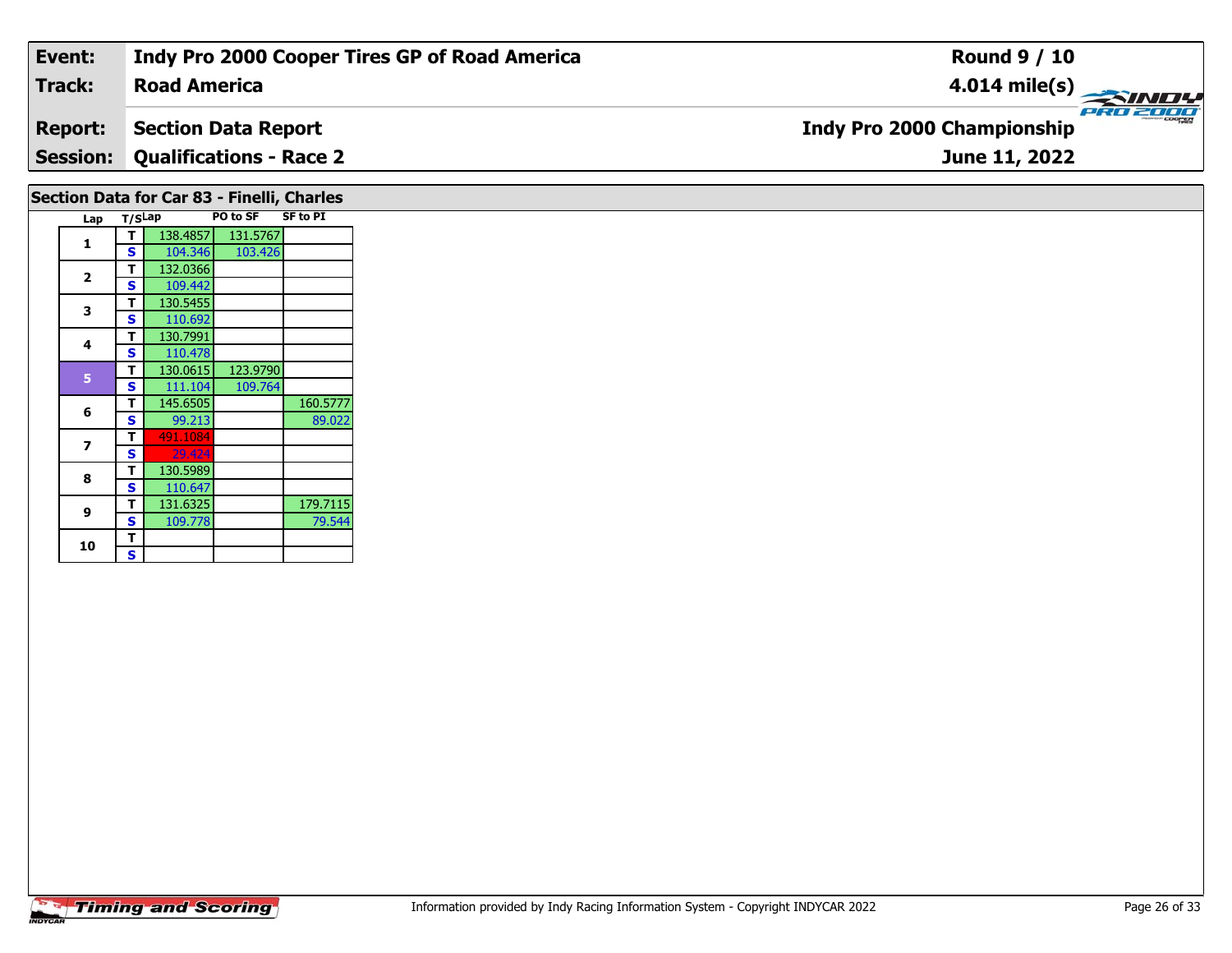| Event:                            |     |                     | Indy Pro 2000 Cooper Tires GP of Road America                                     |         |          |                 |                 | <b>Round 9 / 10</b> |                 |                 |                 |                 |                                   |                  |            |                         |
|-----------------------------------|-----|---------------------|-----------------------------------------------------------------------------------|---------|----------|-----------------|-----------------|---------------------|-----------------|-----------------|-----------------|-----------------|-----------------------------------|------------------|------------|-------------------------|
| <b>Track:</b>                     |     | <b>Road America</b> |                                                                                   |         |          |                 |                 |                     |                 |                 |                 |                 |                                   |                  |            | $4.014 \text{ mile(s)}$ |
| <b>Report:</b><br><b>Session:</b> |     |                     | <b>Section Data Report</b><br><b>Qualifications - Race 2</b>                      |         |          |                 |                 |                     |                 |                 |                 |                 | <b>Indy Pro 2000 Championship</b> | June 11, 2022    |            | PRO 2000                |
| Lap                               |     |                     | Section Data for Car 90 - Foster, Louis (R)<br>T/SI12 to I13 I13 to I14 I14 to SF |         | SF to I1 | <b>I1 to I2</b> | <b>I2 to I3</b> | <b>I3 to I4</b>     | <b>I4 to I5</b> | <b>I5 to 16</b> | <b>16 to 17</b> | <b>I7 to I8</b> | <b>I8 to I9</b>                   | <b>I9 to I10</b> | I10 to I11 | I11 to I12              |
|                                   |     | 5.4975              | 4.3206                                                                            | 7.7323  | 5.9919   | 10.1313         | 9.4129          | 12.4604             | 10.9786         | 11.9179         | 8.2199          | 11.8955         | 8.0360                            | 8.1334           | 8.9315     | 4.1879                  |
|                                   | S   | 95.498              | 102.259                                                                           | 125.565 | 140.417  | 116.830         | 99.960          | 134.772             | 92.535          | 95.025          | 93.150          | 112.858         | 139.401                           | 147.037          | 90.919     | 115.104                 |
| $\overline{2}$                    |     | 5.2027              | 4.2259                                                                            | 7.6754  | 5.9787   | 9.8956          | 9.1329          | 12.3838             | 10.8999         | 11.8296         | 8.0859          | 11.8313         | 8.0823                            | 8.1424           | 8.9599     | 4.1941                  |
|                                   | S   | 100.909             | 104.550                                                                           | 126.496 | 140.727  | 119.612         | 103.024         | 135.606             | 93.204          | 95.734          | 94.693          | 113.470         | 138.603                           | 146.874          | 90.631     | 114.934                 |
| 3                                 |     | 5.2053              | 4.1710                                                                            | 7.6023  | 5.9359   | 9.7066          | 9.0467          | 12.2891             | 10.7561         | 11.7460         | 8.0088          | 11.8158         | 7.9968                            | 8.0068           | 9.5886     | 4.2651                  |
|                                   | S I | 100.859             | 105.926                                                                           | 127.713 | 141.742  | 121.941         | 104.006         | 136.651             | 94.450          | 96.416          | 95.605          | 113.619         | 140.084                           | 149.362          | 84.689     | 113.021                 |
| 4                                 |     | 5.2101              |                                                                                   |         |          |                 | 10.6473         | 16.348              | 14.8046         | 15.1182         | 10.3202         | 16.0201         | 11.063                            | 11.1080          | 10.6896    | 5.587                   |
|                                   | S   | 100.766             |                                                                                   |         |          |                 | 88.371          | 102.719             | 68.621          | 74.910          | 74.193          | 83.801          | 101.254                           | 107.662          | 75.966     | 86.27                   |
| 5                                 |     | 6.6396              |                                                                                   |         |          |                 | 9.9405          | 12.7887             | 11.2366         | 12.6246         | 8.8094          | 11.9075         | 8.0365                            | 8.1321           | 8.8776     | 4.1445                  |
|                                   | S   | 79.071              |                                                                                   |         |          |                 | 94.654          | 131.313             | 90.411          | 89.706          | 86.916          | 112.744         | 139.392                           | 147.060          | 91.471     | 116.310                 |

**<sup>T</sup>** 5.1463 4.1746 7.6239 8.9601 12.2925 10.7881 11.6775 7.9467 11.6284 7.9991 8.0647 8.8106 4.3738 **<sup>S</sup>** 102.015 105.835 127.351 105.011 136.613 94.169 96.981 96.352 115.450 140.044 148.289 92.167 110.212

**<sup>T</sup>** 5.2584 4.2196 7.6440 9.2315 12.2990 11.2280 11.7575 8.0678 11.8632 8.5661 9.0854 8.6416 4.1316 **<sup>S</sup>** 99.840 104.706 127.016 101.924 136.541 90.480 96.321 94.906 113.165 130.774 131.630 93.969 116.673

**7**

**8**

**<sup>T</sup>** 5.8149 **<sup>S</sup>** 90.285

 $\frac{110.212}{4.1316}$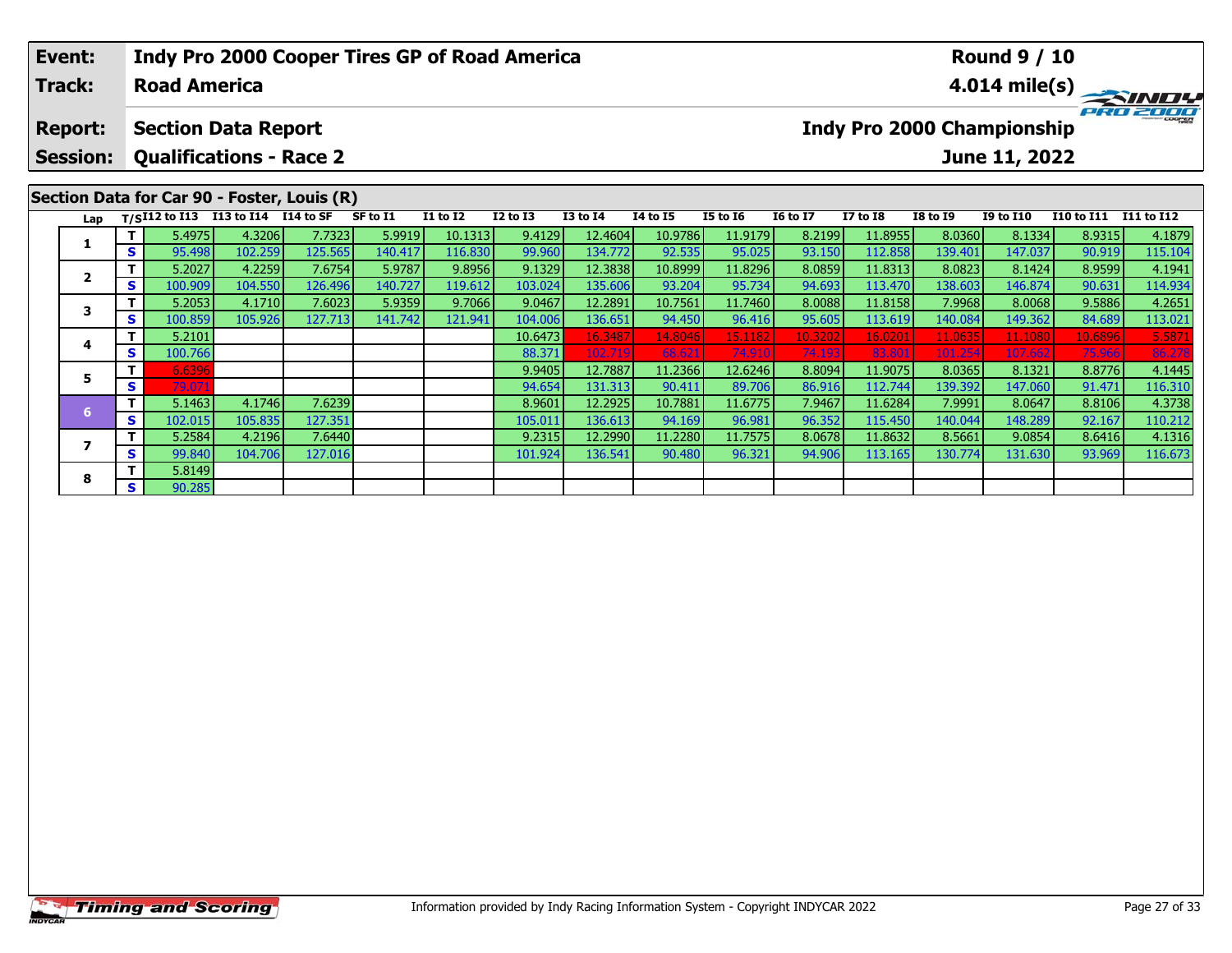| Event:         | Indy Pro 2000 Cooper Tires GP of Road America | <b>Round 9 / 10</b>                           |
|----------------|-----------------------------------------------|-----------------------------------------------|
| Track:         | <b>Road America</b>                           |                                               |
| <b>Report:</b> | Section Data Report                           | PRO 2000<br><b>Indy Pro 2000 Championship</b> |
|                | <b>Session: Qualifications - Race 2</b>       | June 11, 2022                                 |
|                |                                               |                                               |

### Lap T/S<sup>Lap</sup> PO to SF SF to PI **1 <sup>T</sup>** 127.8476 **<sup>S</sup>** 113.028**2 <sup>T</sup>** 126.5204 **<sup>S</sup>** 114.214 **<sup>T</sup>** 126.1409 1047.6503 138.0551 **<sup>S</sup>** 114.558 12.989 103.546**3**103.546 **4 <sup>T</sup>** 431.1953 **<sup>S</sup>** 33.51233.512 **5T** 496.282 125.1657 **<sup>T</sup>** 125.1657 **<sup>S</sup>** 115.450128.2085 **7T** 128.2085 117.6748<br>**S** 112.710 80.456 80.456 8  $\frac{1}{s}$

**Section Data for Car 90 - Foster, Louis (R)**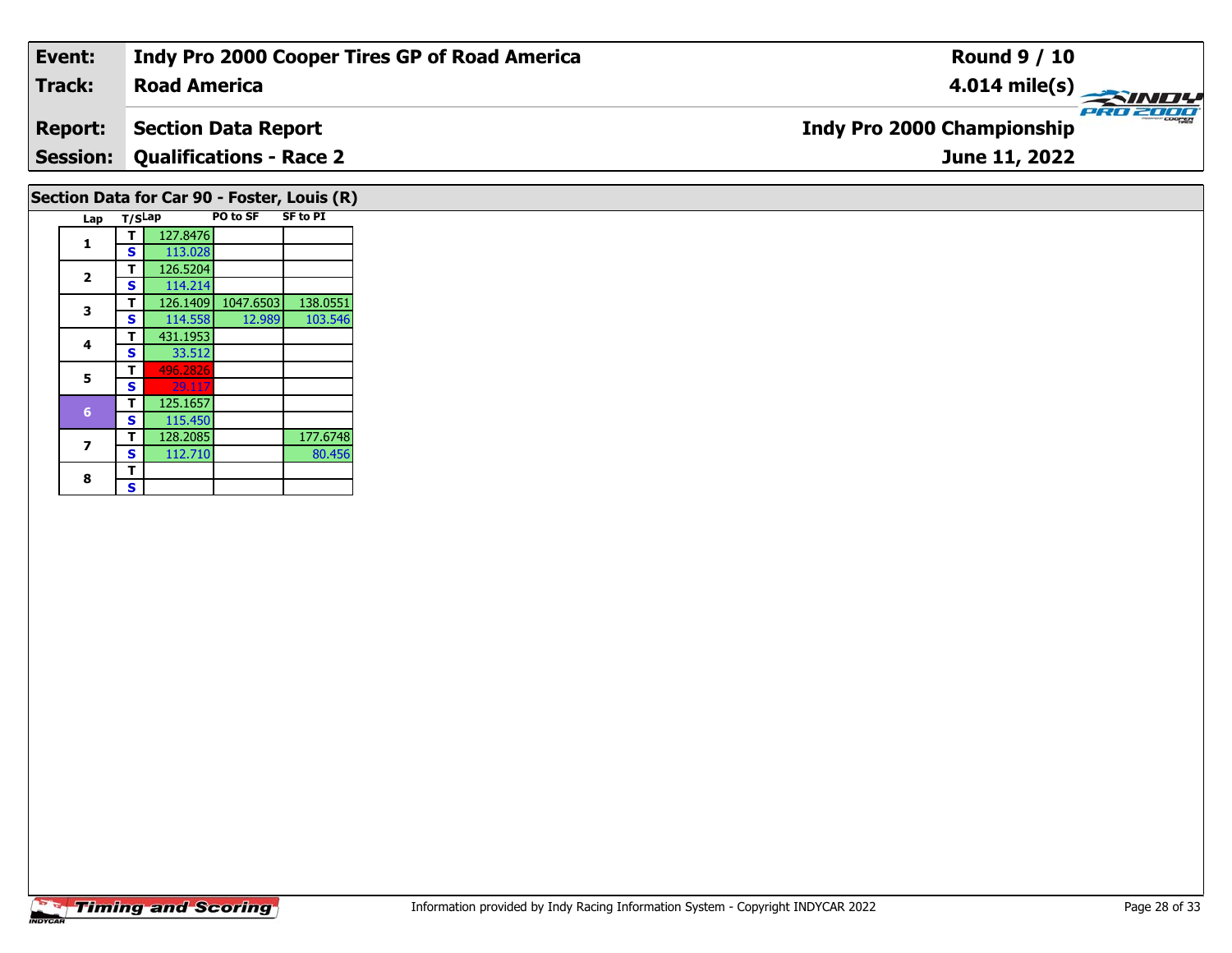| Event:<br>Track:                  |           | <b>Road America</b> |                                                              | Indy Pro 2000 Cooper Tires GP of Road America |                   |                    |                   |                     | <b>Round 9 / 10</b> |                   |                   |                                                                               |                    |                    |                   |                   |  |  |
|-----------------------------------|-----------|---------------------|--------------------------------------------------------------|-----------------------------------------------|-------------------|--------------------|-------------------|---------------------|---------------------|-------------------|-------------------|-------------------------------------------------------------------------------|--------------------|--------------------|-------------------|-------------------|--|--|
| <b>Report:</b><br><b>Session:</b> |           |                     | <b>Section Data Report</b><br><b>Qualifications - Race 2</b> |                                               |                   |                    |                   |                     |                     |                   |                   | $4.014 \text{ mile(s)}$<br><b>Indy Pro 2000 Championship</b><br>June 11, 2022 |                    |                    |                   |                   |  |  |
|                                   |           |                     | Lap T/SI12 to I13 I13 to I14 I14 to SF                       | Section Data for Car 92 - Brichacek, Wyatt    | SF to I1          | <b>I1 to I2</b>    | $I2$ to $I3$      | <b>I3 to I4</b>     | <b>I4 to I5</b>     | <b>I5 to 16</b>   | <b>16 to 17</b>   | <b>I7 to I8</b>                                                               | <b>I8 to I9</b>    | <b>I9 to I10</b>   | <b>I10 to I11</b> | I11 to I12        |  |  |
|                                   | T I<br>S. | 5.5406<br>94.755    | 4.2216<br>104.657                                            | 7.5951<br>127.834                             | 5.8974<br>142.667 | 10.1599<br>116.501 | 9.5948<br>98.064  | 12.4032<br>135.394  | 11.0516<br>91.924   | 11.8996<br>95.171 | 8.3038<br>92.209  | 12.1018<br>110.934                                                            | 8.1455<br>137.527  | 8.1655<br>146.459  | 9.0164<br>90.063  | 4.1923<br>114.984 |  |  |
| $\overline{2}$                    | S.        | 5.2706<br>99.609    | 4.1983<br>105.237                                            | 7.6478<br>126.953                             | 5.9627<br>141.104 | 9.9944<br>118.430  | 9.2347<br>101.888 | 12.4020<br>135.407  | 10.8732<br>93.432   | 11.7656<br>96.255 | 8.1979<br>93.400  | 11.8597<br>113.198                                                            | 8.0912<br>138.450  | 8.1165<br>147.343  | 8.8812<br>91.434  | 4.1759<br>115.435 |  |  |
| 3                                 | S         | 5.1949<br>101.061   | 4.1718<br>105.906                                            | 7.6170<br>127.466                             | 5.9478<br>141.458 | 9.7346<br>121.591  | 9.1357<br>102.993 | 12.3826<br>135.619  | 10.7112<br>94.845   | 11.6944<br>96.841 | 8.0890<br>94.657  | 11.8930<br>112.882                                                            | 8.0921<br>138.435  | 8.1013<br>147.619  | 8.8060<br>92.215  | 4.1550<br>116.016 |  |  |
| 4                                 | S I       | 5.2561<br>99.884    | 4.1618<br>106.160                                            | 7.5158<br>129.182                             | 5.8562<br>143.671 | 9.9526<br>118.927  | 9.1421<br>102.920 | 12.4281<br>135.123  | 10.8053<br>94.020   | 11.7087<br>96.723 | 8.0707<br>94.872  | 11.7393<br>114.359                                                            | 8.1307<br>137.777  | 8.2343<br>145.235  | 8.8995<br>91.246  | 4.1801<br>115.319 |  |  |
| 5                                 | S.        | 5.3917<br>97.372    |                                                              |                                               |                   |                    | 10.3977<br>90.492 | 17.5730<br>95.562   | 14.3766<br>70.664   | 14.5900<br>77.622 | 10.2587<br>74.637 | 16.3971<br>81.874                                                             | 11.1758<br>100.237 | 11.2256<br>106.534 | 10.3505<br>78.455 | 5.2192<br>92.36   |  |  |
| 6                                 | S.        | 6.4270<br>81.687    |                                                              |                                               |                   |                    | 9.8633<br>95.395  | 12.8132<br>131.0621 | 11.2352<br>90.422   | 12.6089<br>89.818 | 8.7209<br>87.798  | 12.1264<br>110.709                                                            | 7.9879<br>140.2411 | 8.2843<br>144.358  | 9.0124<br>90.103  | 4.1555<br>116.002 |  |  |

**<sup>T</sup>** 5.1266 4.1276 7.5339 8.9499 12.1922 10.8334 11.6927 8.0463 11.7030 7.9567 7.9828 8.7064 4.1412 **<sup>S</sup>** 102.407 107.040 128.872 105.131 137.737 93.776 96.855 95.159 114.714 140.790 149.811 93.270 116.402

**<sup>T</sup>** 5.2331 4.1011 7.4745 9.1170 12.4812 10.6822 11.6803 8.0431 11.7254 8.0342 8.0950 8.7116 4.1506 **<sup>S</sup>** 100.323 107.732 129.896 103.204 134.548 95.103 96.958 95.197 114.495 139.432 147.734 93.214 116.139

**8**

**9**

**<sup>T</sup>** 5.2529 **<sup>S</sup>** 99.945

 $\frac{116.002}{4.1412}$ 

116.402<br>4.1506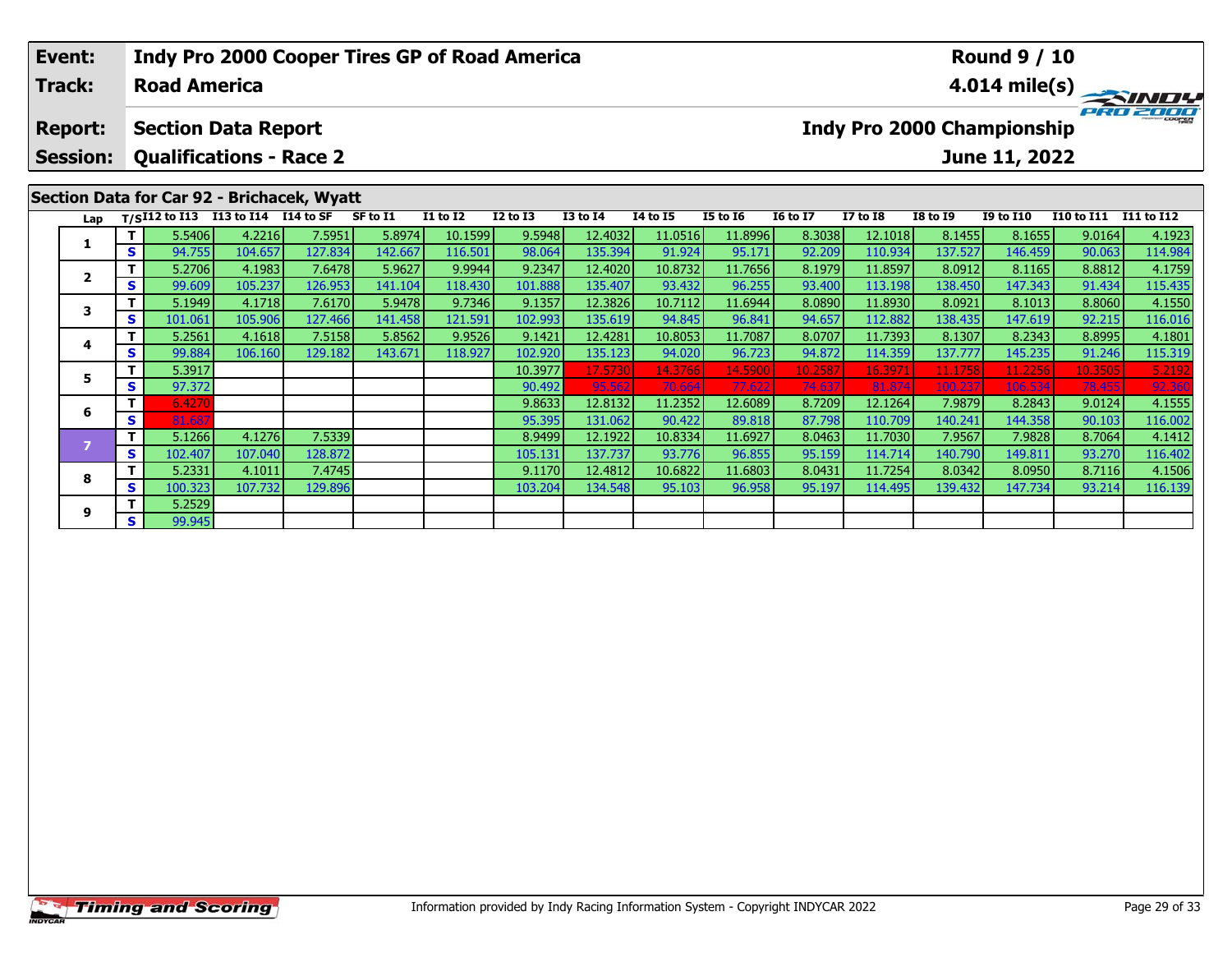| Event:         | Indy Pro 2000 Cooper Tires GP of Road America | <b>Round 9 / 10</b>                           |
|----------------|-----------------------------------------------|-----------------------------------------------|
| Track:         | <b>Road America</b>                           | $4.014 \text{ mile(s)}$                       |
| <b>Report:</b> | Section Data Report                           | PRO 2000<br><b>Indy Pro 2000 Championship</b> |
|                | <b>Session: Qualifications - Race 2</b>       | June 11, 2022                                 |
|                |                                               |                                               |

| Section Data for Car 92 - Brichacek, Wyatt |                         |        |          |          |                 |  |  |
|--------------------------------------------|-------------------------|--------|----------|----------|-----------------|--|--|
|                                            | Lap                     | T/SLap |          | PO to SF | <b>SF to PI</b> |  |  |
|                                            |                         | т      | 128.2891 |          |                 |  |  |
|                                            | 1                       | S      | 112.639  |          |                 |  |  |
|                                            |                         | т      | 126.6717 |          |                 |  |  |
|                                            | $\overline{\mathbf{2}}$ | S      | 114.078  |          |                 |  |  |
|                                            |                         | т      | 125.7264 | 119.7292 |                 |  |  |
|                                            | 3                       | S      | 114.935  | 113.660  |                 |  |  |
|                                            | 4                       | т      | 126.0813 |          | 138.6750        |  |  |
|                                            |                         | S      | 114.612  |          | 103.083         |  |  |
|                                            | 5                       | т      | 305.9212 |          |                 |  |  |
|                                            |                         | S      | 47.236   |          |                 |  |  |
|                                            | 6                       | т      | 495.4632 |          |                 |  |  |
|                                            |                         | S      | 29.165   |          |                 |  |  |
|                                            | 7                       | т      | 124.6382 |          |                 |  |  |
|                                            |                         | S      | 115.939  |          |                 |  |  |
|                                            | 8                       | т      | 125.4970 |          | 173.9715        |  |  |
|                                            |                         | S      | 115.145  |          | 82.169          |  |  |
|                                            | 9                       | т      |          |          |                 |  |  |
|                                            |                         | S      |          |          |                 |  |  |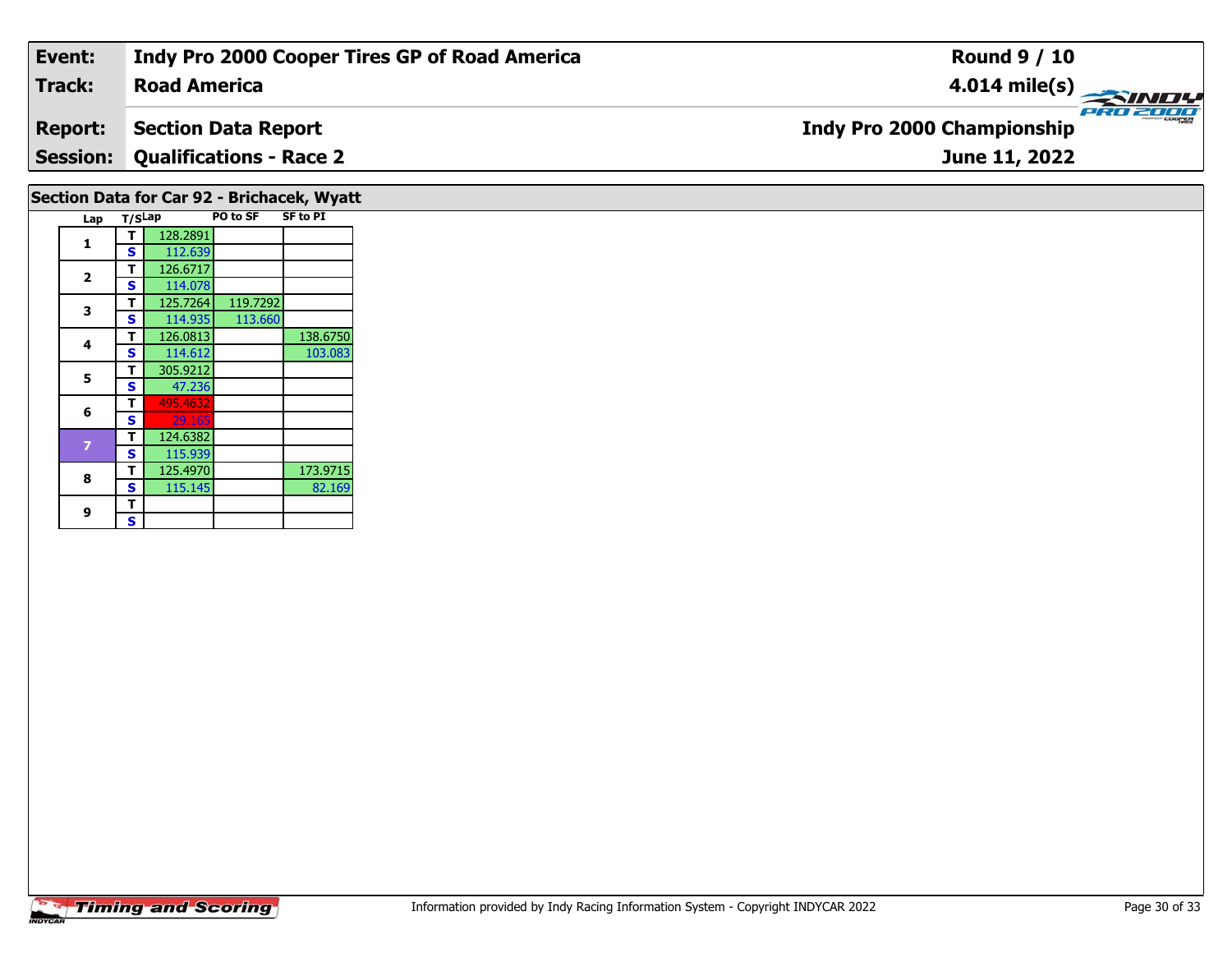|                | Event:<br><b>Track:</b>  |          | <b>Indy Pro 2000 Cooper Tires GP of Road America</b><br><b>Road America</b> |                                               |           |          |                 |                   |                    |                   |                   |                  | <b>Round 9 / 10</b><br>$\frac{4.014 \text{ mile(s)}}{\frac{1}{\sqrt{10}} \cdot \frac{1}{\sqrt{10}}}{\frac{1}{\sqrt{10}} \cdot \frac{1}{\sqrt{10}}}{\frac{1}{\sqrt{10}}}}$ |                                   |                   |                       |                   |
|----------------|--------------------------|----------|-----------------------------------------------------------------------------|-----------------------------------------------|-----------|----------|-----------------|-------------------|--------------------|-------------------|-------------------|------------------|---------------------------------------------------------------------------------------------------------------------------------------------------------------------------|-----------------------------------|-------------------|-----------------------|-------------------|
| <b>Report:</b> |                          |          | <b>Section Data Report</b>                                                  |                                               |           |          |                 |                   |                    |                   |                   |                  |                                                                                                                                                                           | <b>Indy Pro 2000 Championship</b> |                   |                       |                   |
|                | <b>Session:</b>          |          |                                                                             | <b>Qualifications - Race 2</b>                |           |          |                 |                   |                    |                   |                   |                  |                                                                                                                                                                           |                                   | June 11, 2022     |                       |                   |
|                |                          |          |                                                                             | Section Data for Car 93 - Brewer, Lindsay (R) |           |          |                 |                   |                    |                   |                   |                  |                                                                                                                                                                           |                                   |                   |                       |                   |
|                | Lap                      |          | $T/SI12$ to $I13$                                                           | <b>I13 to I14</b>                             | I14 to SF | SF to I1 | <b>I1 to I2</b> | <b>I2 to I3</b>   | <b>I3 to I4</b>    | 14 to 15          | <b>I5 to 16</b>   | <b>16 to 17</b>  | <b>I7 to I8</b>                                                                                                                                                           | <b>I8 to I9</b>                   | <b>I9 to I10</b>  | I10 to I11 I11 to I12 |                   |
|                | 1                        |          | 5.9100                                                                      | 4.4863                                        | 7.8537    | 6.1011   | 10.3599         | 9.5721            | 12.5292            | 11.1743           | 12.2743           | 8.5423           | 11.9819                                                                                                                                                                   | 8.1048                            | 8.1746            | 8.9894                | 4.2447            |
|                |                          | S.       | 88.832                                                                      | 98.482                                        | 123.624   | 137.904  | 114.252         | 98.297            | 134.032            | 90.915            | 92.266            | 89.634           | 112.044                                                                                                                                                                   | 138.218                           | 146.296           | 90.334                | 113.564           |
|                | $\mathbf{2}$             |          | 5.4243                                                                      | 4.2787                                        | 7.7219    | 6.0062   | 10.0519         | 9.2727            | 12.4193            | 10.9186           | 11.9484           | 8.3909           | 12.0367                                                                                                                                                                   | 8.1576                            | 8.1971            | 8.9550                | 4.2344            |
|                |                          | S        | 96.787                                                                      | 103.260                                       | 125.734   | 140.083  | 117.753         | 101.471           | 135.218            | 93.044            | 94.783            | 91.251           | 111.534                                                                                                                                                                   | 137.323                           | 145.894           | 90.681                | 113.840           |
|                | 3                        | т        | 5.4487                                                                      | 4.2979                                        | 7.7497    | 6.0464   | 9.9479          | 9.1477            | 12.4476            | 10.9575           | 11.9016           | 8.2454           | 11.8857                                                                                                                                                                   | 8.0995                            | 8.1888            | 8.8436                | 4.2085            |
|                |                          | S        | 96.353                                                                      | 102.799                                       | 125.283   | 139.151  | 118.984         | 102.857           | 134.911            | 92.714            | 95.155            | 92.862           | 112.951                                                                                                                                                                   | 138.308                           | 146.042           | 91.823                | 114.541           |
|                | 4                        | Τ.       | 5.3485                                                                      | 4.1996                                        | 7.6834    | 6.0162   | 9.9203          | 9.2927            | 12.6639            | 10.9624           | 11.8526           | 8.1968           | 11.8934                                                                                                                                                                   | 8.1346                            | 8.2306            | 8.7626                | 4.1866            |
|                |                          | S.       | 98.158                                                                      | 105.205                                       | 126.365   | 139.850  | 119.315         | 101.252           | 132.607            | 92.672            | 95.549            | 93.412           | 112.878                                                                                                                                                                   | 137.711                           | 145.300           | 92.672                | 115.140           |
|                | 5                        | T.       | 5.3328                                                                      | 4.1872                                        | 7.7148    | 6.0432   | 9.8259          | 9.0866            | 12.5001            | 10.9196           | 11.8552           | 8.1793           | 11.9590                                                                                                                                                                   | 8.1677                            | 8.2885            | 8.7926                | 4.1990            |
|                |                          | S        | 98.447                                                                      | 105.516                                       | 125.850   | 139.225  | 120.461         | 103.549           | 134.344            | 93.035            | 95.528            | 93.612           | 112.259                                                                                                                                                                   | 137.153                           | 144.285           | 92.356                | 114.800           |
|                | 6                        | Τ.<br>S. | 5.2835                                                                      | 4.2349                                        | 7.7136    | 6.0647   | 9.9766          | 9.1559            | 12.5795            | 11.9501           | 14.1586           | 9.4244           | 14.7074                                                                                                                                                                   | 10.2456                           | 9.6207            | 9.6960                | 5.8027            |
|                |                          |          | 99.366                                                                      | 104.328                                       | 125.870   | 138.731  | 118.641         | 102.765           | 133.496            | 85.013            | 79.987            | 81.245           | 91.281                                                                                                                                                                    | 109.337                           | 124.306           | 83.751                | 83.07             |
|                | $\overline{\phantom{a}}$ | т<br>S   | 9.2603<br>56.694                                                            |                                               |           |          |                 | 9.9674            | 12.6123            | 11.9352<br>85.119 | 12.5146           | 9.0440           | 13.0433                                                                                                                                                                   | 8.1749<br>137.033                 | 8.2450            | 9.4479                | 4.3055            |
|                |                          |          |                                                                             |                                               | 7.7018    |          |                 | 94.399            | 133.149<br>12.3990 | 10.8351           | 90.494<br>11.6615 | 84.662<br>8.3079 | 102.926                                                                                                                                                                   |                                   | 145.047<br>8.1004 | 85.950                | 111.960           |
|                | 8                        | S.       | 5.3917<br>97.372                                                            | 4.3203<br>102.266                             | 126.063   |          |                 | 9.2318<br>101.920 | 135.440            | 93.761            | 97.114            | 92.163           | 11.8391<br>113.395                                                                                                                                                        | 8.0539<br>139.091                 | 147.636           | 8.8303<br>91.961      | 4.1886<br>115.085 |

**<sup>T</sup>** 5.3137 4.4157 7.7783 9.1485 12.3385 10.8299 11.7203 8.1278 11.8433 8.0779 8.1325 8.8185 4.1742 **<sup>S</sup>** 98.801 100.056 124.823 102.848 136.104 93.806 96.627 94.205 113.355 138.678 147.053 92.084 115.482

**<sup>T</sup>** 5.2837 **<sup>S</sup>** 99.362

**9**

**10**

115.085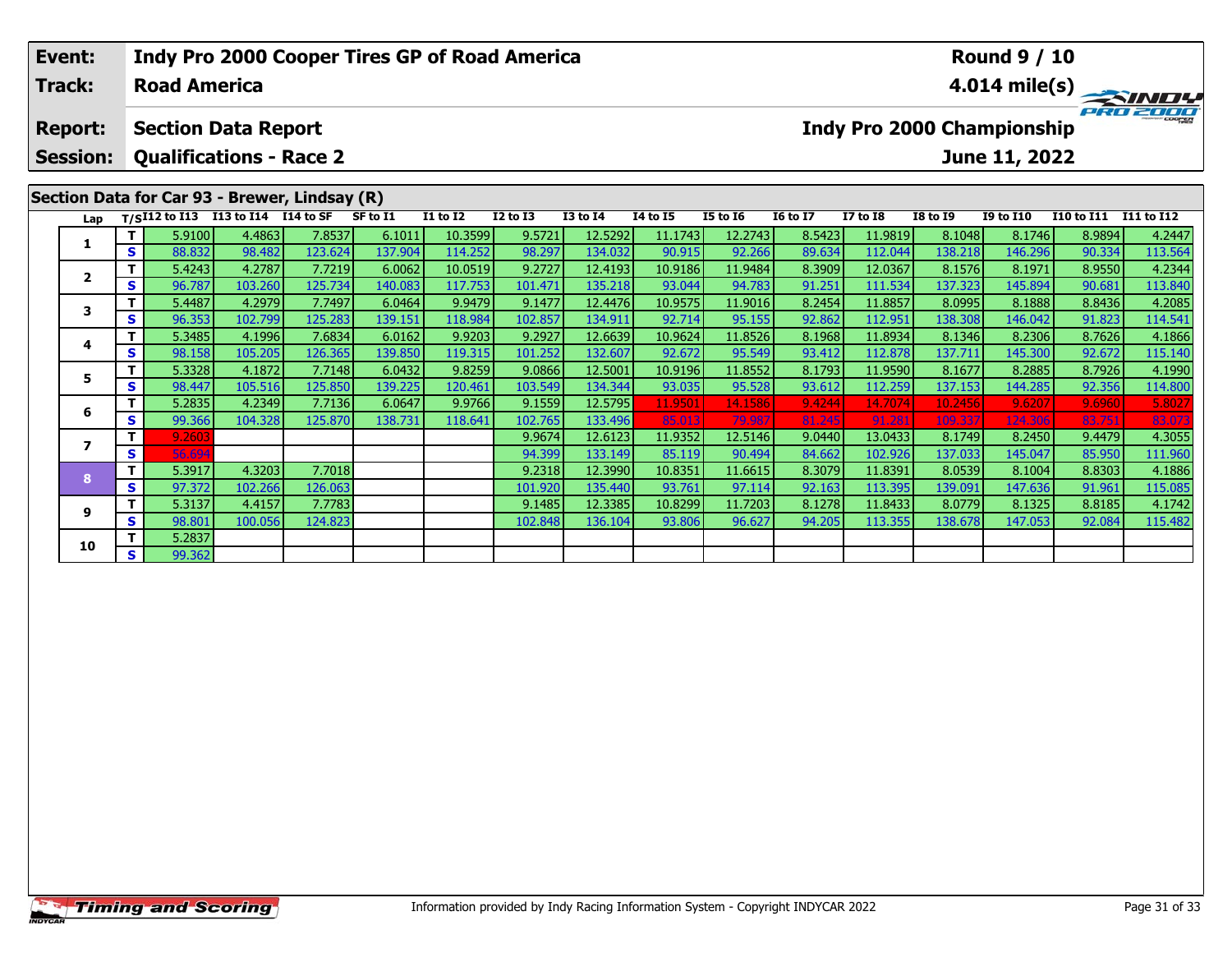| Event:                                        | <b>Indy Pro 2000 Cooper Tires GP of Road America</b> | <b>Round 9 / 10</b>                           |  |  |  |  |  |
|-----------------------------------------------|------------------------------------------------------|-----------------------------------------------|--|--|--|--|--|
| <b>Track:</b>                                 | <b>Road America</b>                                  | 4.014 mile(s)                                 |  |  |  |  |  |
| <b>Report:</b>                                | <b>Section Data Report</b>                           | PRO 2000<br><b>Indy Pro 2000 Championship</b> |  |  |  |  |  |
|                                               | <b>Session: Qualifications - Race 2</b>              | June 11, 2022                                 |  |  |  |  |  |
| Section Data for Car 93 - Brewer, Lindsay (R) |                                                      |                                               |  |  |  |  |  |

| Lap | T/SLap |          | PO to SF | <b>SF to PI</b> |  |  |
|-----|--------|----------|----------|-----------------|--|--|
| 1   | т      | 130.2986 | 123.3721 |                 |  |  |
|     | S      | 110.902  | 110.304  |                 |  |  |
| 2   | т      | 128.0137 | 122.0785 |                 |  |  |
|     | S      | 112.882  | 111.473  |                 |  |  |
| 3   | т      | 127.4165 | 121.1049 |                 |  |  |
|     | S      | 113.411  | 112.369  |                 |  |  |
| 4   | т      | 127.3442 | 121.3324 |                 |  |  |
|     | S      | 113.475  | 112.158  |                 |  |  |
| 5   | т      | 127.0515 |          |                 |  |  |
|     | S      | 113.737  |          |                 |  |  |
| 6   | т      | 140.6142 | 659.3923 | 162.2536        |  |  |
|     | S      | 102.766  | 20.638   | 88.103          |  |  |
| 7   | т      | 524.6615 |          |                 |  |  |
|     | S      | 27.542   |          |                 |  |  |
| 8   | т      | 126.6328 |          |                 |  |  |
|     | S      | 114.113  |          |                 |  |  |
| 9   | т      | 126.6353 |          | 175.5907        |  |  |
|     | S      | 114.110  |          | 81.411          |  |  |
| 10  | т      |          |          |                 |  |  |
|     | S      |          |          |                 |  |  |